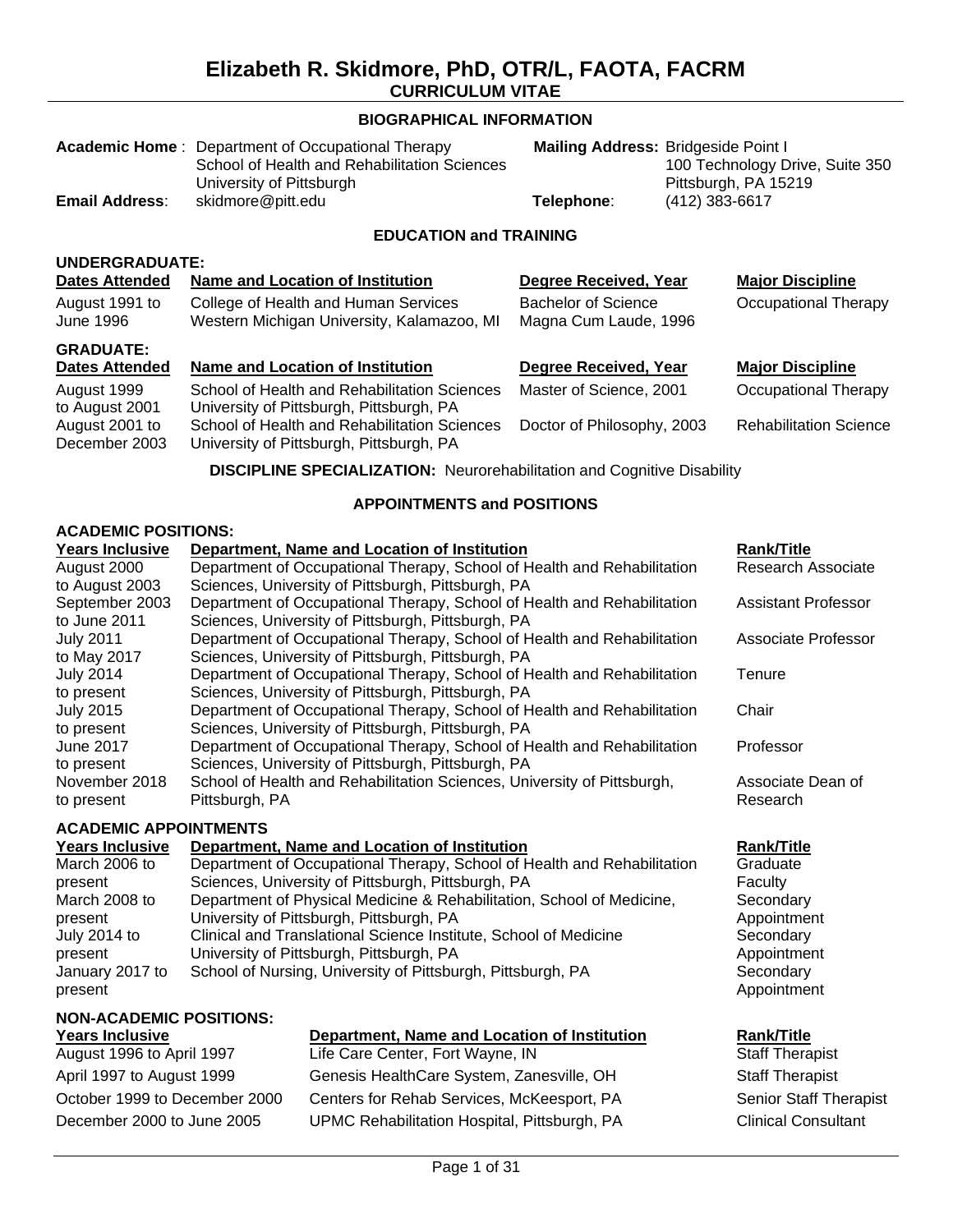#### **CERTIFICATION and LICENSURE**

#### **SPECIALTY CERTIFICATION:**

| National Board for Certification in Occupational Therapy, #1008728                                                                                                                                                                                                                                                                                                                                                                                                                                                              | 1996 to present                                                                                                       |                                              |
|---------------------------------------------------------------------------------------------------------------------------------------------------------------------------------------------------------------------------------------------------------------------------------------------------------------------------------------------------------------------------------------------------------------------------------------------------------------------------------------------------------------------------------|-----------------------------------------------------------------------------------------------------------------------|----------------------------------------------|
| <b>PROFESSIONAL LICENSURE:</b><br>Indiana State Occupational Therapy License, #31002154<br>Ohio State Occupational Therapy License, #OT-03973<br>Pennsylvania State Board of Occupational Therapy Education and Licensure, #OC-006560-L                                                                                                                                                                                                                                                                                         | 1996 to 1998<br>1997 to 2001<br>1999 to present                                                                       |                                              |
| <b>MEMBERSHIPS in PROFESSIONAL and SCIENTIFIC SOCIETIES</b>                                                                                                                                                                                                                                                                                                                                                                                                                                                                     |                                                                                                                       |                                              |
| <b>ORGANIZATIONS:</b><br>Pennsylvania Occupational Therapy Association, #37<br>American Occupational Therapy Association, #31209<br>International Neuropsychological Society, #425807165<br>American Congress of Rehabilitation Medicine, #11711<br>American Heart Association, #159203090<br>American Society for Neurorehabilitation, #55070<br>American Psychological Association, #87165217                                                                                                                                 | 1999 to present<br>2000 to present<br>2006 to 2014<br>2007 to present<br>2008 to 2019<br>2014 to 2021<br>2014 to 2020 |                                              |
| <b>HONORS &amp; AWARDS</b>                                                                                                                                                                                                                                                                                                                                                                                                                                                                                                      |                                                                                                                       |                                              |
| <b>ACADEMIC SCHOLARSHIPS:</b><br>State of Michigan Competitive Scholarship<br>Western Michigan University Scholars Competitive Scholarship<br>Western Michigan University College of Health and Human Services Presidential Scholar Award<br>Michigan Association of Governing Boards Award for Outstanding Scholarship                                                                                                                                                                                                         |                                                                                                                       | 1991<br>1991<br>1996<br>1996                 |
| <b>COMPETITIVE FELLOWSHIPS:</b><br>National Institute of Disability and Rehabilitation Research Pre-Doctoral Fellowship<br>Jewish Healthcare Foundation & Coro Center for Civic Leadership Health Sciences Fellowship                                                                                                                                                                                                                                                                                                           |                                                                                                                       | 2001<br>2002                                 |
| <b>RESEARCH AWARDS</b><br>Best Poster Award (Second Place), World Federation of Neurological Rehabilitation Neuropsychological<br><b>Rehabilitation Special Interest Group</b><br>Deborah L. Wilkerson Early Career Award, American Congress of Rehabilitation Medicine<br>Academy of Research, American Occupational Therapy Foundation<br>President of the United States Early Career Award for Scientists and Engineers (conferred May 5, 2016)<br>Research Award (Inaugural), Pennsylvania Occupational Therapy Association |                                                                                                                       | 2010<br>2012<br>2013<br>2013<br>2014         |
| <b>TEACHING AWARDS</b><br>Pennsylvania Occupational Therapy Association Academic Educator Award<br>School of Health and Rehabilitation Sciences Dean's Distinguished Teaching Award                                                                                                                                                                                                                                                                                                                                             |                                                                                                                       | 2009<br>2012                                 |
| <b>SERVICE AWARDS</b><br>American Occupational Therapy Association Service Commendation<br>American Occupational Therapy Association Service Commendation<br>American Occupational Therapy Association Service Commendation<br>American Occupational Therapy Association Service Commendation<br>American Occupational Therapy Association Service Commendation<br>American Occupational Therapy Association Service Commendation                                                                                               |                                                                                                                       | 2010<br>2011<br>2017<br>2018<br>2019<br>2020 |
| PROFESSIONAL RECOGNITION<br>UPMC Rehabilitation Institute Clinical Connections Award for Clinical Excellence<br>American Occupational Therapy Association Roster of Fellows<br>Western Michigan University College of Health and Human Services Outstanding Alumni Academy<br>American Occupational Therapy Association 100 Influential People in 100 years<br>American Congress of Rehabilitation Medicine Fellow                                                                                                              |                                                                                                                       | 2010<br>2015<br>2016<br>2017<br>2017         |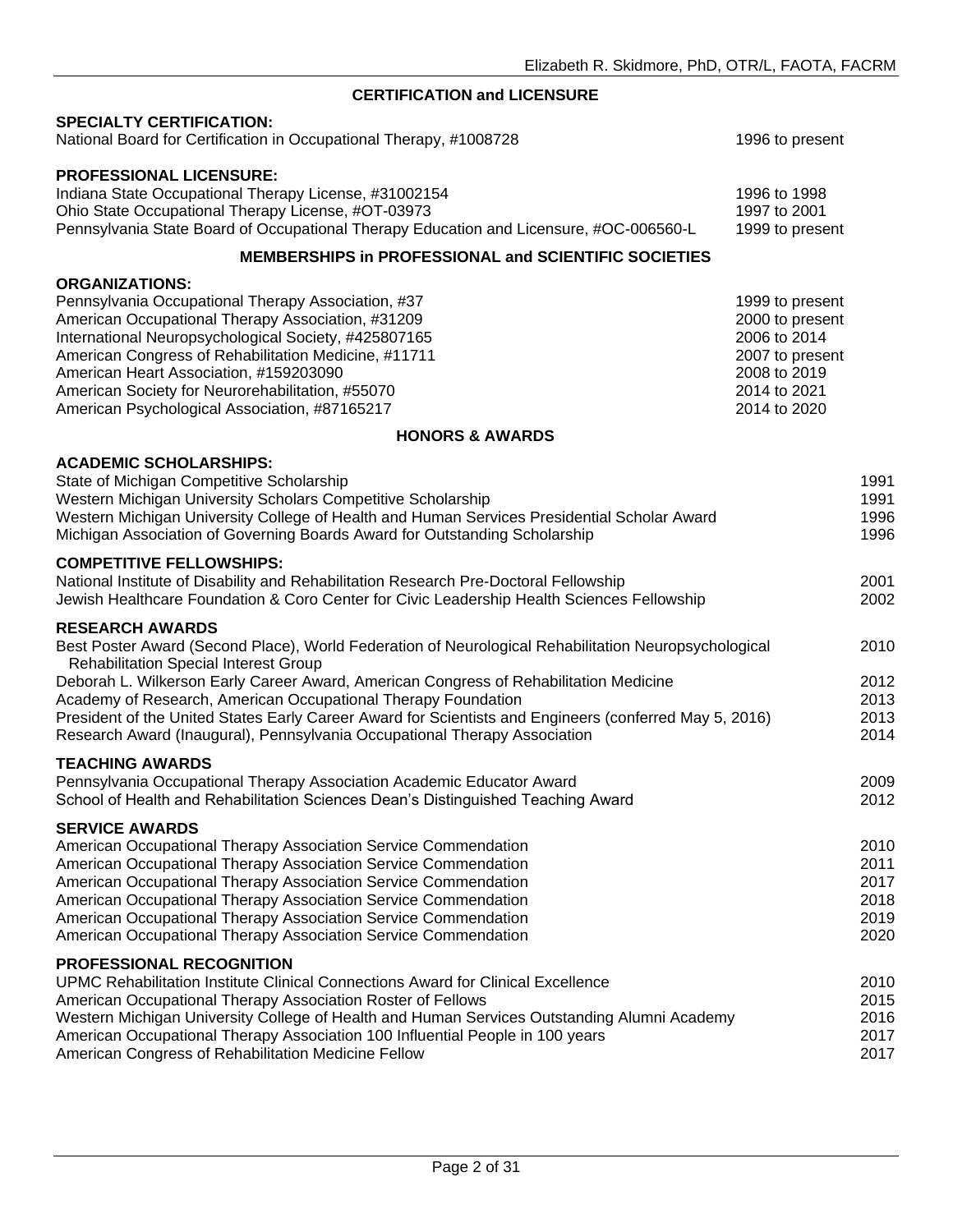#### **PUBLICATIONS**

#### **\*Trainees mentored to publication; \*\*Co-first author; †Equal contributor; Senior author contribution.**

#### **PEER-REVIEWED PUBLICATIONS**

- 1. Munin MC, Seligman K, Dew MA, Quear T, **Skidmore E**, Gruen G, Reynolds CF, Lenze EJ. Effect of rehabilitation site on functional recovery after hip fracture. *Arch Phys Med Rehabil.* 2005; 86:367-72.
- 2. Lenze EJ, Munin MC, Ferrell RE, Pollock BG, **Skidmore E,** Lotrich F, Rogers JC, Quear T, Houck P, Reynolds CF. Association of the serotonin transporter gene-linked polymorphic region (5-HTTLPR) genotype with depressive symptoms in elderly persons after hip fracture. *Am J Geriatr Psychiatry*. 2005; 13:428-32.
- 3. **Skidmore ER**, Rogers JC, Chandler LS, Holm MB. Dynamic interactions between impairment and activity after stroke. *Clinical Rehabil.* 2006; 20:523-35.
- 4. Munin MC, Begley A, **Skidmore ER**, Lenze EJ. Influence of rehabilitation site on hip fracture recovery in community dwelling subjects: a 6 month follow-up. *Arch Phys Med Rehabil.* 2006; 87:1004-6.
- 5. **Skidmore ER**, Rogers JC, Chandler LS, Holm MB. Developing empirical models to enhance stroke rehabilitation guidelines. *Disabil Rehabil.* 2006; 28:1027-34.
- 6. Lenze EJ, Munin MC, **Skidmore ER**, Dew MA, Rogers JC, Whyte EM, Quear T, Begley AE, Reynolds CF. Onset of depression in elderly persons after hip fracture: implications for prevention and early intervention of late-life depression. *J Am Geriatr Soc*. 2007;55:81-6.
- 7. Lenze EJ, **Skidmore ER**, Dew MA, Butters MA, Rogers JC, Begley AE, Reynolds CF, Munin MC. Does depression, apathy, or cognitive impairment reduce the benefit of inpatient rehabilitation facilities for elderly hip fracture patients? *Gen Hosp Psychiatry*. 2007;29:141-6.
- 8. **Skidmore ER**, Rogers JC, Chandler LS, Jovin TG, Holm MB. Precise method of linking neuroanatomy to function after stroke. a pilot study. *Top Stroke Rehabil*. 2007;14.12-7.
- 9. Koenig K, Whyte EM, Munin MC, O'Donnell L, **Skidmore ER**, Penrod L, Lenze EJ. Stroke-related knowledge and health behaviors among post-stroke patients in inpatient rehabilitation. *Arch Phys Med Rehabil*. 2007;88.1214-6.
- 10. Whyte EM, Lenze EJ, Butters MA, **Skidmore E**, Koenig K, Dew MA, Penrod L, Mulsant BH, Pollock BG, Cabacungan L, Begley A, Reynolds CF III, Munin MC. An open-label pilot study of acetylcholinesterase inhibitors to promote functional recovery in elderly cognitively impaired stroke patients. *Cerebrovasc Dis.* 2008;26:317-21.
- 11. **Skidmore ER**, Koenig KL, Munin MC, Whyte EM, O'Donnell L, Penrod L, Lenze EJ. Do clinical rehabilitation education programs really improve stroke-related knowledge? *Am J Phys Med Rehabil.* 2008;87:637-41. PMCID: PMC3299885.
- 12. Lenze EJ, Munin MC, Dew MA, Marin RS, Butters MA, **Skidmore ER**, Whyte EM, Begley AE, Reynolds CF. Apathy after hip fracture: a potential target for intervention to improve functional outcomes. *J Neuropsychiatry Clin Neurosci.*  2009;21:271-8.
- 13. Porensky EK, Dew MA, Karp JF, **Skidmore ER**, Rollman B, Shear MK, Lenze EJ. The burden of late life generalized anxiety disorder: Effects on disability, health-related quality of life, and health care utilization. *Am J Geriatr Psychiatr.*  2009;17:473-82.
- 14. Karp JF, **Skidmore ER,\***\* Lotz M, Lenze EJ, Dew MA, Reynolds CF. Use of the Late-Life Function and Disability instrument to assess disability in major depression. *J Am Geriatr Soc*. 2009;57;1612-6. PMCID: PMC2854008.
- 15. Chang CL,\* **Skidmore ER**, Weber DJ, Niyonkuru C, Huber LM. Munin MC. Effect of baseline spastic hemiparesis on recovery of upper limb function following botulinum toxin A injections and post-injection therapy. *Arch Phys Med Rehabil*. 2009;90:1462-8. PMCID: PMC4484857.
- 16. Shih MM, Rogers JC, **Skidmore ER**, Irrgang J, Holm MB. Measuring stroke survivors' functional status independence: five perspectives. *Am J Occup Ther.* 2009;63:600-8. NIHMS ID: 842540. PMCID: In Process.
- 17. **Skidmore ER**, Whyte EM, Holm MB, Becker JT, Butters MA, Dew MA, Munin MC, Lenze EJ. Cognitive and affective predictors of rehabilitation participation after stroke. *Arch Phys Med Rehabil.* 2010;91:203-7.PMCID: PMC2824912.
- 18. Weber DJ, **Skidmore ER**, Huber LM, Chang CL, Niyonkuru C, Munin MC. Cyclic functional electrical stimulation does not enhance gains in hand grasp function when used as an adjunct to onabotulinumtoxin-A and task practice therapy: a single-blinded, randomized controlled pilot study. *Arch Phys Med & Rehabil.* 2010;91:679-86. PMCID: PMC2880820.
- 19. Henzel MK, Munin MC, Niyonkuru C, **Skidmore ER**, Weber DJ, Zafonte RD. Comparison of surface and ultrasound localization to identify forearm flexor muscles for botulinum toxin injections. *PM&R.* 2010;2:642-6. PMCID: PMCC5248984.
- 20. **Skidmore ER,** Holm MB, Whyte EM, Dew MA, Dawson D, Becker JT. The feasibility of meta-cognitive strategy training in acute inpatient stroke rehabilitation: case report. *Neuropsychol Rehabil.* 2011;23:208-23. PMCID: PMC3072282.
- 21. de Witt BW, Ehrenberg KM, McAloon RL, Panos AH, Shaw KE, Raghavan PV, **Skidmore ER**, Kline AE. Abbreviated environmental enrichment enhances neurobehavioral recovery comparably to continuous exposure after traumatic brain injury. *Neurorehabil Neural Rep.* 2011;25:343-50. PMCID: PMC3069145.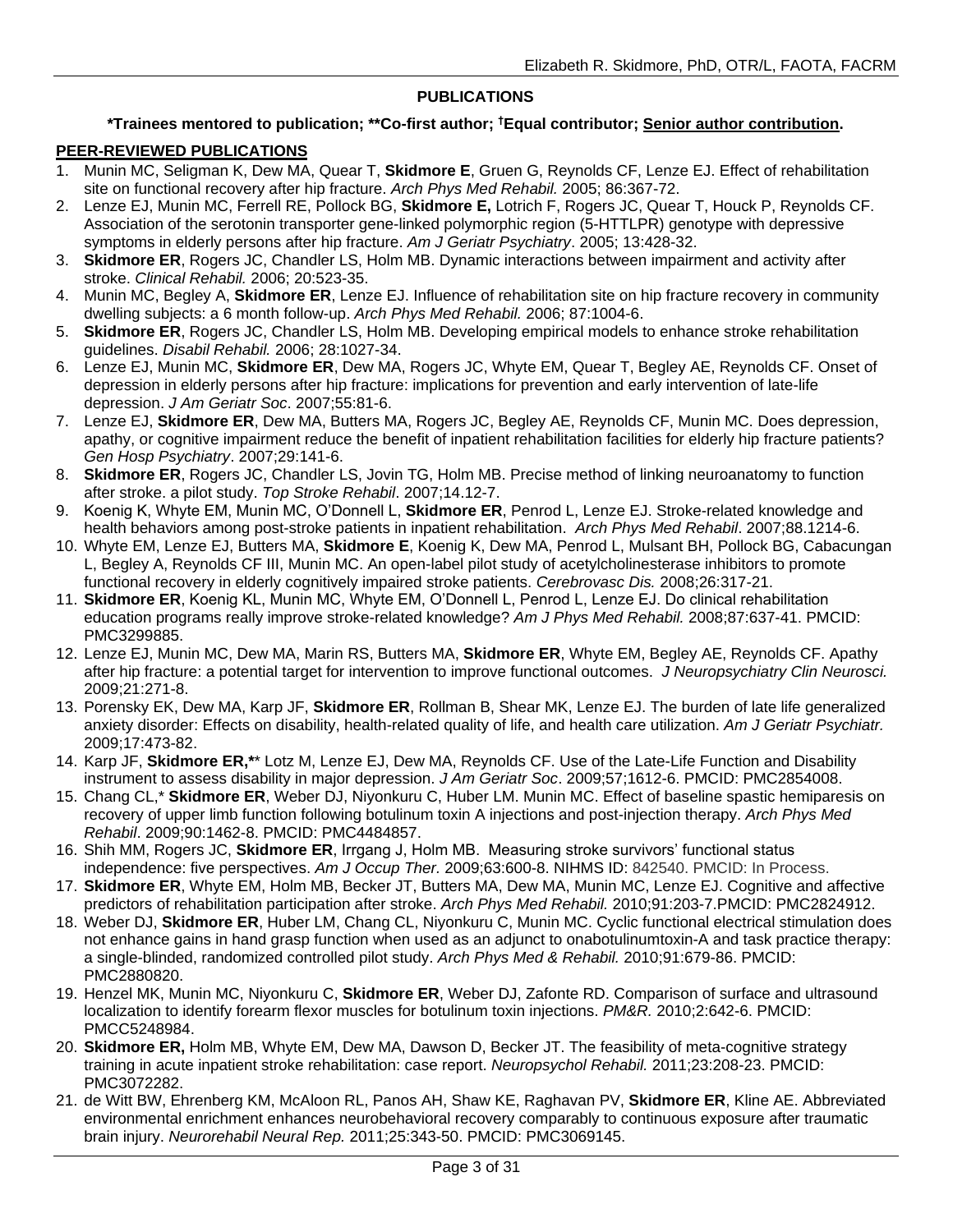- 22. Livengood HM,\* **Skidmore ER**, Huber LM, Cox SC, Bleakley SM, Boninger MJ. Applying robotics in a clinical rehabilitation setting for upper limb neurological impairment. *Topics Spinal Cord Rehabil*. 2011;17:60-5.
- 23. Whyte EM, **Skidmore ER**, Aizenstein H, Ricker JH, Butters MA. Cognitive impairment in acquired brain injury: a predictor of rehabilitation outcomes and an opportunity for novel interventions. *PM&R*. 2011;6:S45-51. PMCID: [PMC3339490.](http://www.ncbi.nlm.nih.gov/pubmed/21703580)
- 24. Juengst SB,\* **Skidmore ER**, Pramuka M, McCue M, Becker JT. Factors contributing to impaired self-awareness of cognitive functioning in an HIV positive and at risk population. *Disabil Rehabil*. 2012;34:19-25. PMCID: PMC3339490.
- 25. **Skidmore ER**, Becker JT, Whyte EM, Huber LM, Waterstram LF,\* Ward AA,\* Grattan ES,\* Holm MB. Cognitive impairments and depressive symptoms did not impede upper extremity recovery in a clinical repetitive task practice program after stroke. *Am J Phys Med Rehabil*. 2012;91:327-36. PMCID: PM[C3299885.](http://www.ncbi.nlm.nih.gov/pmc/articles/PMC3299885/?tool=nihms)
- 26. Lenze EJ, **Skidmore ER**, Begley AE, Newcomer J, Butters MA, Whyte EM. Memantine for late-life depression and apathy after a disabling medical event: a double-blind, placebo-controlled, 12-week pilot study. *Int J Geriatr Psychiatr.* 2012; 27:974-80. PMCID: PMC3601891.
- 27. Rodakowski J,\* **Skidmore ER**, Rogers JC, Schulz R. The role of social support in predicting caregiver burden. *Arch Phys Med Rehabil*. 2012;93:2229-36. PMCID: PMC3508254.
- 28. Juengst SB,\* **Skidmore ER**, Arenth PM, Niyonkuru C, Raina, KD. The unique contribution of fatigue to disability in community dwelling adults with traumatic brain injury. *Arch Phys Med Rehabil.* 2013;94:74-9. PMCID: PMC3963171.
- 29. Rodakowski J,\* **Skidmore ER,** Rogers JC, Schulz, R. Does social support impact depression in caregivers of adults ageing with spinal cord injury? *Clin Rehabil*. 2013;27:565-75. PMCID: PMC3660537.
- 30. Abu-Dahab S,\* **Skidmore ER**, Holm MB, Rogers JC, Minshew NJ. Motor and tactile-perceptual skill differences between individuals with high functioning autism and typically-developing individuals ages 5-21. *J Autism Dev Disord.*  2013;43:2241-8.
- 31. Wagner AK, Brayer SW, Hurwitz M, Niyonkuru C, Zou H, Failla M, Arenth P, Manole MD, **Skidmore ER**, Thiels E. Non-spatial pre-training in the water maze as a clinically relevant model for evaluating learning and memory in experimental traumatic brain injury. *Neurobiol Learn Mem.* 2013;106:71-86. PMCID: PMC3851771.
- 32. Plummer P, Eskes G, Wallace S, Fraas M, Guiffrida C, Campbell G,\* Clifton K, **Skidmore ER.** Examining cognitivemotor interference during functional mobility after stroke: state of the science and implications for research. *Arch Phys Med Rehabil.* 2013;94:2565-74. PMCID: [PMC3842379](http://www.ncbi.nlm.nih.gov/pmc/articles/PMC3842379/?tool=nihms)**.**
- 33. Wallace SE,\* Purdy M, **Skidmore ER.** A multi-modal communication program for aphasia during inpatient rehabilitation: a case study. *Neurorehabil*. 2014;35:615-25. PMCID: PMC4216742.
- 34. **Skidmore ER**, Dawson DR, Whyte EM, Butters MA, Dew MA, Grattan ES,\* Becker JT, Holm MB. Developing complex interventions: lessons learned from a pilot study examining strategy training in acute rehabilitation. *Clin Rehabil*. 2014; 28:378-87. PMCID: PMC3949124.
- 35. Collinger J, Kryger M, Barbara R,† Betler T, Brown EL,† Degenhart A,† Foldes S,† Gyulai FE,† Harchick EA,† Harrington D,† Helder JH,† Hemmes T,† Johannes MS,† Katyal KD,† Ling GSF,† Palko K,† Para MP,† Scheuermann J,† Schwartz A,† **Skidmore ER,**† Solzbacher F,† Srikameswaran AV,† Swanson DP,† Swetz S,† Tyler-Kabara EC,† Velliste M,† Wang W,† Wodlinger B,† Boninger MB. Collaborative approach in the development of high performance brain-computer interfaces for a neuroprosthetic arm: translation from animal models to human control. *J Translat Med*. 2014;7:52-9. PMCID: PMC392922.
- 36. Juengst SB,\* Arenth PM, Whyte EM, **Skidmore ER.** Brief report of mood state and depression status after traumatic brain injury. *Rehabil Psychol.* 2014;59:242-6. PMCID: PMC4029926.
- 37. Rodakowski J,\* **Skidmore ER**, Anderson SJ, Begley A, Jensen MP, Buhule OD, Boninger ML. Additive effect of age on disability for individuals with spinal cord injuries. *Arch Phys Med Rehabil*. 2014;95:1076-82. PMCID: PMC4037449.
- 38. Rodakowski J,\* **Skidmore ER**, Reynolds CF, Dew MA, Butters MA, Holm MB, Lopez OL, Rogers JC. Can performance of daily activities discriminate between older adults with normal cognitive function and those with Mild Cognitive Impairment? *J Am Geriatr Soc*. 2014;62:1347-52. PMCID: PMC4107156.
- 39. Urquhart JR,\* **Skidmore ER.** Guided and directed cues: developing a standardized coding scheme for clinical practice. *OTJR: Occupation, Participation, and Health.* 2014;34:202-8. PMCID: PMC4211290.
- 40. Spira AP, Kaufmann CN, Kasper JD, Ohayon MM, Rebok GW, **Skidmore ER**, Parisi JM, Reynolds CF. Association between insomnia symptoms and functional status in U.S. older adults: The National Health and Aging Trends Study. *J Gerontol B Psychol Sci Soc Sci*. 2014;69:S35-41. PMCID: PMC4303065.
- 41. Breisinger T,\* **Skidmore ER**, Niyonkuru C, Campbell GB.\* The Stroke Assessment of Fall Risk (SAFR): Predictive validity in inpatient stroke rehabilitation. *Clin Rehabil.* 2014;28:1218-24. PMCID: PMC4229409.
- 42. Juengst SB,\* Arenth PM, McCue M, Raina KD, **Skidmore ER**. Affective state and community integration after traumatic brain injury. *Am J Phys Med Rehabil*. 2014;93:1086-94. PMCID: PMC4237625.
- 43. Toto PE,\* **Skidmore ER,** Terhorst L, Rosen J, Weiner D. Feasibility of Goal Attainment Scaling for patients with multiple chronic conditions recruited through geriatric primary care. *Arch Gerontol Geriatrics.* 2015; 60:16-21
- 44. **Skidmore ER**, Whyte EM, Butters MA, Terhorst L, Reynolds CF. Strategy training during inpatient rehabilitation may prevent apathy after acute stroke. *PM&R*. 2015;7:562-570. PMCID: PMC4465421.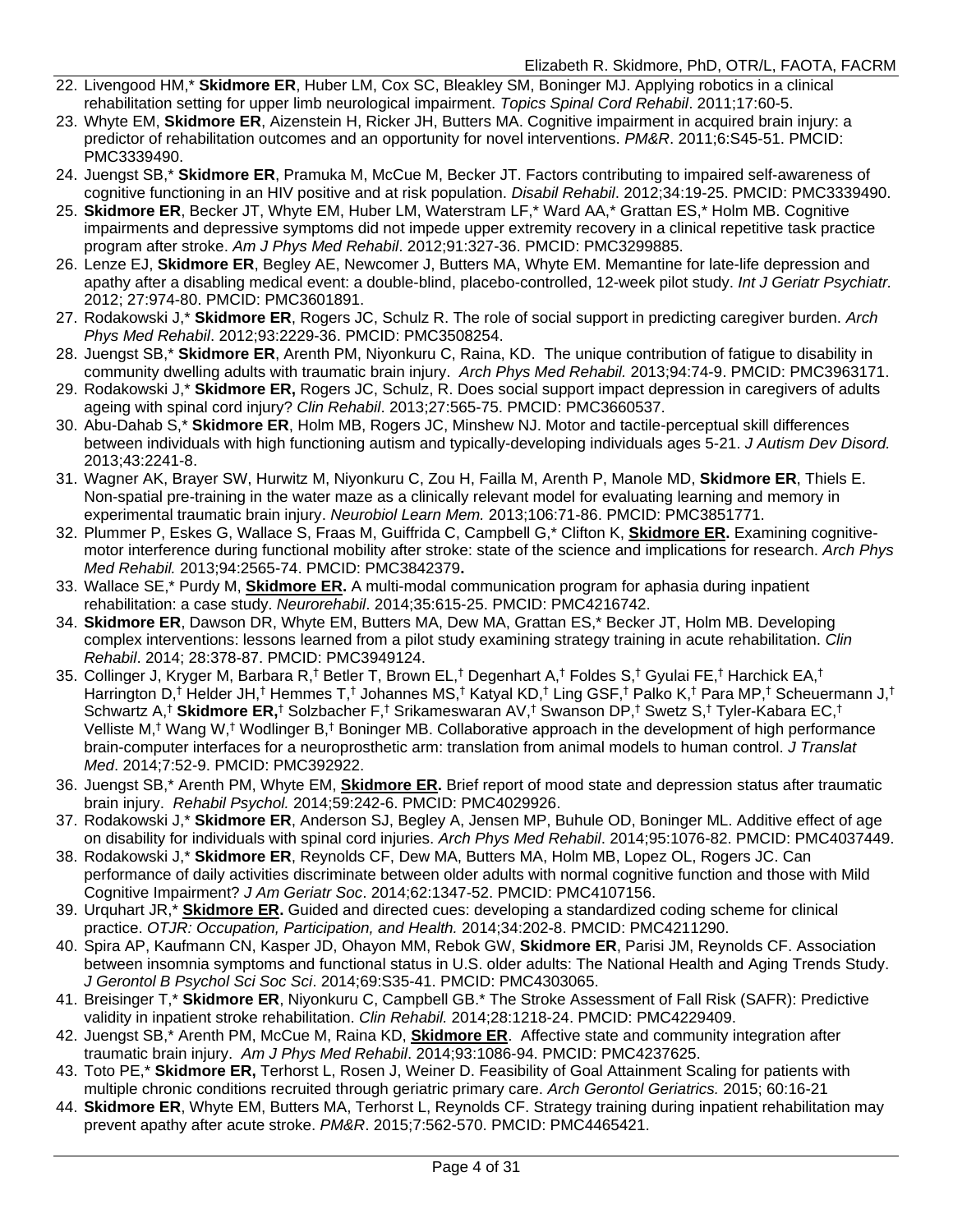- 45. **Skidmore ER**, Dawson DR, Butters MA, Dew MA, Grattan ES, Juengst SB, Whyte EM, Begley A, Holm MB, Becker JT. Strategy training may reduce disability in the first 6 months after stroke. *Neurorehabil Neural Rep.* 2015;29:668- 76. PMCID: PMC4466065.
- 46. Edwards CM, Kumar K, Koesarie K, Brough E, Ritter AC, Brayer SW, Thiels E, **Skidmore ER**, Wagner AK. Visual priming enhances the effects of non-spatial cognitive rehabilitation training on spatial learning after experimental traumatic brain injury. *Neurorehabil Neural Rep.* 2015;29:897-906. PMCID: PMC4530101.
- 47. Brayer SW, Ketcham S, Zou H, Hurwitz M, Henderson C, Fuletra J, Kumar K, **Skidmore E**, Thiels F, Wagner AK. Developing a clinically relevant model of cognitive training after experimental traumatic brain injury. *Neurorehabil Neural Rep*. 2015;29,483-95. PMC4229409.
- 48. Campbell GB,\* **Skidmore ER,** Whyte EM, Matthews JT. Overcoming practical challenges to conducting clinical research in inpatient stroke rehabilitation settings. *Top Stroke Rehabil.* 2015; 22:286-95. PMCID: PMC4573785.
- 49. Juengst SB,\* Graham KM, Pulantara IW, McCue M, Whyte EM, Dicianno BE, Parmanto B, Arenth PM, **Skidmore ER**, Wagner AK. Pilot feasibility of an mHealth system for conducting ecological momentary assessment of mood-related symptoms following traumatic brain injury. *Brain Injury*. 2015;29:1351-61.
- 50. Bushnell C, Bettger JP, Cockroft KM, Cramer SC, Edelen MO, Hanley D, Katzan I, Mattke S, Nilsen DM, Piquado T, **Skidmore ER**, Wing K, Yenokyan G. Chronic stroke outcome measures for motor function intervention trials: expert panel recommendations." *Circ Cardiovasc Qual Outcomes.* 2015;8:S163-9. PMCID: PMC5289112.
- 51. Nalder E, Fleming J, Cornwell P, Foster M, **Skidmore E,** Bottari C, Dawson D. Sentinel events and psychosocial status during the transition from hospital to home: a longitudinal study of women with traumatic brain injury. *Arch Phys Med Rehabil.* 2016;97(2 Suppl):S46-53.
- 52. Sethi A,\* Callaway CW, Sejdic, Terhorst L, **Skidmore ER**. Heart rate variability is associated with motor outcome 3 months after stroke. *J Stroke Cerebrovasc Dis*. 2016;25:129-35.
- 53. Grattan ES,\* Lang C, Birkenmeier R, Holm M, Rubinstein E, Van Swearingen J, **Skidmore ER**. Examining the feasibility, tolerability, and preliminary efficacy of repetitive task-specific practice for individuals with unilateral spatial neglect. *Am J Occup Ther*. 2016;70:1-8. PMCID: PMC4904496.
- 54. **Skidmore ER,** Butters MA, Whyte EM, Grattan ES, Shen J, Terhorst L. Guided training relative to direct skill training for individuals with cognitive impairments after stroke: a pilot randomized trial. *Arch Phys Med Rehabil*. 2017;98:673- 80. PMCID: PMC5368028.
- 55. de la Tremblaye PB, Wellcome JL, de Witt BW, Cheng JP, **Skidmore ER,** Bondi CO, Kline AK. Rehabilitative success after brain trauma by augmenting a sub-therapeutic dose of environmental enrichment with galantamine. *Neurorehabil Neural Rep*. 2017;31:10-1.
- 56. McKeon A, Ding D, **Skidmore ER**, Terhorst L, Cooper RA, McCue M. A novel tool for naturalistic assessment of behavioral dysregulation after traumatic brain injury: a pilot study. *Brain Injury*. 2017;31(13-14):1781-90.
- 57. **Skidmore ER,** Swafford M,\* Juengst SB,\* Terhorst L**.** Self-awareness and strategy training: influences on recovery after stroke. *Am J Occup Ther.* 2018;72: 7201345010p1-7201345010p5. PMCID: PMC5744716.
- 58. Grattan ES,\* **Skidmore ER**, Woodbury ML. Examining anosognosia of neglect. *OTJR: Occup Particip Health.*  2018;38:113-20. PMCID: PMC5930481.
- 59. Rodakowski J,\* Reynolds III CF, Lopez OL, Butters MA, Dew MA, **Skidmore ER**. Developing a non-pharmacological intervention for individuals with Mild Cognitive Impairment. *J Appl Gerontol.* 2018;37:665-76. PMCID: PMC5075260.
- 60. Khalaf A,\* Kersey J,\* Eldeeb S, Alankus G, Grattan E, Waterstram L, **Skidmore E**, Akcakaya M. EEG-based neglect assessment: A feasibility study. *J Neurosci Meth.* 2018;303:169-77.
- 61. Kringle EA,\* Terhorst L, Butters MA, **Skidmore ER**. Clinical predictors of engagement in inpatient rehabilitation among stroke survivors with cognitive deficits: An exploratory study. *J Int Neuropsychol Soc.* 2018;24:572-83. PMCID: PMC6035068.
- 62. Rouch S.\* **Skidmore ER**. Examining guided and directed cues in strategy training and usual rehabilitation. *OTJR: Occup Particip Health.* 2018;38:151-6. PMCID: PMC6008211.
- 63. Caldwell A,\* Terhorst L, **Skidmore E**, Bendixen R. Is frequency of family meals associated with fruit and vegetable intake among preschoolers? A logistic regression analysis. *J Hum Nutr Diet*. 2018;31:505–12.
- 64. Wu CY, Terhorst L, Karp J, **Skidmore ER**, Rodakowski J. Trajectory of disability in older adults with newly diagnosed diabetes: role of elevated depressive symptoms. *Diabetes Care*. 2018;41:2072-78.
- 65. Grattan ES,\* Velozo CA, **Skidmore ER**, Page SJ, Woodbury ML. Interpreting Action Research Arm Test assessment scores to plan treatment. *OTJR: Occupation, Participation and Health*. 2019;39(1):6473. PMCID: PMC6070435.
- 66. McKeon A, McCue M, **Skidmore ER**, Schein M, Kulzer J. Ecological momentary assessment for rehabilitation of chronic illness and disability. *Disabil Rehabil*. 2018;40(8):974-87.
- 67. Kersey J,\* Terhorst L, Wu CY, **Skidmore ER**. Predictors of community integration following traumatic brain injury: a scoping review. *J Head Trauma Rehabil*. 2019;34(4):E32-41.
- 68. Caldwell A,\* **Skidmore E**, Raina K, Rogers J, Terhorst L, Danford C, Bendixen R. A behavioral activation approach to parent training: feasibility of Promoting Routines of Exploration and Play during Mealtime. *Am J Occup Ther*. 2018;72(6):7206205030p1-7206205030p8.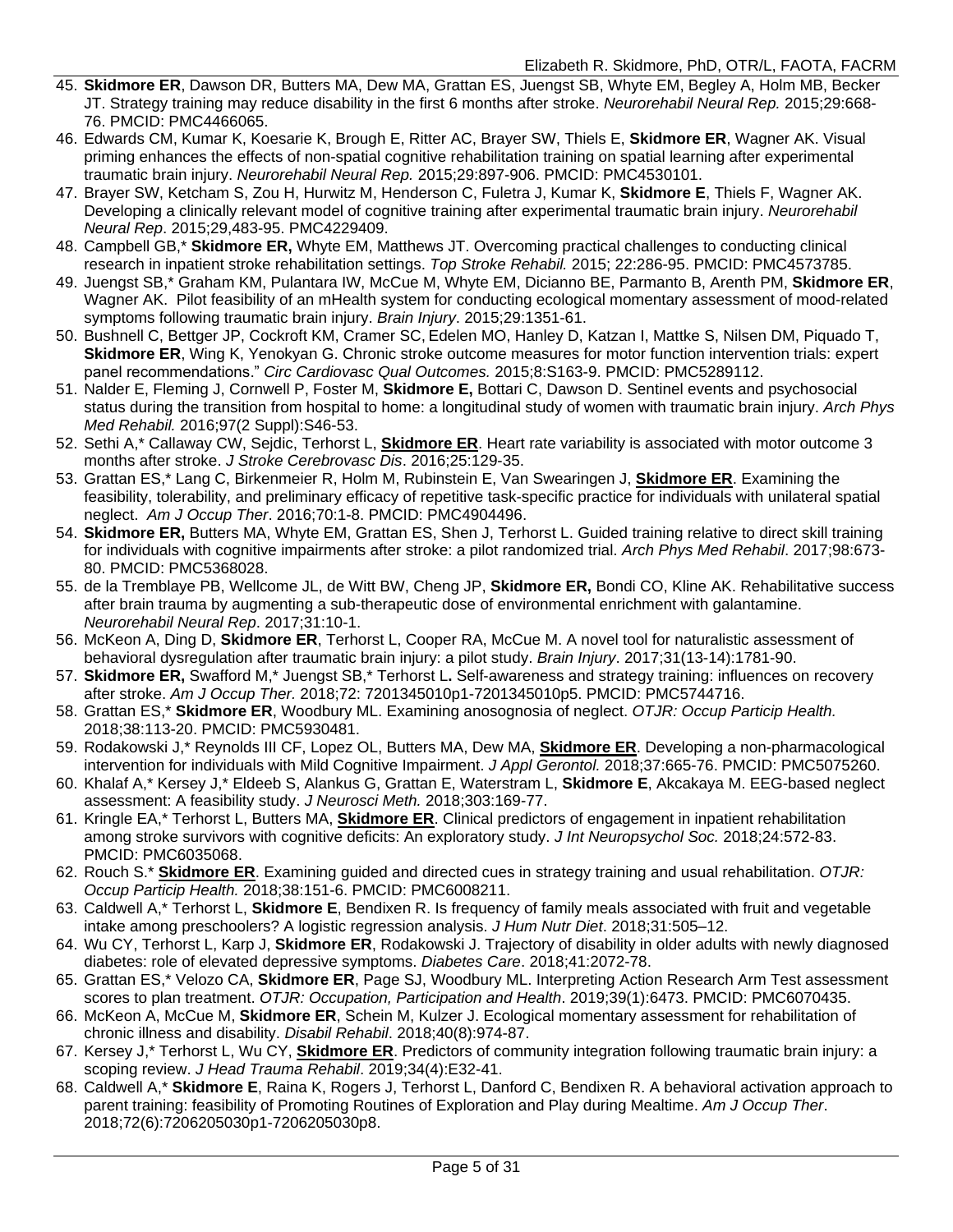- 69. Kersey J,\* Terhorst L, **Skidmore ER**. Effects of strategy training on self-awareness of deficits after stroke. *Am J Occup Ther*. 2019;73(3):7303345020p1-7303345020p7. PMCID:6533049.
- 70. Wu CY,\* **Skidmore ER**, Rodakowski J. Relationship consensus quality predicts caregiver burden for adults with cognitive-impairments 6 months after stroke. *PM&R*. 2019;11(6):597-603. PMCID: PMC6541546.
- 71. Brick RS,\* **Skidmore ES**, Terhorst L, McCue M, Bender C. Predictors of work-related disability during early phases of breast cancer treatment. *Am J Phys Med Rehabil.* 2019;98*:*627-30.
- 72. Kringle EA,\* Campbell G, McCue M, Barone Gibbs B, Terhorst L, **Skidmore ER**. Development and feasibility of a sedentary behavior intervention for stroke: a case series. *Top Stroke Rehabil.* 2019;26(6):456-63
- 73. Rodakowski J,\* Golias KW, Reynolds III CF, Butters MA, Lopez OL, Dew MA, **Skidmore ER**. Preventing disability in older adults with mild cognitive impairment: a strategy training intervention study, *Contemporary Clinical Trials Communications.* 2019;15:100368. doi: https:// doi.org/10.1016/j.conctc.2019.100368. PMCID: PMC6512744.
- 74. Wu CY,\* Rodakowski J, Terhorst L, Karp JF, Fields B, **Skidmore ER**. A scoping review of non-pharmacological interventions to reduce disability in older adults. *Gerontologist*. 2020;60(1):e52-65.
- 75. Kringle EA,\* Setiawan IMA, Golias K, Parmanto B, **Skidmore ER**. Feasibility of an iterative rehabilitation intervention for stroke delivered remotely using mobile health technology. *Disabil Rehabil Assist Technol.* 2020;15(8):908-16. PMCID: PMC6920604.
- 76. Kringle EA**,\*** Barone Gibbs B, Campbell G, Terhorst L, McCue M, Kersey J, **Skidmore ER**. Influence of interventions on daily physical activity and sedentary behavior after stroke: A systematic review. *PM&R*. 2020;12(2):186-201.
- 77. Scheunemann LP, White JS, Prinjha S, Hamm M, Girard TD, **Skidmore ER**, Reynolds CF, Leland NE. Post-ICU care: a qualitative analysis of patient priorities and implications for redesign. *Annals Am Thorac Soc*. 2020;17:221-8.
- 78. Scheunemann LP, Leland NE, Perera S, **Skidmore ER**, Reynolds CF, Pandharipande PP, Jackson JC, Ely EW, Girard TD. Sex disparities and functional outcomes after critical illness. *Am J Respir Crit Care Med*. 2020;201:869-72.
- 79. Lin YN,\* Wu CY, Yeh PC, Wu YH, Lin WC, **Skidmore ER**, Chang FH. Adapting strategy training for adults with acquired brain injury: a feasibility study in a Chinese population. *Am J Occup Ther*. 2020;74(3): 7403205130p1- 7403205130p10.
- 80. Kringle EA,\* **Skidmore ER**, Terhorst L, Hammel J, Barone Gibbs B. Sedentary behavior patterns over 6 weeks among ambulatory people with stroke. *Top Stroke Rehabil.* 2020 (in press).
- 81. Kringle EA,\* Terhorst L, McCue M, Barone Gibbs B, Campbell G, **Skidmore ER**. Activating behavior to reduce sedentary behavior after stroke: A non-randomized pilot feasibility study. *Am J Occup Ther*. 2020;74:7406205030p1- 7406205030p10. PMCID: PMC7717647.
- 82. Kersey J,\* McCue M, **Skidmore ER**. Domains and dimensions of community participation following traumatic brain injury. *Brain Injury* 2020;34:708-12.
- 83. Chang FH,\* Chiu V, Ni P, Lin YN, Kang JH, Liou TH, Lu L, Han DS, **Skidmore ER**. Enhancing community participation for stroke survivors with cognitive impairment: study protocol for a randomised controlled trial in Taiwan. *BMJ Open* 2020;10(12):e040241. PMCID: PMC7722819.
- 84. Brick RS,\* **Skidmore ER**. Al Snih S. Terhorst L. Examination of cancer and aging through activity limitations: An NHATS analysis. *J Aging Health*. 2021. (epub ahead of print). [https://doi.org/10.1177/08982643211017656](https://nam12.safelinks.protection.outlook.com/?url=https%3A%2F%2Fdoi.org%2F10.1177%2F08982643211017656&data=04%7C01%7Cskidmore%40pitt.edu%7C29aa2b651b79480fd07508d9118209d9%7C9ef9f489e0a04eeb87cc3a526112fd0d%7C1%7C1%7C637560072475384041%7CUnknown%7CTWFpbGZsb3d8eyJWIjoiMC4wLjAwMDAiLCJQIjoiV2luMzIiLCJBTiI6Ik1haWwiLCJXVCI6Mn0%3D%7C2000&sdata=Gr%2BcLxqPrbAQT6uHW%2FM22ROAfMOxcoFQ3p9CzGpONGE%3D&reserved=0)
- 85. Brick RS,\* Lyons KD, Rodakowski J, **Skidmore ER**. The Issue Is . . . a need to activate lasting engagement. *Am J Occup Ther*. In Press. NIHMSID: NIHMS1036497.
- 86. Brick RS,\* **Skidmore ER**. Optimizing cancer rehabilitation through activity-focused approaches. *Sem Oncol Nurs.* In Press.
- 87. Beck KB, Greco CM, Terhorst L, **Skidmore E**, Kulzer JL, McCue M. Mindfulness-based stress reduction for adults with autism spectrum disorder: feasibility and estimated effects. *Mindfulness*. In Press.
- 88. Caldwell A,\* **Skidmore E**, Bendixen R, Terhorst L. Examining child mealtime behavior as parents are coached to implement the Mealtime PREP intervention in the home: Findings from a pilot study. *British J Occup Ther.* In Press.
- 89. Brick RS,\* Bender C, **Skidmore ER**. Impact of cancer and cancer-related treatments on participation restrictions. *British J Occup Ther*. In Press.
- 90. Wu CY,\* Rodakowski J, Terhorst L, Dew MA, Butters MA, Karp JF, Albert SM, Gildengers AG, Reynolds CF, **Skidmore ER.** Frequency of but not capacity for participation in everyday activities is associated with cognitive impairment in late life. *J Applied Gerontol.* In Press.
- 91. **Skidmore ER,** Shih M, Terhorst L, O'Connor EE. Lesion location may attenuate response to strategy training in acute stroke. *PM&R*. In Press.
- 92. Kersey J, Evans WS, Mullen K, Askren A, Cavanaugh R, Wallace SE, Hula WD, Dickey MW, Terhorst L, **Skidmore ER**. Metacognitive strategy training is feasible for people with aphasia. *OTJR: Occupation, Participation, and Health*. In Press.
- 93. Watters K, Marks TS, Edwards DF, **Skidmore ER**, Giles GM. The Issue Is . . . A framework for addressing clients' functional cognitive deficits after COVID-19. *American Journal of Occupational Therapy*. In Press.
- 94. Kersey J,\* Terhorst L, Heinemann A, Hammel J, Baum C, McCue M, **Skidmore ER**. Construct validity of the Enfranchisement scale of the Community Participation Indicators. *Clinical Rehabilitation.* In Press.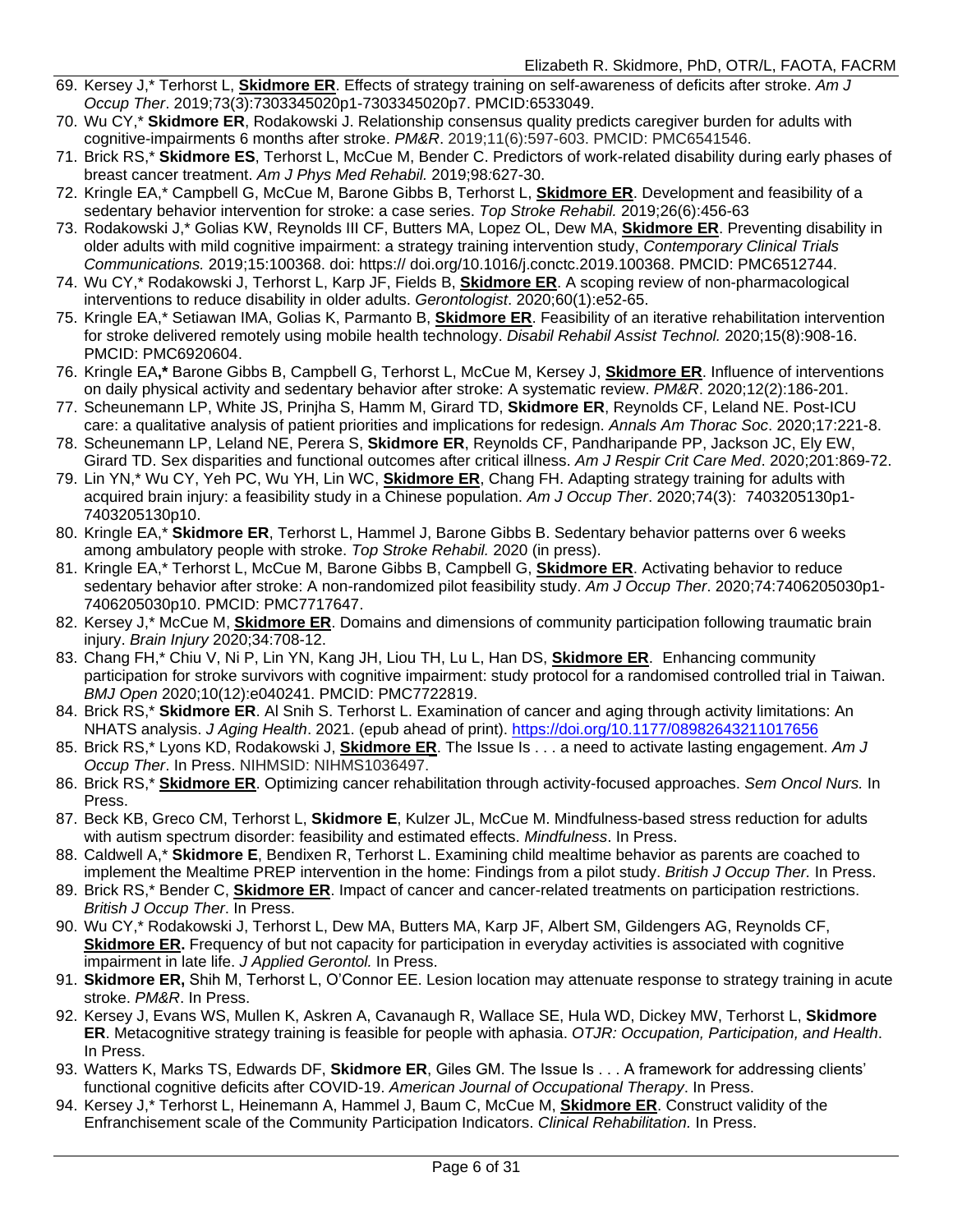#### **PEER-REVIEWED MANUSCRIPTS UNDER REVIEW**

- 1. Kringle EA,\* Novelli E, **Skidmore ER,** Butters M. Validating the NIH Toolbox—Cognition Battery against the DKEFS and RBANS people with and without cognitive disability.
- 2. Wu CY,\* **Skidmore ER**, Terhorst L, Karp JF, Rodakowski J. Predictors of everyday activities in older adults at-risk for disability.

#### **INVITED MANUSCRIPTS IN PEER-REVIEWED JOURNALS**

- 1. **Skidmore ER.** Activity interventions for cognitive impairments. *Ped Blood Oncol.* 2014;61:1743–6. PMCID: PMC4085148.
- 2. **Skidmore ER.** Training to optimize learning after traumatic brain injury. *Current Concepts Phys Med Rehabil.* 2015;3:99-105. PMCID: PMC4514532.
- 3. Rodakowski J,\* Sagafi E, Butters MA, **Skidmore ER**. Non-pharmacological interventions for Mild Cognitive Impairment and early stage dementia: an updated scoping review. *Mol Aspects Med* 2015;43-44:38-53. PMCID: PMC4600436.

#### **INVITED EDITORIALS/COMMENTARIES**

- 1. **Skidmore ER.** Invited Commentary: Applying evidence to rehabilitation practice. *Int J Ther Rehabil.* 2007;14:128
- 2. Rodakowski J,\* **Skidmore ER.** Non-pharmacological interventions for early cognitive decline. *Am J Geratr Psychiatr.* 2017;25:270-1.
- 3. **Skidmore ER.** Functional cognition: implications for practice, policy, and research. *Am J Geratr Psychiatr.* 2017;25:483-4.
- 4. Giles GM, Edwards DF, Baum C, Furniss J, **Skidmore ER**, Wolf T, Leland NE. Health policy perspectives: Making functional cognition a professional priority. *Am J Occup Ther.* 2020;74:7401090010p1-6.

#### **PEER-REVIEWED PUBLISHED ABSTRACTS**

- 1. Desai KB, Rogers JC, **Skidmore ER,** Holm, MB. Use of the Mini-Mitter Actiwatch 64 to identify functional use of the affected and unaffected upper extremities poststroke. *Circulation.* 2004;109;e238.
- 2. Lenze EJ, Whyte EM, Munin MC, Rogers JC, **Skidmore E**, Reynolds CF. [A pilot study of galantamine for the](https://sslvpn.pitt.edu/,DanaInfo=apps.isiknowledge.com+full_record.do?product=WOS&search_mode=GeneralSearch&qid=1&SID=3DbKecBL646CJJne6J9&page=2&doc=18)  [treatment of post-stroke cognitive impairment in medically rehabilitating elderly.](https://sslvpn.pitt.edu/,DanaInfo=apps.isiknowledge.com+full_record.do?product=WOS&search_mode=GeneralSearch&qid=1&SID=3DbKecBL646CJJne6J9&page=2&doc=18) *Stroke.* 2004;35:e314.
- 3. **Skidmore ER**, Rogers JC, Chandler LS, Holm MB. Associations between neurobehavior and disability after stroke. *Arch Phys Med Rehabil.* 2007;88:e11-12.
- 4. [Juengst SB,](https://sslvpn.pitt.edu/,DanaInfo=apps.isiknowledge.com+DaisyOneClickSearch.do?product=WOS&search_mode=DaisyOneClickSearch&db_id=&SID=3DbKecBL646CJJne6J9&name=Juengst%20SB&ut=000250356800064&pos=1)\* [Pramuka M,](https://sslvpn.pitt.edu/,DanaInfo=apps.isiknowledge.com+DaisyOneClickSearch.do?product=WOS&search_mode=DaisyOneClickSearch&db_id=&SID=3DbKecBL646CJJne6J9&name=Pramuka%20M&ut=000250356800064&pos=2) [McCue M,](https://sslvpn.pitt.edu/,DanaInfo=apps.isiknowledge.com+DaisyOneClickSearch.do?product=WOS&search_mode=DaisyOneClickSearch&db_id=&SID=3DbKecBL646CJJne6J9&name=Mccue%20M&ut=000250356800064&pos=3) [Becker J,](https://sslvpn.pitt.edu/,DanaInfo=apps.isiknowledge.com+DaisyOneClickSearch.do?product=WOS&search_mode=DaisyOneClickSearch&db_id=&SID=3DbKecBL646CJJne6J9&name=Becker%20J&ut=000250356800064&pos=4) **[Skidmore E](https://sslvpn.pitt.edu/,DanaInfo=apps.isiknowledge.com+DaisyOneClickSearch.do?product=WOS&search_mode=DaisyOneClickSearch&db_id=&SID=3DbKecBL646CJJne6J9&name=Skidmore%20E&ut=000250356800064&pos=5)**. Personal factors contributing to deficits in self-awareness of cognitive impairment in HIV/AIDS. *Arch Clin Neuropsychol.* 2007;22:818.
- 5. Chang CL,\* Huber LM, Munin MC, Niyonkuru C, **Skidmore ER**, Weber DJ. Upper limb function following botulinum toxin A injections and postinjection rehabilitation therapy: effect of baseline impairment measured by the Chedoke-McMaster Assessment. *Arch Phys Med Rehabil.* 2008;89:e144.
- 6. Shih MM,\* Rogers JC, **Skidmore ER**, Holm MB. Differences in daily task performance between left versus right hemispheric stroke survivors. *Arch Phys Med Rehabil.* 2009;90:e16.
- 7. Munin MC, Niyonkuru C, **Skidmore ER**, Zafonte RD, Weber DJ. Comparison of localization techniques for upper limb botulinum toxin injections. *Clin Neurophysiol*. 2009;120:e124.
- 8. **Skidmore ER**, Whyte EM, Holm MB, Becker JT, Butters MA, Dew MA, Lenze EJ. Cognitive impairment and rehabilitation participation after stroke. *Arch Phys Med Rehabil.* 2009;90:e17.
- 9. **Skidmore ER**, Holm MB, Whyte EM, Dawson D, Becker JT. Strategy training to improve outcomes in stroke rehabilitation: a case study. *Brain Impairment*. 2010;11:239.
- 10. **Skidmore ER**, Holm MB, Whyte EM, Becker JT. Influences of cognitive impairment on motor recovery, *Brain Impairment.* 2010;11:249.
- 11. Karp JF, **Skidmore ER**, Shaffer SW, Whyte EM. Understanding models of disability and rehabilitation: maximizing functional independence. *Am J Geriatr Psychiatry.* 2011;19(Suppl 1):S36-7.
- 12. Hurwitz M, Brayer S, Carter M, Zou HC, Arenth P, **Skidmore E,** Thiels E, & Wagner A. Using the Morris Water Maze to dissociate implicity and explicit learning in the CCI Model of traumatic brain injury. *J Neurotrauma*. 2011;28:A103.
- 13. **Skidmore ER**, Whyte EM, Dawson DR, Holm MB, Grattan ES,\* Dew MA, Becker JT. Preliminary findings favor metacognitive strategy training over attention control in acute stroke rehabilitation. *Arch Phys Med Rehabil*. 2011;92:1717.
- 14. Grattan ES,\* **Skidmore ER.** Unilateral spatial neglect may not impede upper extremity recovery in individuals with subacute stroke. *Arch Phys Med Rehabil*. 2011;92:1710.
- 15. Juengst SB,\* Grattan ES, **Skidmore ER.** Early impaired self awareness is associated with age and depression in acquired brain injury. *Arch Phys Med Rehabil*. 2011;92:1698-9.
- 16. Rodakowski J,\* **Skidmore ER**, Rogers JC, Schulz R. Predictors of caregiver burden in aging adults with spinal cord injuries. *Top Spinal Cord Inj Rehabil*. 2012;18:204-205
- 17. **Skidmore ER,** Dawson DR, Whyte EM, Holm MB, Becker JT. Closing the gap: early intervention for cognitive disability after stroke. *Arch Phys Med Rehabil*. 2012;93,e11.
- 18. Brayer S, Kumar K, Ketchman S, Henderson C, Fuletra J, Zou HC, Thiels E, **Skidmore E,** Wagner A. Developing a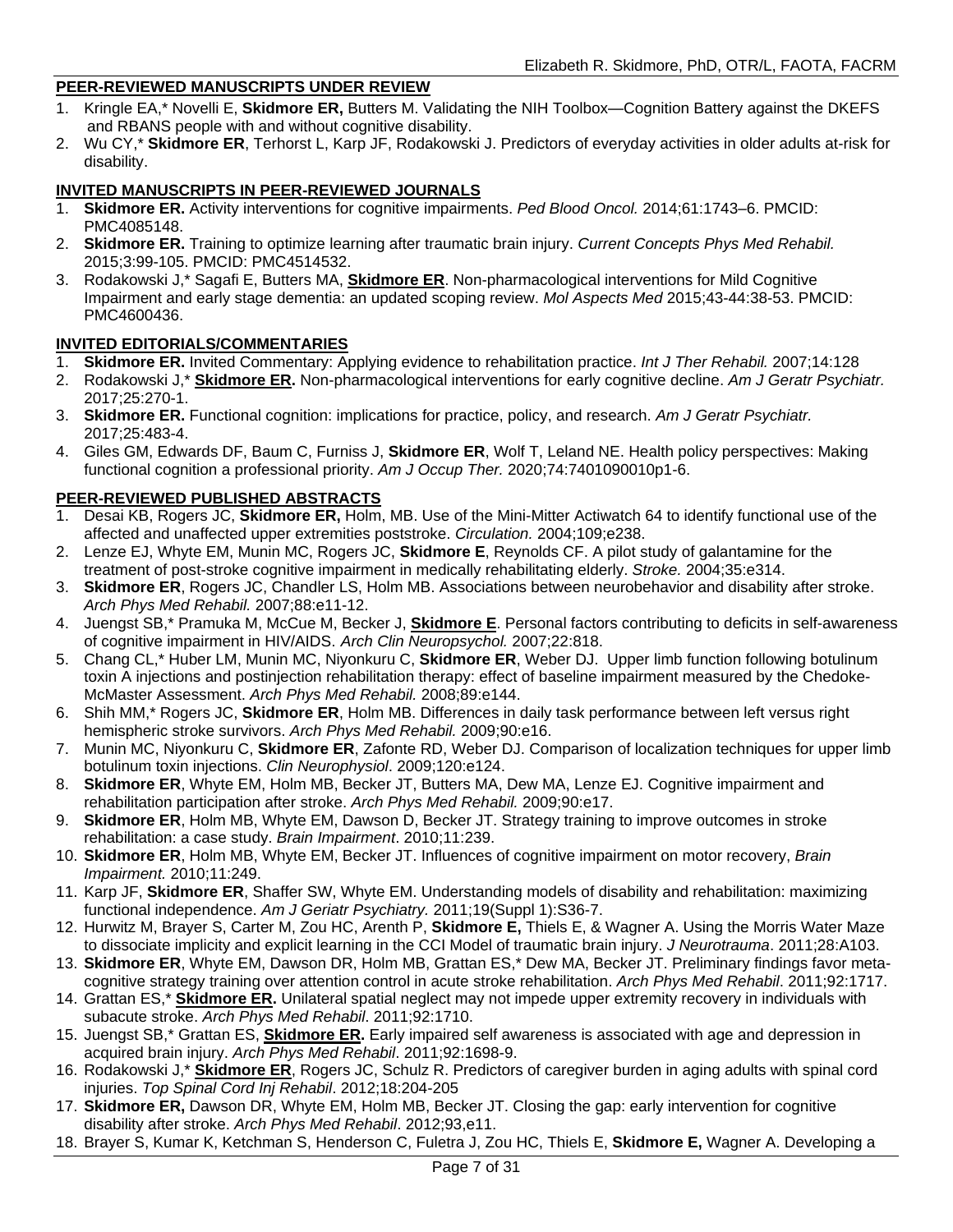clinically relevant of cognitive rehabilitation therapy after traumatic brain injury. *J Neurotrauma*. 2013;30:A53.

- 19. Rodakowski J,\* **Skidmore E**, Holm MB, Toto PE, Rogers JC. A discriminative daily activity measure for individuals with mild cognitive impairment. *Gerontol*. 2013;53:282.
- 20. Toto PE,\* **Skidmore E,** Weiner D, Rosen J. Goal attainment scaling in geriatric primary care. *Gerontol*. 2013;53:318.
- 21. Spira A, Kaufmann CN, Kasper JD, Ohayon MM, Rebok GW, **Skidmore ER**, Parisi JM, Reynolds CF. Insomnia symptoms and participation in valued activities in US older adults: the National Health and Aging Trends Study. *Gerontol*. 2014;54:565
- 22. Rodakowski J,\* **Skidmore ER**, Raina KD, Rogers JC. Performance in daily activities among older adults at-risk for dementia. *Gerontol*. 2014;54:565.
- 23. Toto PE,\* Castle N, **Skidmore ER**. Feasibility of implementing a client-centered intervention for frail older adults transitioning to the community. *Gerontol.* 2014;54:563-4.
- 24. Sethi A,\* Callaway C, Sejdic E, Terhorst L, **Skidmore ER**. Heart rate variability is associated with upper extremity recovery after stroke. *NNR*. 2014;28:927.
- 25. Rodakowski J,\* **Skidmore ER**. Enhancing daily activities for individuals at-risk for dementia. *Clinical and Translational Science.* 2015;8(3):202.
- 26. Urquhart J,\* **Skidmore ER**. Guided and directed cues in inpatient rehabilitation after stroke. *Am J Occup Ther.* 2015; 69(Suppl 1): 6911515168p1-6911515168p1. doi: 10.5014/ajot.2015.69S1-PO5086.
- 27. Kumar J, Brough E, Koesarie K, Zou H, Brayer S, Thiels E, **Skidmore ER**, Wagner AK. Visual priming enhances the effects of non-spatial cogntive rehabilitation on spatial learning after experimental traumatic brain injury. *J Neurotrauma.* 2014;31:A57.
- 28. Juengst SB,\* Wagner AK, **Skidmore ER**. Behavioral changes and depression, disability, and life satisfaction in two cohorts of adults with traumatic brain injury. *Arch Phys Med Rehabil*. 2014;95:e71.
- 29. Juengst SB,\* Achille SC, Wagner AK, Arenth PM, **Skidmore ER**. Examining life roles after traumatic brain injury using the Participation Assessment with Recombined Tools Objective. *Arch Phys Med Rehabil*. 2014;95:e71.
- 30. Whyte E, Brooke V, **Skidmore ER**, Marin R, Marron MM, Begley AE, Butters MA. Apathy's relationship to function after stroke: the ENHANCE Study. *Am J Geriatr Psychiatr*. 2014;22:S123-4.
- 31. Rodakowski J,\* Reynolds CF, **Skidmore ER**. Feasibility of meta-cognitive strategy training for older adults at-risk for dementia. *Gerontol.* 2015;55:730.
- 32. **Skidmore ER**, Butters MA, Grattan E, Waterstram LF, Terhorst L. Guided discovery offers slight advantages over direct skill training in acute stroke rehabilitation. *Brain Injury.* 2016;30:616-7.
- 33. McEwen SE, **Skidmore E**, Poulin V, Wolf T. Is it time to consider a complex, integrated approach to stroke rehab? *Int J Stroke*. 2016;11:21.
- 34. Kringle EA,\* Terhorst L, **Skidmore ER**. Predictors of engagement in inpatient rehabilitation following stroke. *Arch Phys Med Rehabil*. 2016;97(10):e89.
- 35. Wu CY,\* **Skidmore ER**, Rodakowski J. Depressive symptoms as a predictor of disability after new medical diagnoses in older adults. *Innovation in Aging*. 2017;1(S1):178.
- 36. Kersey J,\* **Skidmore, ER**. Self-awareness improves over time. *Arch Phys Med Rehabil*. 2017;98:e108.
- 37. Kringle EA.\* **Skidmore ER**. Treatment expectancy predicts clients' engagement during inpatient rehabilitation after stroke. *Arch Phys Med Rehabil*. 2017;98:e123.
- 38. Harleman S,\* **Skidmore, ER**. Differences in therapists cues between usual care rehabilitation and strategy training. *Arch Phys Med Rehabil*. 2017;98:e66-7.
- 39. Caldwell A,\* Bendixen R, **Skidmore ER**, Terhorst L. Promoting routines of exploration and play during mealtimes: Effects on child behavior. *J Develop Behav Pediatr*. 2018; 39:S1-S21.
- 40. Brick RS.\* **Skidmore ER,** McCue M, Terhorst L, Bender C. Work-related disability in women with breast cancer. *Arch Phys Med Rehabil*. 2018;99:e28
- 41. Kersey J,\* Terhorst L, **Skidmore ER**. Cognitive IADL performance improves over time with strategy training. *Arch Phys Med Rehabil*. 2018;99:e24.
- 42. Terhorst L, Brick RS,\* Kersey J,\* **Skidmore ER**. Review of psychometrics for performance-based measures of cognitive instrumental activities of daily living. *Arch Phys Med Rehabil*. 2018;99:e111-2.
- 43. Kringle EA,\* Setiawan IMA, Parmanto B, **Skidmore ER**. Delivering a meta-cognitive rehabilitation intervention using the iADAPTS Mobile Health System: A feasibility study. *Proceedings of Rehabilitation Engineering Society of North America Annual Conference*. 2018.
- 44. Scheunemann LP,\* White JS, Prinjha S, Hamm M, Girard TD, **Skidmore ER**, Reynolds CF, Leland N. Patients' priorities for post-ICU care. *Proceedings of the American Geriatric Society*. 2019; B190.
- 45. Kringle EA,\* Campbell G, McCue M, Barone Gibbs B, Terhorst L, **Skidmore ER**. Activating Behavior for Lasting Engagement (ABLE) to reduce sedentary behavior in chronic stroke: A feasibility study. *Am J Occ Ther.* In press.
- 46. Brick RS,\* Bender C, **Skidmore ER**. Discrepancy in self-reported health and satisfaction with daily life activities in older adult cancer survivors. *Arch Phys Med Rehabil*. In Press.
- 47. Kringle EA,\* Gibbs BB, McCue M, Campbell GB, Terhorst L, **Skidmore ER**. Feasibility and estimated change in poststroke sedentary behavior attributed to ABLE. *Arch Phys Med Rehabil*. In Press.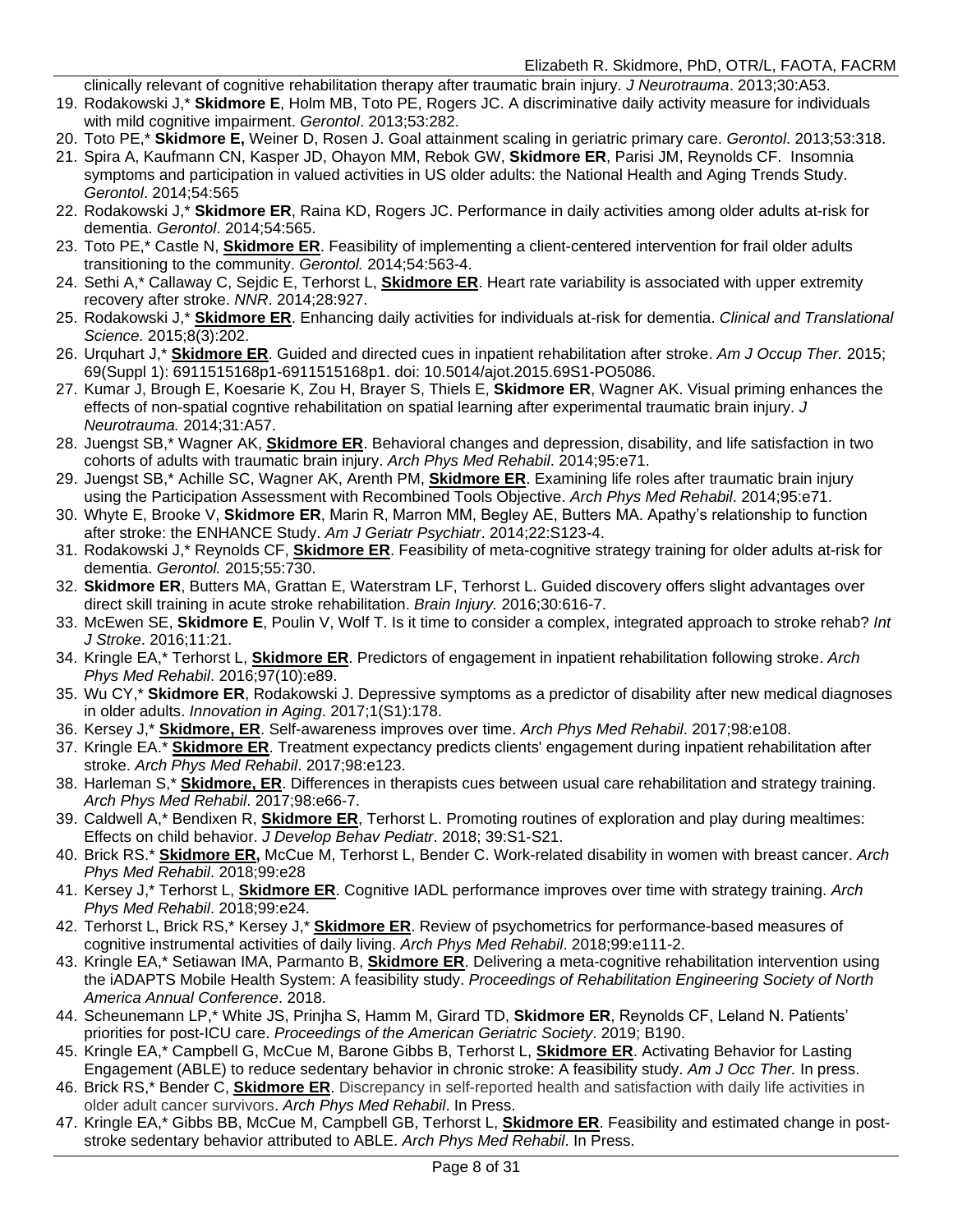- 48. Chang FH,\* Wu CY,\* Lin WC, Wu YH, Yeh PC, Lin YN, **Skidmore ER**. Strategy training for adults with chronic stroke and brain injury in Taiwan: perspectives of clients and therapists. *Arch Phys Med Rehabil*. In Press.
- 49. Kringle EA,\* **Skidmore ER**, Baum MC, Rogers C, Hammel JM. Social learning in a virtual environment after stroke: A thematic analysis of stakeholder experiences during the COVID-19 pandemic. [Abstract]. *Arch Phys Med Rehabil.* In Press.

#### **INVITED BOOK CHAPTERS**

#### *Book Chapters*

- 1. Garand L, Whyte EM, Butters MA, **Skidmore ER**, Karp JF, Dew MA. Integration of biological, clinical and psychosocial predictors of treatment response variability in late-life depression. In H. Levretsky, M. Satjatovic, & C. F. Reynolds (Eds.), *Late-life mood disorders* (2nd ed.). New York, NY: Oxford University Press; 2013:714-41.
- 2. **Skidmore ER**, McEwen S, Green D, van den Houten J, Dawson D, Polatajko H. Essential elements and key features. In Dawson D, McEwen S, Polatajko H, eds. *Enabling participation across the lifespan: Advancements, adaptations and extensions of the CO-OP Approach*. Bethesda, MD: AOTA Press. 2017;11-20.
- 3. McEwen S, Poulin V, **Skidmore ER**, Wolf T. Using the CO-OP Approach to enable participation in the lives of individual with stroke. In Dawson D, McEwen S, Polatajko H, eds. *Enabling participation across the lifespan: Advancements, adaptations and extensions of the CO-OP Approach*. Bethesda, MD: AOTA Press. 2017;93-118.
- 4. Nalder E, Ng E, Hunt A, Linkewich B, **Skidmore ER**. New frontiers and delivery methods for the CO-OP Approach. In Dawson D, McEwen S, Polatajko H, eds. *Enabling participation across the lifespan: Advancements, adaptations and extensions of the CO-OP Approach*. Bethesda, MD: AOTA Press. 2017;207-26.
- 5. Polatajko H, McEwen S, Dawson DR, **Skidmore ER**. Improving occupational performance through cognitive strategies: lessons from CO-OP. In Curtin M, Egan M, Adams J, ed. *Occupational therapy for people experiencing*  illness, injury or impairment: promoting occupation and participation.7<sup>th</sup> ed. Toronto: Elsevier. 2017;636-47.

#### **THESES and DISSERTATIONS**

- 1. **Skidmore ER.** *Comparison of sitting and standing patterns between males and females* [undergraduate thesis]. Kalamazoo, MI: Western Michigan University; 1995.
- 2. **Skidmore ER.** *Functional assessment after stroke: examining outcome models using the International Classification of Functioning, Disability, & Health* [dissertation]. Pittsburgh, PA: University of Pittsburgh; 2003.

#### **PROFESSIONAL ACTIVITIES**

#### **RESEARCH**

#### **GRANT FUNDING**

|    | <b>Current Grant Support</b> |                                                                                                                                             |                                                    |                            |                                                                           |  |  |
|----|------------------------------|---------------------------------------------------------------------------------------------------------------------------------------------|----------------------------------------------------|----------------------------|---------------------------------------------------------------------------|--|--|
|    | <b>Grant Number</b>          | <b>Grant Title</b>                                                                                                                          | Project Role, Effort                               | Years Inclusive            | Source                                                                    |  |  |
|    | P25C108N                     | Enhancing community<br>participation for stroke survivors<br>with cognitive impairments                                                     | Co-Principal<br>Investigator 10%<br>(Chang, PI)    | 1/1/2019 to<br>12/31/2022  | <b>Taiwan National</b><br><b>Health Research</b><br>Institutes            |  |  |
| 2. | 1915083                      | An augmented reality based brain<br>computer interface for neglect<br>detection, assessment, and<br>rehabilitation                          | Co-Principal<br>Investigator 2%<br>(Akcakaya, PI)  | $9/1/2019$ to<br>8/31/2023 | <b>NSF SCH</b><br>Program                                                 |  |  |
| 3. | K12 HD055931                 | Comprehensive opportunities for<br>rehabilitation research (CORRT)<br>K12 training program                                                  | Site Principal<br>Investigator 4%<br>(Mueller, PI) | $9/1/2019$ to<br>8/31/2022 | NCMRR, NICHD                                                              |  |  |
| 4. | 2004443                      | Staying connected: Personalising<br>stroke recovery and rehabilitation<br>through new technologies for<br>people with stroke living at home | Co-Investigator<br>10% (Carey, PI)                 | 1/1/2021 to<br>12/31/2024  | Australia<br><b>National Health</b><br>and Medical<br>Research<br>Council |  |  |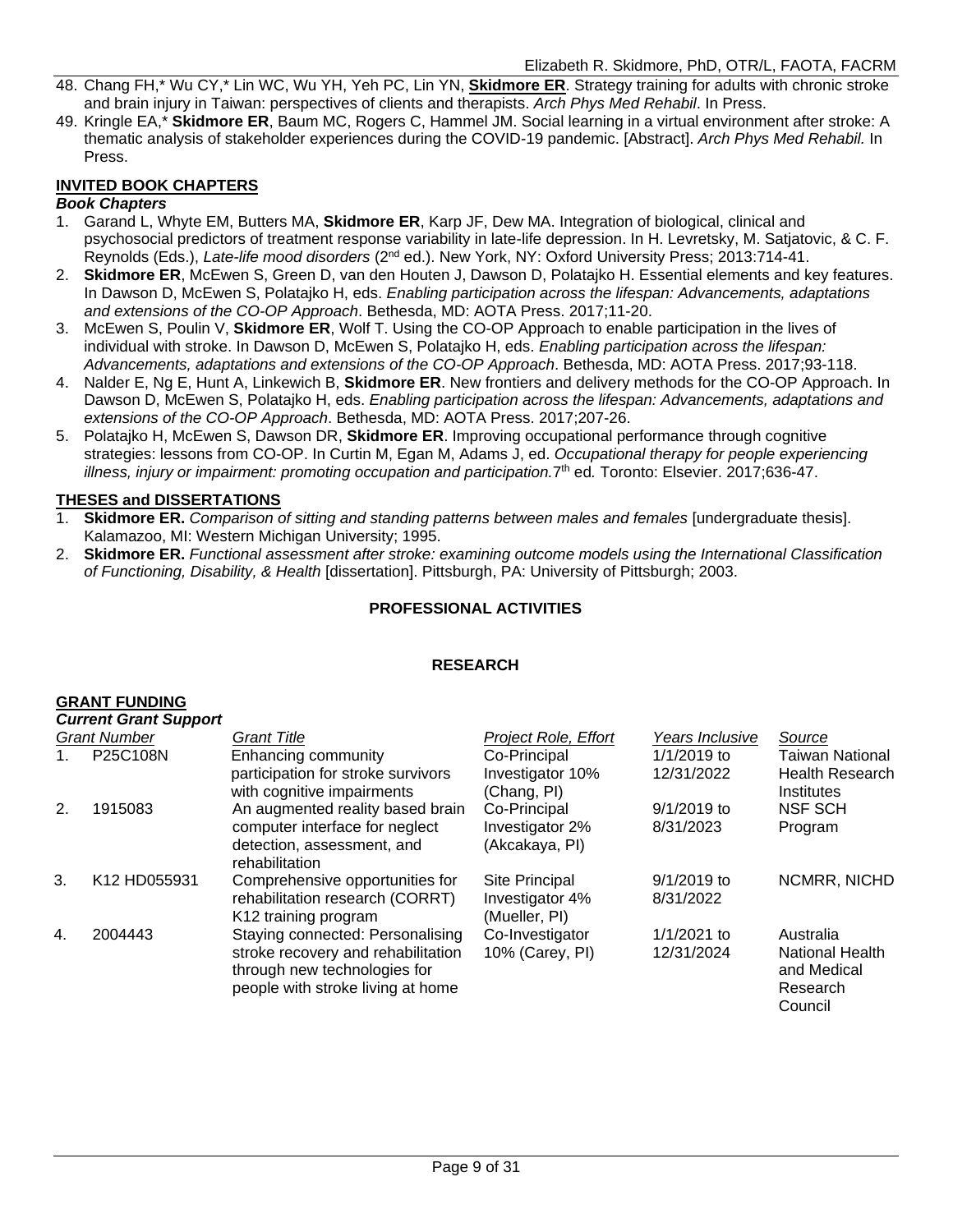|                | <b>Current Mentored Grants</b> |                                                                       |                                                                                  |                 |                      |  |  |
|----------------|--------------------------------|-----------------------------------------------------------------------|----------------------------------------------------------------------------------|-----------------|----------------------|--|--|
|                | <b>Grant Number</b>            | <b>Grant Title</b>                                                    | <b>Project Role, Effort</b>                                                      | Years Inclusive | Source               |  |  |
| 5.             | K08 HS027210                   | Tele-recovery: engaging                                               | Consultant to                                                                    | 9/30/2019 to    | <b>AHRQ</b>          |  |  |
|                |                                | stakeholders to adapt and pilot                                       | Scheunemann                                                                      | 9/29/2024       |                      |  |  |
|                |                                | test a scalable transitional                                          |                                                                                  |                 |                      |  |  |
|                |                                | rehabilitation intervention for                                       |                                                                                  |                 |                      |  |  |
|                |                                | older, rural ICU survivors                                            |                                                                                  |                 |                      |  |  |
| 6.             | K12 HD055931                   | Development of an obesity                                             | Co-Mentor to                                                                     | 9/1/2019 to     | NCMRR, NICHD         |  |  |
|                |                                | prevention intervention for young                                     | Caldwell, Scholar                                                                | 8/31/2024       |                      |  |  |
|                | <b>Completed Grant Support</b> | children with Down syndrome                                           | funded by CORRT                                                                  |                 |                      |  |  |
|                | <b>Grant Number</b>            | <b>Grant Title</b>                                                    | Project Role, Effort                                                             | Years Inclusive | Source               |  |  |
| 1 <sub>1</sub> | K23 MH064196                   | Depression treatment in medically                                     | Assessor                                                                         | 9/01/2001 to    | <b>NIMH</b>          |  |  |
|                |                                | rehabilitating elderly                                                | 10% (Lenze, PI)                                                                  | 8/31/2006       |                      |  |  |
| 2.             | <b>Industry Grant</b>          | Efficacy of functional electrical                                     | Co-Investigator                                                                  | 7/01/2006 to    | Allergan, Inc.       |  |  |
|                |                                | stimulation and repetitive task                                       | 10% (Munin, PI)                                                                  | 6/30/2008       |                      |  |  |
|                |                                | practice for persons with upper                                       |                                                                                  |                 |                      |  |  |
|                |                                | extremity spasticity                                                  |                                                                                  |                 |                      |  |  |
| 3.             | <b>Pilot Grant</b>             | Examining cognitive and affective                                     | Principal Investigator                                                           | 7/01/2007 to    | <b>UPITT Central</b> |  |  |
|                |                                | impairment influences on motor                                        | 20%                                                                              | 6/30/2010       | Research             |  |  |
|                |                                | recovery after stroke                                                 |                                                                                  |                 | Develop Fund         |  |  |
| 4.             | K12 HD055931                   | Examining neurobehavior and                                           | Research Scholar,                                                                | 1/01/2008 to    | NCMRR, NICHD         |  |  |
|                |                                | ADL disability after stroke                                           | 75% (Mueller, PI)                                                                | 12/31/2012      | <b>NINDS</b>         |  |  |
| 5.             | R44 NS052948                   | Web-based program for stroke                                          | Co-Investigator                                                                  | 6/01/2008 to    | <b>NINDS</b>         |  |  |
|                |                                | education, phase 2                                                    | 5% (Fox, PI)                                                                     | 5/31/2010       |                      |  |  |
| 6.             | R01 HD055525                   | Donepezil to promote functional                                       | Co-Investigator                                                                  | 12/01/2008 to   | NCMRR, NICHD         |  |  |
|                |                                | recovery post-stroke                                                  | 10% (Whyte, PI)                                                                  | 5/31/2016       |                      |  |  |
| 7.             | <b>Pilot Grant</b>             | Strategy training to improve                                          | Principal Investigator                                                           | 04/01/2010 to   | <b>UPMC</b>          |  |  |
|                |                                | stroke rehabilitation outcomes                                        | 20%                                                                              | 03/30/2013      | Rehabilitation       |  |  |
|                |                                |                                                                       |                                                                                  |                 | Institute            |  |  |
| 8.             | <b>Pilot Grant</b>             | Cognitive strategy training                                           | Principal Investigator                                                           | 7/01/2010 to    | <b>UPITT</b>         |  |  |
|                |                                |                                                                       | 20%                                                                              | 6/30/2012       | Competitive          |  |  |
|                |                                |                                                                       |                                                                                  |                 | Medical              |  |  |
|                |                                |                                                                       |                                                                                  |                 | <b>Research Fund</b> |  |  |
| 9.             | P30 MH090333                   | Advanced center for interventions                                     | <b>Project Principal</b>                                                         | 6/01/2011 to    | <b>NIMH</b>          |  |  |
|                |                                | and services research for the                                         | Investigator, 5%                                                                 | 5/31/2016       |                      |  |  |
| 10.            |                                | prevention of late-life depression<br>Safety and efficacy of modified | (Reynolds, Center PI)<br>Consultant                                              | 7/1/2011 to     | San Bio, Inc.        |  |  |
|                | <b>Industry Grant</b>          | stromal cells (SB623) in patients                                     | (Wechsler, Site PI)                                                              | 6/30/2013       |                      |  |  |
|                |                                | with stable ischemic stroke                                           |                                                                                  |                 |                      |  |  |
| 11.            | R21 HD071728                   | Developing cognitive training and                                     | Co-Investigator                                                                  | 4/1/2012 to     | <b>NICHD</b>         |  |  |
|                |                                | rehabilitation paradigms for                                          | 5% (Wagner, PI)                                                                  | 3/31/2014       |                      |  |  |
|                |                                | experimental TBI                                                      |                                                                                  |                 |                      |  |  |
| 12.            | <b>UL1 TR000005</b>            | Repetitive task practice training to                                  | Principal Investigator                                                           | 6/1/2012 to     | <b>UPitt CTSI</b>    |  |  |
|                | UL1 RR024153                   | treat neglect after stroke: a pilot                                   | 15%                                                                              | 5/31/2013       |                      |  |  |
|                |                                | study                                                                 |                                                                                  |                 |                      |  |  |
| 13.            | R03 HD073770                   | Guided versus directed training in                                    | Principal Investigator                                                           | 8/1/2012 to     | NICHD, NINDS         |  |  |
|                |                                | acute stroke rehabilitation                                           | 15%                                                                              | 7/31/2015       |                      |  |  |
| 14.            | R01 HD074693                   | Closing the gap in stroke                                             | Principal Investigator                                                           | 7/1/2013 to     | NCMRR, NICHD         |  |  |
|                |                                | rehabilitation: early intervention                                    | 35%                                                                              | 4/30/2020*      |                      |  |  |
|                |                                | for cognitive disability                                              |                                                                                  |                 |                      |  |  |
|                |                                |                                                                       | *Added funding from Presidential Early Career Award for Scientists and Engineers |                 |                      |  |  |
| 15.            | R01 HD074693                   | Supplement to promote diversity                                       | Principal Investigator                                                           | 5/1/2014 to     | NCMRR, NICHD         |  |  |
|                | Supplement                     | in health-related research                                            |                                                                                  | 4/30/2015       |                      |  |  |
| 16.            | <b>Pilot Grant</b>             | Rehabilitation after cardiac arrest                                   | Co-Investigator                                                                  | 7/1/2016 to     | University           |  |  |
|                |                                |                                                                       | 5% (Rittenberger, PI)                                                            | 6/30/2017       | Physicians           |  |  |
|                |                                |                                                                       |                                                                                  |                 | Foundation           |  |  |
| 17.            | 90DP0041                       | University of Pittsburgh Traumatic                                    | Co-Investigator                                                                  | 10/1/2012 to    | <b>NIDILRR</b>       |  |  |
|                |                                | Brain Injury Model System                                             | 5% (Wagner, PI)                                                                  | 9/30/2017       |                      |  |  |
| 18.            | <b>Pilot Grant</b>             | Efficacy of enrichment on                                             | <b>Clinical Consultant</b>                                                       | 4/1/2016 to     | <b>UPMC</b>          |  |  |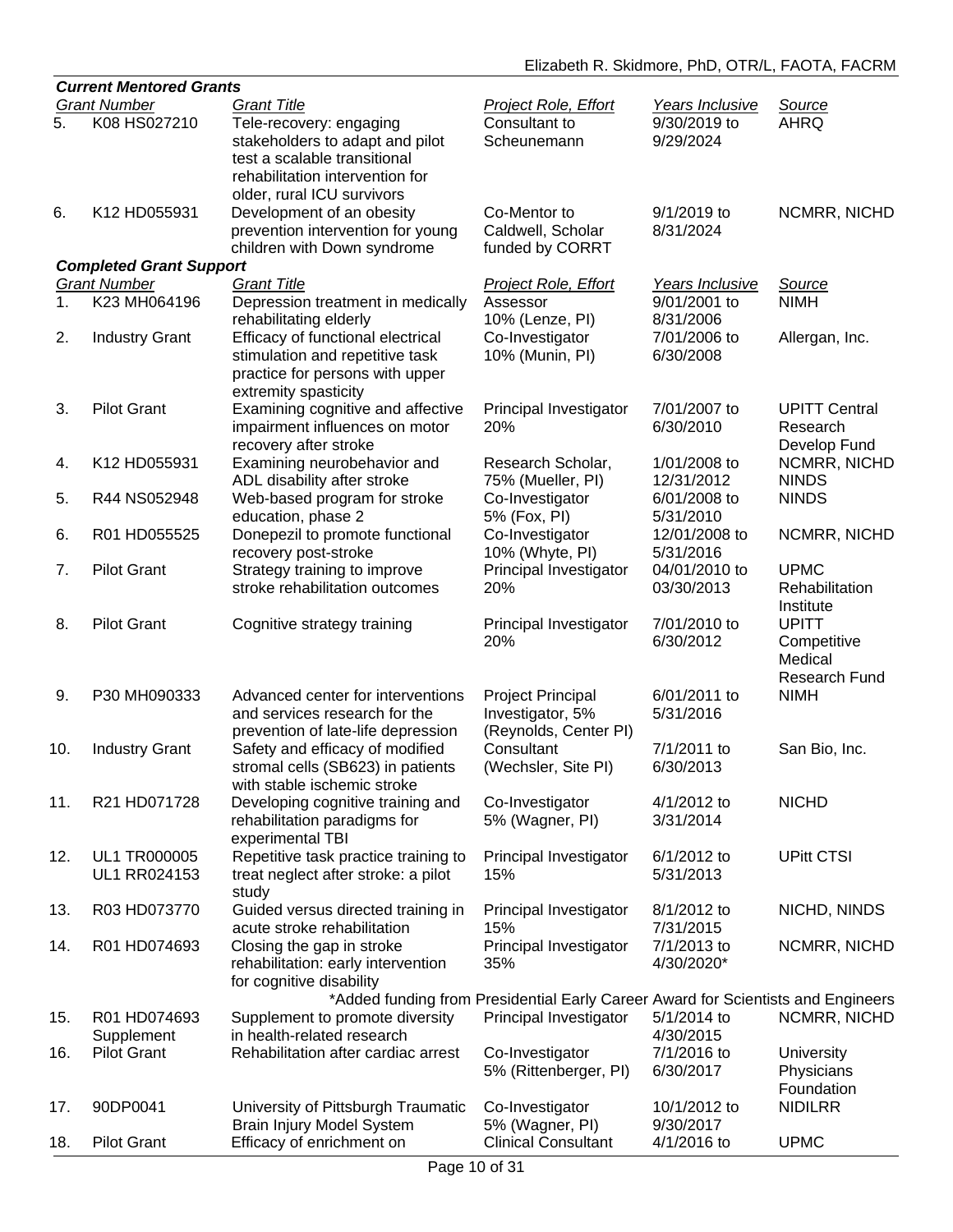|     |                                  |                                                     |                                        | Elizabeth R. Skidmore, PhD, OTR/L, FAOTA, FACRM |                             |
|-----|----------------------------------|-----------------------------------------------------|----------------------------------------|-------------------------------------------------|-----------------------------|
|     |                                  | executive dysfunction after frontal<br>brain trauma |                                        | 3/31/2018                                       | Rehabilitation<br>Institute |
| 19. | Innovation                       | Therapeutic exercise to improve                     | Co-Investigator                        | 1/1/2017 to                                     | American Heart              |
|     | <b>Research Grant</b>            | quality of life after cardiac arrest                | 5% (Rittenberger, PI)                  | 12/31/2019                                      | Association                 |
| 20. | R01 NS084967                     | Optimizing environmental                            | Co-Investigator                        | 8/1/2014 to                                     | <b>NINDS</b>                |
|     |                                  | enrichment to model preclinical                     | 5% (Kline, PI)                         | 4/30/2020                                       |                             |
|     |                                  | neurorehabilitation                                 |                                        |                                                 |                             |
| 21. | 90RE5018                         | <b>Rehabilitation Engineering</b>                   | Project Principal                      | 10/1/2016 to                                    | <b>NIDILRR</b>              |
|     |                                  | Research Center (RERC) on                           | Investigator 15%                       | 9/29/2020                                       |                             |
|     |                                  | Information & Communication                         | (Parmanto, PI)                         |                                                 |                             |
|     |                                  | Technology (ICT) Access                             |                                        |                                                 |                             |
| 22. | <b>Pilot Grant</b>               | Envisioning strategy training in                    | Principal Investigator                 | 10/1/2019 to                                    | Encompass                   |
|     |                                  | inpatient rehabilitation: a pilot                   | 15%                                    | 9/30/2020                                       | Health                      |
|     |                                  | implementation study                                |                                        |                                                 |                             |
| 23. | UL1 TR001857                     | <b>ENGAGE: Promoting participation</b>              | Principal Investigator                 | 9/1/2019 to                                     | UPitt, WashU                |
|     |                                  | and health for people with stroke-                  | 10%                                    | 9/30/2020                                       | <b>CTSI SPIRIT</b>          |
|     |                                  | related disability and low income                   |                                        |                                                 | Program                     |
| 24. | 366538                           | Preventing cognitive and                            | Co-Investigator                        | 7/1/2016 to                                     | Canadian                    |
|     |                                  | functional decline among seniors                    | 10% (Dawson, PI)                       | 6/30/2021                                       | Institute of                |
|     |                                  | at risk: A community-based                          |                                        |                                                 | Health Research             |
|     |                                  | randomized controlled trial                         |                                        |                                                 |                             |
|     | <b>Completed Mentored Grants</b> |                                                     |                                        |                                                 |                             |
|     | <b>Grant Number</b>              | <b>Grant Title</b>                                  | Project Role, Effort                   | Years Inclusive                                 | Source                      |
| 25. | <b>Pilot Grant</b>               | <b>Stroke Assessment of Fall Risk:</b>              | Faculty Mentor to                      | 04/01/2010 to                                   | <b>UPMC</b>                 |
|     |                                  | feasibility and validity                            | Breisinger, Campbell                   | 03/30/2011                                      | Rehabilitation              |
| 26. | T32 HD049307                     |                                                     |                                        | 9/1/2011 to                                     | Institute                   |
|     |                                  | Aging with a spinal cord injury                     | <b>Faculty Mentor to</b><br>Rodakowski | 8/31/2012                                       | NCMRR, NICHD                |
| 27. | T32 MH019986                     | Disability associated with Mild                     | Faculty Mentor to                      | 9/1/2012 to                                     | <b>NIMH</b>                 |
|     |                                  | Cognitive Impairment                                | Rodakowski                             | 8/31/2014                                       |                             |
| 28. | <b>Pilot Grant</b>               | Client-centered assessment for                      | Faculty Mentor to                      | 8/14/2012 to                                    | <b>UPitt Aging</b>          |
|     |                                  | geriatric primary care: a feasibility               | Toto                                   | 6/30/2013                                       | Institute                   |
|     |                                  | study                                               |                                        |                                                 |                             |
| 29. | <b>Pilot Grant</b>               | <b>TRANSITIONS: An intervention</b>                 | <b>Faculty Mentor to</b>               | 4/01/2013 to                                    | <b>UPMC</b>                 |
|     |                                  | for frail older adults                              | Toto                                   | 3/31/2016                                       | Rehabilitation              |
|     |                                  |                                                     |                                        |                                                 | Institute                   |
| 30. | KL2 TR000146                     | Individualizing everyday activities                 | Co-Mentor to                           | 9/1/2014 to                                     | <b>NCATS</b>                |
|     |                                  |                                                     | Rodakowski                             | 8/31/2016                                       |                             |
| 31. | <b>Pilot Grant</b>               | Combined brain and hand                             | <b>Faculty Mentor to</b>               | 4/1/2015 to                                     | <b>UPMC</b>                 |
|     |                                  | stimulation to improve hand                         | Sethi                                  | 3/31/2018                                       | Rehabilitation              |
|     |                                  | function in chronic stroke                          |                                        |                                                 | Institute                   |
| 32. | <b>Pilot Grant</b>               | Stroke caregiver empowerment                        | <b>Faculty Mentor to</b>               | 4/1/2016 to                                     | <b>AOTF</b>                 |
|     |                                  |                                                     | Rodakowski                             | 10/31/2017                                      |                             |
| 33. | K01 NS092785                     | Computational approach to                           | Co-Mentor to                           | 6/1/2016 to                                     | <b>NINDS</b>                |
|     |                                  | locomotor learning after stroke                     | Torres-Oviedo                          | 5/31/2020                                       |                             |
| 34. | P20 GM109040                     | <b>Center for Biomedical Research</b>               | Co-Mentor to                           | 9/1/2018 to                                     | <b>NIGMS</b>                |
|     |                                  | Excellence in Stroke Recovery,                      | McTeague, Junior                       | 8/31/2021                                       |                             |
|     |                                  | <b>Medical University of South</b>                  | Scientist funded by                    |                                                 |                             |
|     |                                  | Carolina                                            | the Center                             |                                                 |                             |

**Note. \*Trainees mentored to presentation; \*\*Co-first author; †Equal contributor; Senior author contribution.**

## **RESEARCH-RELATED PRESENTATIONS, LECTURESHIPS, SEMINARS**

#### *Peer-Reviewed Research Presentations International*

- 1. **Skidmore ER**. Holm MB. Whyte EM. Becker JT. Influences of cognitive impairment on motor recovery. Poster presented at the 7<sup>th</sup> Satellite Symposium on Neuropsychological Rehabilitation. July 5, 2010. Krakow. Poland.
- 2. **Skidmore ER**. Holm MB. Whyte EM. Dawson D. Becker JT. Strategy training to improve outcomes in stroke rehabilitation: a case study. Poster presented at the 7<sup>th</sup> Satellite Symposium on Neuropsychological Rehabilitation. July 5, 2010. Krakow. Poland.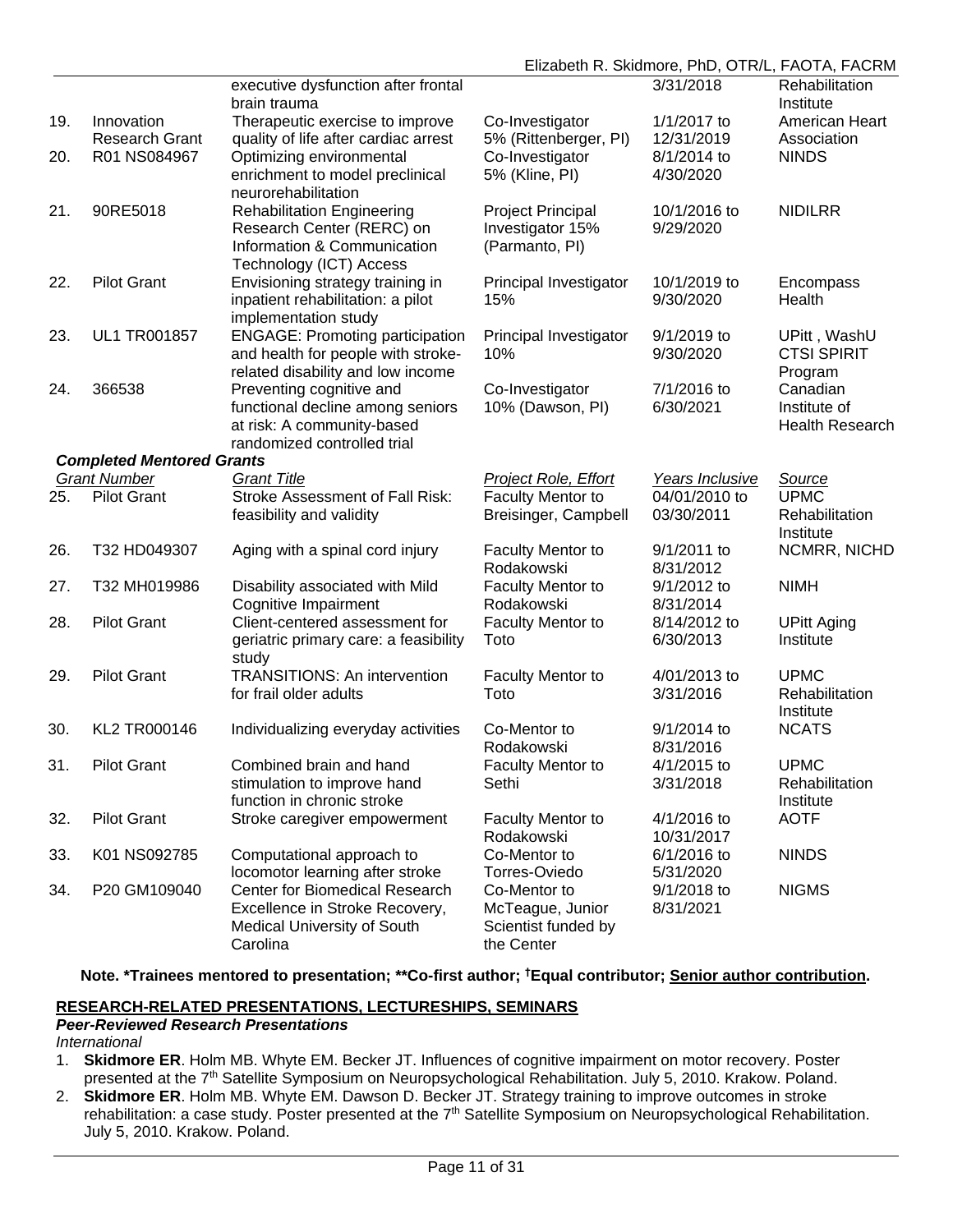- 3. Rodakowski J.\* **Skidmore ER**. Holm MB. Raina KD. Toto PE. Rogers JC. Discriminating cognitive status with instrumental activities of daily living. Poster presented at the International College of Geriatric Psychoneuropharmacology. October 31, 2013. Pittsburgh. PA.
- 4. **Skidmore ER**. Guided discovery offers slight advantages over direct skill training in acute stroke rehabilitation. Paper presented at the 11<sup>th</sup> World Congress on Brain Injury. March 5, 2016. Hague. Netherlands.
- 5. Wu CY,\* Rodakowski J, Terhorst L, **Skidmore ER**. Depressive symptoms as a predictor of disability after new medical diagnoses in older adults. Poster presented at the 21st IAGG World Congress of Gerontology and Geriatrics. July 23, 2017; San Francisco, CA
- 6. Kersey J,\* Rodakowski J, **Skidmore, ER**. Caregiver burden correlates with cognitive flexibility. World Federation of Occupational Therapy Congress, May 23, 2018. Capetown, South Africa.
- 7. Kocanaogullari D, Mak J, Kersey J, Khalaf A, Ostadabbas S, Wittenberg G, **Skidmore E**, Akcakaya M. EEG-based Neglect Detection for Stroke Patients. Presented at the International Conference of the IEEE Engineering in Medicine and Biology Society in conjunction with the Canadian Medical and Biological Engineering Society. July 20, 2020. Montreal, Quebec. [Virtual]

#### *National*

- 8. **Skidmore ER.** Summarizing the evidence of forced use with subjects with hemiparesis. Paper presented at the American Occupational Therapy Association 81st Annual Conference. April 19, 2001. Philadelphia. PA.
- 9. Desai KB. Rogers JC. **Skidmore ER.** Holm. MB. Use of the Mini-Mitter Actiwatch 64 to identify functional use of the affected and unaffected upper extremities poststroke. Poster presented at the 5th Scientific Forum on Quality of Care and Outcomes Research in Cardiovascular Disease and Stroke. May 16, 2004. Washington. DC.
- 10. **Skidmore ER**. Rogers JC. Chandler LS. Holm MB. Associations between neurobehavior and disability after stroke. Poster presented at the 2007 American Congress of Rehabilitation Medicine and American Society of Neurorehabilitation Joint Conference. October 4, 2007. Washington. DC.
- 11. **Skidmore ER**. Rogers JC. Chandler LS. Jovin TG. Holm MB. Linking brain to function after stroke. Paper presented at the American Occupational Therapy Association 88th Annual Meeting. April 10, 2008. Long Beach. CA.
- 12. **Skidmore ER**. Munin MC. Lenze EJ. Comparing outcomes between rehabilitation settings. Paper presented at the American Occupational Therapy Association 88th Annual Meeting. April 10, 2008. Long Beach. CA.
- 13. Munin MC. Niyonkiru C. **Skidmore ER**. Zafonte RD. Weber DJ. Comparison of localization techniques for upper limb botulinum toxin injection. Poster presented at the American Association of Neurological and Electrodiagnostic Medicine 55th Annual Meeting. September 17-20, 2008. Providence. RI.
- 14. Chang CL.\* **Skidmore ER**. Weber DJ. Niyonkuru C. Huber LM. Munin MC. Upper limb function following botulinum toxin A injections and post-injection rehabilitation therapy: Effect of baseline impairment measured by the Chedoke-McMaster Assessment. Poster presented at the American Academy of Physical Medicine & Rehabilitation 69th Annual Meeting. November 22, 2008. San Diego. CA.
- 15. Shih MM. **Skidmore ER**. Rogers JC. Holm MB. Differences in task independence of clients with left or right hemispheric strokes. Poster presented at the American Occupational Therapy Association 89th Annual Meeting. April 23, 2009. Houston. TX
- 16. Campbell GB.\* Breisinger TP.\* **Skidmore ER**. Sensitivity and specificity of the Stroke Assessment of Fall Risk (SAFR). Poster at the Transforming Fall Management Prevention Practices 10<sup>th</sup> Annual Meeting. May 5, 2009. Clearwater. FL.
- 17. **Skidmore ER**. Whyte EM. Holm MB. Becker JT. Butters MA. Dew MA. Lenze EJ. Cognitive impairment and rehabilitation participation after stroke. Poster presented at the 2009 American Congress of Rehabilitation Medicine and American Society of Neurorehabilitation Joint Conference. October 9, 2009. Denver. CO.
- 18. **Skidmore ER**. Whyte EM. Holm MB. Becker JT. Butters MA. Dew MA. Munin MC. Lenze EJ. Rehabilitation participation predicts disability after stroke. Paper presented at the American Occupational Therapy Association 90th Annual Meeting. April 29, 2010. Orlando. FL.
- 19. Karp JF. **Skidmore ER**. Shaffer SW. Whyte EM. Understanding models of disability and rehabilitation: maximizing functional independence. Paper presented at the American Association of Geriatric Psychiatry 2011 Annual Meeting. March 20, 2011. San Antonio. TX.
- 20. **Skidmore ER.** Holm MB. Whyte EM. Huber LM. Becker JT. Individuals with global cognitive impairment do benefit from modified constraint induced movement therapy. Paper presented at the American Occupational Therapy Association 91<sup>st</sup> Annual Meeting. April 15, 2011. Philadelphia. PA.
- 21. **Skidmore ER**. Whyte EM. Dawson DR. Holm MB. Grattan ES.\* Dew MA. Becker JT. Preliminary findings favor metacognitive strategy training over attention control in acute stroke rehabilitation. Poster presented at the 2011 American Congress of Rehabilitation Medicine and American Society of Neurorehabilitation Joint Conference. October 14, 2011. Atlanta. GA.
- 22. Rodakowski J.\* **Skidmore ER**. Rogers JC. Schulz R. Predictors of caregiver burden in aging adults with spinal cord injuries. Paper presented at the ASIA 38th Annual Scientific Meeting. April 19, 2012. Denver. CO.
- 23. Rodakowski J.\* **Skidmore ER**. Holm MB. Toto P. Rogers JC. A discriminative daily activity measure for individuals with Mild Cognitive Impairment. Poster presented at the Gerontological Society of America's 66th Annual Scientific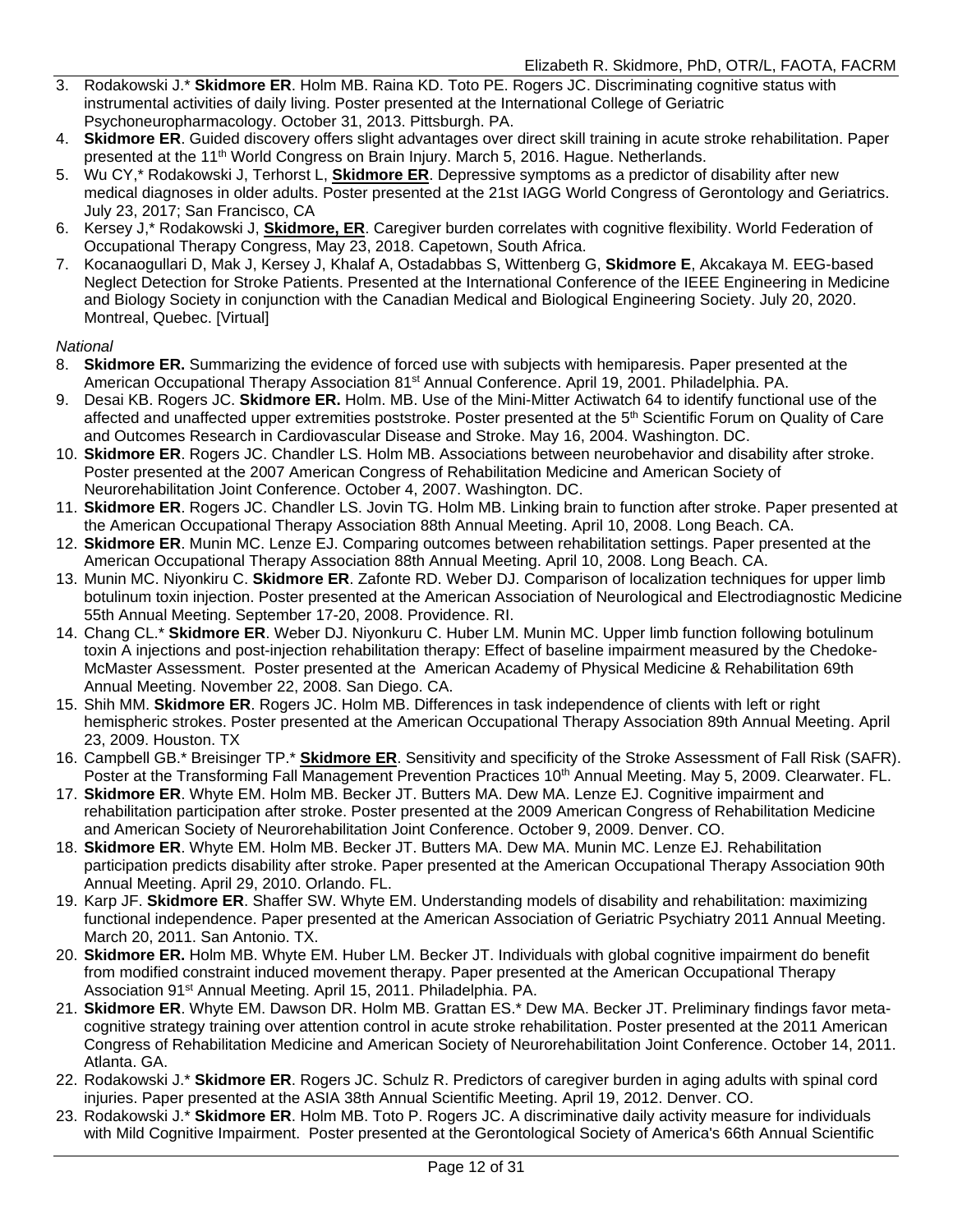Meeting. November 7, 2013. New Orleans. LA.

- 24. Toto P.\* **Skidmore E**. Weiner D. Rosen J. Goal Attainment Scaling in Geriatric Primary Care. Poster presented at the Gerontological Society of America's 66th Annual Scientific Meeting. November 7, 2013. New Orleans. LA.
- 25. **Skidmore ER**. Campbell GB. Whyte EM. Optimizing stroke rehabilitation for individuals with cognitive impairments. Symposium presented at the American Congress of Rehabilitation Medicine Annual Conference. November 13, 2013. Orlando. FL.
- 26. Gauthier L. Taub E. **Skidmore ER**. Uswatte G. Techniques to improve carry-over of clinical improvements to daily activities*.* Symposium presented at the American Congress of Rehabilitation Medicine Annual Conference. November 13, 2013. Orlando. FL.
- 27. Fraas M. Wallace S. Plummer P. Eskes G. **Skidmore ER**. Cognitive-motor dual-task training following stroke. Paper presented at the American Speech-Language-Hearing Association Annual National Convention. November 15, 2013. Chicago. IL.
- 28. Rodakowski J.\* **Skidmore ER**. Holm MB. Toto PE. Rogers JC. A discriminating assessment of variability in instrumental activities of daily living. Research Paper presented at the American Occupational Therapy Association Annual Conference & Expo. April 4, 2014. Baltimore. MD.
- 29. Grattan ES.\* **Skidmore ER.** Repetitive task practice for unilateral spatial neglect. Research Paper presented at American Occupational Therapy Association Annual Conference & Expo. April 4, 2014. Baltimore. MD.
- 30. **Skidmore ER.** Guiding principles for addressing cognitive impairments after acute stroke. Research Paper presented at American Occupational Therapy Association Annual Conference & Expo. April 4, 2014. Baltimore. MD.
- 31. Toto PE.\* **Skidmore E**. Client-centered goal setting in geriatric primary care. Research Poster presented at the American Occupational Therapy Association Annual Conference & Expo. April 4, 2014. Baltimore. MD.
- 32. **Skidmore ER**. Early intervention to reduce cognitive disability after stroke. Presentation at the Occupational Therapy Research Summit. May 10, 2014. Philadelphia. PA.
- 33. Wagner AK. Thiels E. **Skidmore ER**. Translational concepts in cognitive rehabilitation. Panel presentations at the National Neurotraum Society 2014 Symposium. July 2, 2014. San Francisco. CA.
- 34. Graham KM.\* McCue M. Juengst SB. Pulantara IW. Dicianno BE. Whyte EM. Arenth PM. Parmanto B. **Skidmore ER**. Wagner AK. A case series examining the feasibility of mobile health driven ecological momentary assessment of mood-related symptoms following brain injury. Poster at the Boston Rehabilitation Outcomes Consortium mHealth Conference. October 23, 2014. Boston. MA.
- 35. Graham KM.\* Juengst SB. Pulantara IW. Dicianno BE. McCue M. Whyte EM. Arenth PM. Parmanto B. **Skidmore ER**. Wagner AK. Examining ecological momentary assessment of mood after TBI via smartphone technology. Presentation at the National Council on Rehabilitation Education Conference. November 3, 2014. Arlington. VA.
- 36. Toto PE.\* Castle N. **Skidmore ER**. Feasibility of implementing a client-centered intervention for frail older adults transitioning to the community. Presentation at Gerontological Society of America Annual Scientific Meeting. November 8, 2014. Washington. DC.
- 37. Rodakowski J.\* **Skidmore ER.** Raina KD. Rogers JC. Performance in daily activities among older adults at-risk for dementia. Presentation at Gerontological Society of America Annual Scientific Meeting. November 8, 2014. Washington. DC.
- 38. Spira A. Kaufmann CN. Kasper JD. Ohayon MM. Rebok GW. **Skidmore ER**. Parisi JM. Reynolds CF. Insomnia symptoms and participation in valued activities in US older adults: the National Health and Aging Trends Study. Presentation at the Gerontological Society of America's 67th Annual Scientific Meeting. November 9, 2014. Washington. DC.
- 39. Sethi A.\* Callaway C. Sejdic E. Terhorst L. **Skidmore ER.** Heart rate variability is associated with upper extremity recovery after stroke. Poster presented at the annual meeting American Society of Neurorehabilitation. November 13, 2014. Washington. DC.
- 40. Urquhart J.\* **Skidmore ER**. Examining therapeutic cues in inpatient stroke rehabilitation. Poster presented at the American Occupational Therapy Association Annual Meeting. April 17, 2015. Nashville, TN.
- 41. Kringle EA,\* Terhorst L, **Skidmore ER**. Factors that predict engagement in inpatient rehabilitation following stroke. Poster presented at the Occupational Therapy Summit of Scholars. May 21, 2016. Pittsburgh, PA
- 42. **Skidmore ER**. Promoting goal-directed behavior through strategy training. Presentation at the Occupational Therapy Research Summit. May 1, 2015. Los Angeles. CA.
- 43. Wu CY,\* **Skidmore ER**, Rodakowski J. Predicting disability after new medical diagnoses in retirees: depressive symptoms and cognitive function. Poster presented at the Occupational Therapy Summit of Scholars. May 21, 2016. Pittsburgh, PA.
- 44. Graham K,\* **Skidmore E**, Terhorst L, Shadel W, McCue M. Preliminary feasibility of ecological momentary assessment of participation after TBI*.* Poster session presented at NCRE/RSA/CSAVR National Rehabilitation Education Conference. October 16, 2016. Arlington, VA.
- 45. Kringle EA,\* Terhorst L, **Skidmore ER**. Predictors of engagement in inpatient rehabilitation following stroke. Poster presented at the American Congress of Rehabilitation Medicine Annual Meeting. November 2, 2016. Chicago, IL. [Received Stroke Interdisciplinary Special Interest Group 1<sup>st</sup> place poster award].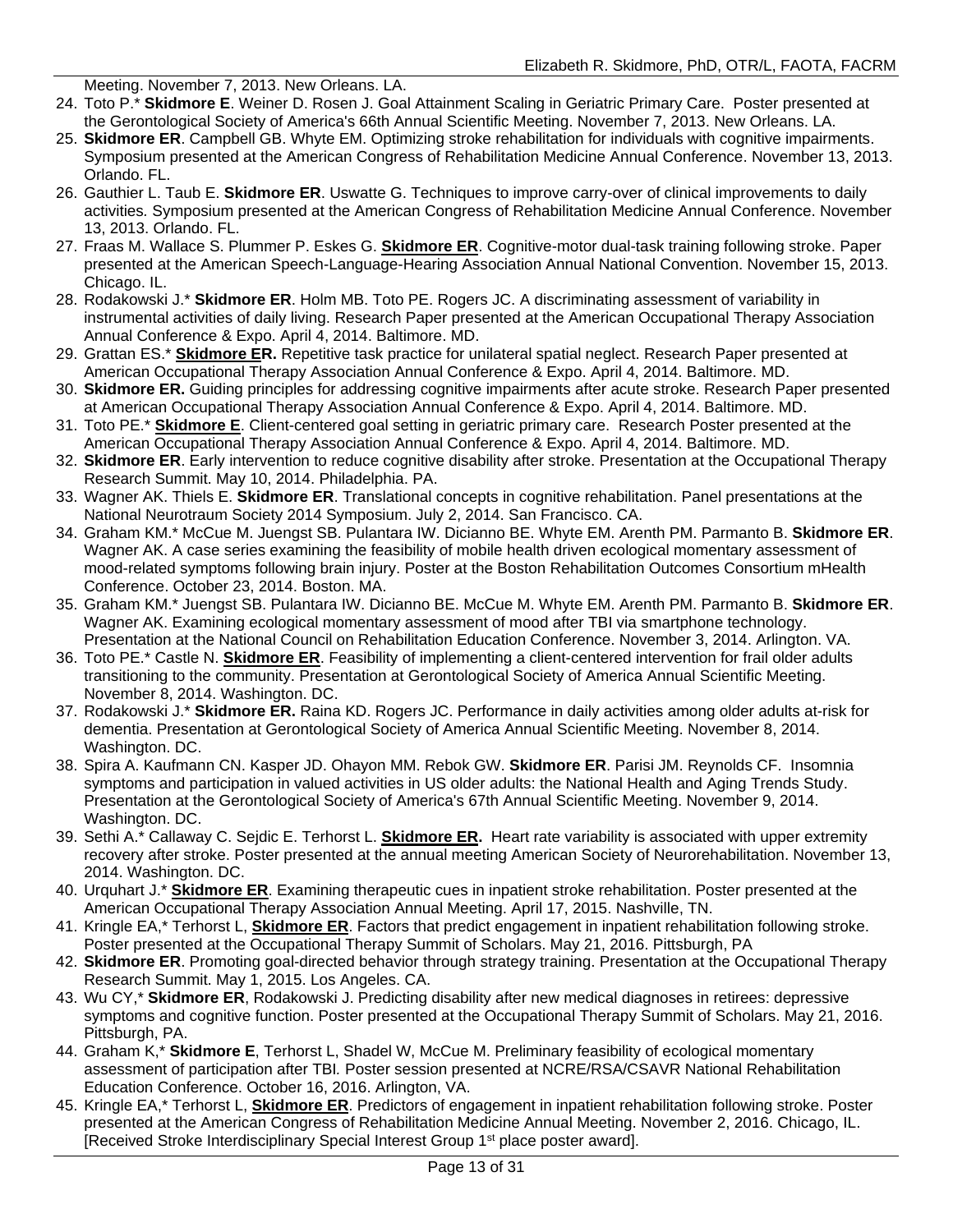- 46. Garcia BM,\* Terhorst T, **Skidmore ER**. Effects of education level on response to strategy training after stroke. Scientific poster presented at the Pi Theta Epsilon Symposium, Annual National Student Conclave. November 11, 2016. Dearborn, MI.
- 47. Kringle EA,\* **Skidmore ER**. Clients' perspectives that influence engagement during inpatient rehabilitation following stroke. Presentation at the Occupational Therapy Summit of Scholars. June 2, 2017. Boston, MA.
- 48. Wu CY,\* **Skidmore ER**, Rodakowski J. Relationship quality increases the risk of burden on caregivers of cognitivelyimpaired stroke adults in the first 6 months following stroke. Poster presented at the Occupational Therapy Summit of Scholars; June 2, 2017; Boston, MA.
- 49. Caldwell A,\* Bendixen R, **Skidmore ER**, Terhorst, L. Promoting routines of exploration and play during mealtimes: effects on child behavior. Poster presented at the 2017 Society for Developmental & Behavioral Pediatrics Annual Meeting. October 14, 2017. Cleveland, OH.
- 50. Kringle EA.\* **Skidmore ER**. Treatment expectancy predicts clients' engagement during inpatient rehabilitation after stroke. Poster presented at the 2017 American Congress of Rehabilitation Medicine Annual Meeting. October 27, 2017. Atlanta, GA. [Received Stroke Interdisciplinary Special Interest Group 1<sup>st</sup> place poster award].
- 51. Kersey J,\* **Skidmore, ER**. Self-awareness improves over time. Poster presented at the 2017 American Congress of Rehabilitation Medicine Annual Meeting. October 26, 2017. Atlanta, GA. [Received Stroke Interdisciplinary Special Interest Group 3rd place poster award].
- 52. Rouch S,\* **Skidmore, ER**. Differences in therapists cues between usual care rehabilitation and strategy training. Poster presented at the 2017 American Congress of Rehabilitation Medicine Annual Meeting. October 27, 2017. Atlanta, GA. [Received Physicians and Clinicians Networking Group 1<sup>st</sup> place poster award].
- 53. Kelly K, Gauthier L, **Skidmore ER**. Improving carry-over: a practical lab on approaches for translating therapeutic gains into daily activities. Pre-institute scientific presentation at the 2017 American Congress of Rehabilitation Medicine Annual Meeting. October 23, 2017. Atlanta, GA.
- 54. Akcakaya M,\* Khalaf A, Eldeeb S, Kersey J, Alankus G, Grattan E, Waterstram L, **Skidmore ER**. EEG-based neglect assessment. BCI Meeting 2018. May 21-25 2018. Pacific Grove, CA.
- 55. Brick RS,\* **Skidmore ER,** McCue M, Terhorst L, Bender C. Demographic and clinical characteristics associated with work-related disability in women with breast cancer. Poster presented at the Occupational Therapy Research Summit. June 8, 2018. Kansas City. MO.
- 56. Wu CY,\* **Skidmore ER**, Terhorst L, Karp J, Rodakowski J. Predictors of daily participation in late life. Orally presented at the 6th Occupational Therapy Summit of Scholars. June 9, 2018. Kansas, MO.
- 57. Kersey J,\* Terhorst L, **Skidmore ER**. Cognitive IADL performance improves over time with strategy training. Poster presented at the American Congress of Rehabilitation Medicine Annual Meeting. October 2, 2018. Dallas, TX.
- 58. Terhorst L, Brick RS, Kersey, **Skidmore ER**. Review of psychometrics for performance-based measures of cognitive instrumental activities of daily living. Poster presented at the 2018 American Congress of Rehabilitation Medicine Annual Meeting. October 2, 2018. Dallas, TX.
- 59. Brick RS.\* **Skidmore ER,** McCue M, Terhorst L, Bender C. Work-related disability in women with breast cancer. Poster presented at the 2018 American Congress of Rehabilitation Medicine Annual Meeting. October 3, 2018. Dallas, TX. [Received Cancer Networking Group 1<sup>st</sup> place poster award].
- 60. Cherney L, de Toro CM, **Skidmore ER,** Strong K, Wallace S. Including individuals with communication impairments in stroke research: rationale and methods. Symposium presented at the American Congress of Rehabilitation Medicine Annual Meeting. October 3, 2018. Dallas, TX.
- 61. Kringle EA,\* Campbell G, McCue M, Barone Gibbs B, Terhorst L, **Skidmore ER**. Activating Behavior for Lasting Engagement (ABLE) to reduce sedentary behavior in chronic stroke: A feasibility study. Poster presentation at the American Occupational Therapy Association Annual Conference. April 5, 2019. New Orleans, LA. [Selected for feature in the Young Scientist Theater].
- 62. Brick RS,\* Bender C, **Skidmore ER**. Discrepancy in self-reported health and satisfaction with daily life activities in older adult cancer survivors. Poster presentation at the American Congress of Rehabilitation Medicine Annual Conference, November 6, 2019. Chicago, IL.
- 63. Chang FH,\* Lin YN, Wu CY,\*,Wu YH, **Skidmore ER**. Adapting strategy training for adults with acquired brain injury (ABI) in Taiwan: a feasibility study. Poster presented at the American Congress of Rehabilitation Medicine, November 7, 2019. Chicago, IL. [Received Stroke Interdisciplinary Special Interest Group Early Career Poster Award].
- 64. Kringle EA,\* Gibbs BB, McCue M, Campbell GB, Terhorst L, **Skidmore ER**. Feasibility and estimated change in poststroke sedentary behavior attributed to ABLE. Poster presentation at the American Congress of Rehabilitation Medicine Annual Conference, November 6, 2019. Chicago, IL.
- 65. Baum C, Hammel J, Kringle E, **Skidmore ER**. Applying the chronic care model to stroke: community-based rehabilitation to promote participation and health. Research presentation at the American Congress of Rehabilitation Medicine Annual Conference, November 7, 2019, Chicago, IL.
- 66. Chang FH,\* Wu CY,\* Lin WC, Wu YH, Yeh PC, Lin YN, **Skidmore ER**. Strategy training for adults with chronic stroke and brain injury in Taiwan: perspectives of clients and therapists. Poster presented at the American Occupational Therapy Association 2020 Annual Conference & Exposition, March 26, 2020. Boston, MA. [Virtual].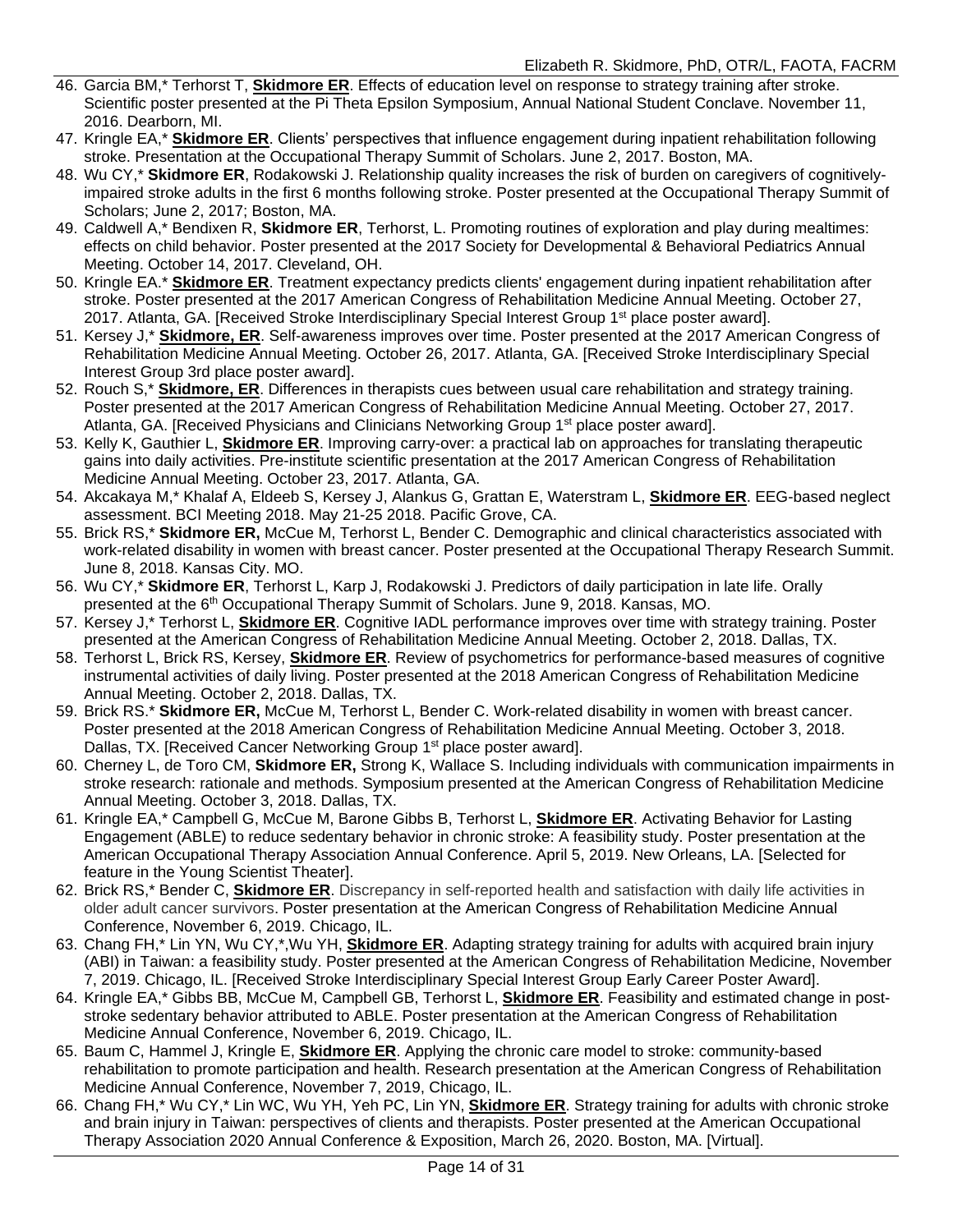- 67. Scheunemann LP, White J, Prinjha S, Hamm M, Girard TD, **Skidmore ER**, Reynolds CF, Leland NE. Critical illness survivors' perceived barriers and facilitators to functional recovery. Research poster at the American Thoracic Society International Conference, May 15, 2020, Philadelphia, PA. [Virtual]
- 68. Kringle EA,\* **Skidmore ER**, Baum C, Rogers C, Hammel J. Stakeholders' experiences learning new technology to participate in a remotely delivered group-based intervention after stroke: A thematic analysis. Poster presented at the Occupational Therapy Summit of Scholars. Fort Collins, CO, June 24, 2021. [Virtual]
- 69. Kringle EA,\* **Skidmore ER**, Baum MC, Rogers C, Hammel JM. Stakeholders' experiences learning new technology to participate in a remotely delivered group-based intervention after stroke: A thematic analysis. Poster presentation at the Occupational Therapy Summit of Scholars. Fort Collins, CO, June 24, 2021. [Virtual].
- 70. Kringle EA,\* **Skidmore ER**, Baum MC, Rogers C, Hammel JM. Social learning in a virtual environment after stroke: A thematic analysis of stakeholder experiences during the COVID-19 pandemic. Poster presentation at the American Congress of Rehabilitation Medicine Annual Conference, September 27, 2021. [Virtual]
- 71. Chiu V, Su Y, **Skidmore ER**, Chang FH. Perspectives of stroke survivors and their therapists on effective implementation of strategy training in Taiwan. Oral presentation at the American Congress of Rehabilitation Medicine Annual Conference, September 26, 2021. [Virtual]
- 72. Leland NE, Rouch S**, Skidmore E**. Are stakeholder prioritized post-acute care practices documented and do they improve outcomes? Poster presentation at the Gerontological Society of American Annual Conference, November 2021, Phoenix, AZ.

#### *State. Regional*

- 73. Bush MA. **Skidmore ER**. Comparison of sitting and standing patterns between males and females. Paper presented at the Health and Human Services Research Conference. November 10, 1995. Kalamazoo. MI.
- 74. **Skidmore ER.** Life after stroke: Long-term issues for stroke survivors. Paper presented at the UPMC Acute Stroke Management 4<sup>th</sup> Annual Conference. March 20, 2000. Canonsburg. PA.
- 75. **Skidmore ER.** Summarizing the evidence on the effectiveness of constraint-induced movement therapy. Poster presented at the First Annual Symposium of the Pittsburgh Institute for Neurodegenerative Diseases. March 11, 2002. Pittsburgh. PA.
- 76. **Skidmore ER.** Constraint-induced movement therapy: paradigm to practice. Paper presented at the Operation Stroke 3<sup>rd</sup> Annual Update on Medical Perspectives and Therapeutic Interventions. May 7, 2004. Boardman. OH.
- 77. Shih MM. **Skidmore ER**. Rogers JC. Holm MB. Comparing the impact of left and right hemisphere stroke on activities of daily living. Paper presented at the Pennsylvania Occupational Therapy Association 31st Annual Conference. October 3, 2008. King of Prussia. PA.
- 78. **Skidmore ER**. Rogers JC. Holm MB. Interactions among domains of neurobehavior and disability after stroke. Poster presented at the Pennsylvania Occupational Therapy Association 32nd Annual Conference. October 31, 2009. Pittsburgh. PA.
- 79. **Skidmore ER**. Enhancing stroke rehabilitation through cognitive strategy training. Paper presented at the Pennsylvania Occupational Therapy Association 32nd Annual Conference. October 30, 2009. Pittsburgh. PA.
- 80. Grattan ES.\* **Skidmore ER.** Unilateral spatial neglect may not impede upper extremity recovery in individuals with subacute stroke. 6<sup>th</sup> Annual UPMC Rehabilitation Institute Day. June 2, 2010. Pittsburgh. PA. [Received UPMC Rehabilitation Institute Best Doctoral Research poster award].
- 81. Skidmore ER. Addressing disparities due to cognitive impairment after stroke. 7<sup>th</sup> Annual UPMC Rehabilitation Institute Research Day. June 16, 2011. Pittsburgh. PA.
- 82. Bleakley SM.\* Baker NA. Holm MB. Weber DJ. **Skidmore ER**. Myomo robotic orthosis for severe upper extremity impairment after stroke: a single case experimental design study. Poster presented at the University of Pittsburgh Medical Center Rehabilitation Institute Research Day. June 16, 2011. Pittsburgh. PA.
- 83. Juengst SB.\* **Skidmore ER**. Pramuka M. McCue M. Becker JT. Factors contributing to impaired self-awareness of cognitive functioning in an HIV positive and at risk population. Poster presented at the University of Pittsburgh Medical Center Rehabilitation Institute Research Day. June 16, 2011. Pittsburgh. PA.
- 84. **Skidmore ER.** Do cognitive impairments after stroke impede rehabilitation effectiveness? Paper presented at the Pennsylvania Occupational Therapy Association's 34<sup>th</sup> Annual Meeting. October 28, 2011. Erie. PA.
- 85. Toto PE.\* Weiner D. Rosen J. **Skidmore ER**. Client-centered assessment for geriatric primary care: a feasibility study. Poster presented at the University of Pittsburgh Aging Institute Research Day. April 18, 2013. Pittsburgh. PA.
- 86. Rodakowski J.\* **Skidmore ER**. Holm MB. Toto PE. Rogers JC. A discriminating measure of daily activities for individuals with Mild Cognitive Impairment. Poster presented at the Postdoctoral Data and Dine. May 16, 2013. Pittsburgh. PA.
- 87. Urquhart J.\* Skidmore ER. Guided and directed training in inpatient rehabilitation after stroke. Presentation at the 9<sup>th</sup> Annual University of Pittsburgh Medical Rehabilitation Institute Research Day. June 19, 2013. Pittsburgh. PA.
- 88. Rodakowski J.\* **Skidmore ER**. Holm MB. Toto PE. Rogers JC. Assessing instrumental activities of daily living for individuals with Mild Cognitive Impairment. Poster presented at the 9<sup>th</sup> Annual University of Pittsburgh Medical Rehabilitation Institute Research Day. June 19, 2013. Pittsburgh. PA.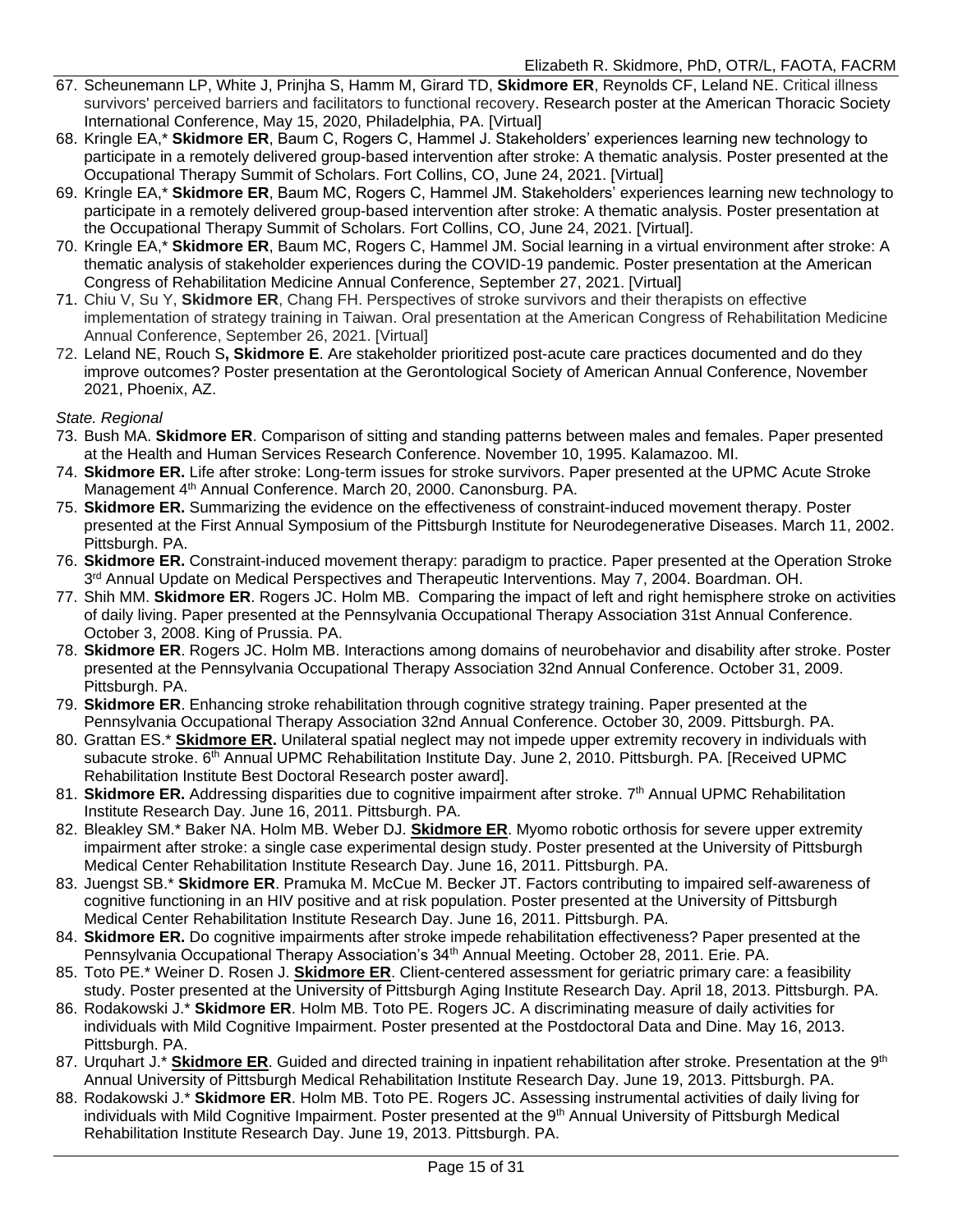- 89. **Skidmore ER**. Harnessing Neuroscience to Optimize Occupational Therapy Outcomes. Presentation delivered at the Pennsylvania Occupational Therapy Association's 36<sup>th</sup> Annual Meeting. November 8, 2013. Pittsburgh. PA.
- 90. Grattan ES.\* **Skidmore ER**. Unilateral spatial neglect and upper extremity motor recovery. Poster presented at the Pennsylvania Occupational Therapy Association's 36<sup>th</sup> Annual Meeting. November 8, 2013. Pittsburgh. PA.
- 91. Swafford M.\* Juengst SB. Rodakowski J. Terhorst L. **Skidmore ER.** Self-awareness and strategy training: impact on recovery after acute stroke. Poster presented at the 11<sup>th</sup> Annual University of Pittsburgh Medical Rehabilitation Institute Research Day. May 20, 2015. Pittsburgh. PA.
- 92. Wu CY,\* **Skidmore ER**, Reynolds CF, Rodakowski J. Role of depressive symptoms in predicting disability after new medical diagnoses in retirees. Poster presented at the 10<sup>th</sup> Annual Research Day in Department of Psychiatry. June 9, 2016. Pittsburgh, PA.
- 93. Garcia BM.\* Terhorst L. **Skidmore ER**. Effects of education level on response to strategy training after stroke. Scientific poster presented at the University of Pittsburgh Health Sciences 2017 Health Disparities Poster Competition. April 3, 2017. Pittsburgh, PA.
- 94. Kersey J.\* **Skidmore ER**. Self-awareness improves over time. Poster presentation at the University of Pittsburgh Medical Center Rehabilitation Institute Research Day. May 10, 2017. Pittsburgh, PA.
- 95. Brick RS\* **Skidmore ER**, McCue M. Terhorst L. Bender C. Demographic and clinical characteristics associated with work-related disability in newly-diagnosed women with breast cancer. Poster presented at the University of Pittsburgh 14th Annual UPMC Rehabilitation Institute Day. June 13, 2018. Pittsburgh. PA.
- 96. Wu CY,\* Rodakowski J, Terhorst L, Karp J, **Skidmore ER**. The effects of non-pharmacological interventions to address disability in community-dwelling older adults: a critical review. Poster presented at the 14<sup>th</sup> Rehabilitation Institute Day. June 13, 2018. Pittsburgh, PA.
- 97. Brick RS.\* **Skidmore ER**. McCue M. Terhorst L. Bender C. Work-related disability in breast cancer survivors. Poster presented at the Pennsylvania Occupational Therapy Association Annual Meeting. October 12, 2018. Pittsburgh, PA.
- 98. Wu CY,\* Rodakowski J, Terhorst L, Karp J, **Skidmore ER**. A scoping review of non-pharmacological interventions to reduce disability in older adults: a critical review. Poster presented at the 12<sup>th</sup> Annual Research Day in Department of Psychiatry. December 6, 2018. Pittsburgh, PA.
- 99. Brick RS.\* Bender C. **Skidmore ER**. Discrepancy in self-reported health and satisfaction with daily life activities in older adult cancer survivors. Poster presented at the University of Pittsburgh 15<sup>th</sup> Annual UPMC Rehabilitation Institute Day. May 22, 2019. Pittsburgh, PA

#### *Invited Research Presentations*

*International*

- 1. **Skidmore ER**. Neurorehabilitation: Paradigm to practice. Plenary session at the 5<sup>th</sup> Scientific Meeting of the Neurorehabilitation and Reconstructive Neurosurgery Committee of the World Federation of Neurosurgical Societies and the 2nd Congress of the International Society of Reconstructive Neurosurgery Joint Meeting. September 16, 2007. Taipei. Taiwan.
- 2. **Skidmore ER.** CO-OPerative training for rehabilitation after acute stroke. Presentation at the CO-OP International Invitational Meeting: Older adults, cognitive impairment and the CO-OP therapeutic approach. October 31, 2011. Toronto. ON.
- 3. Ianes P. **Skidmore ER.** Cognitive orientation to daily occupational performance. Presentation at the Le Funzioni Esecutive: modelli teorici e pratica riabilitativa. March 28, 2012. San Lorenzo. Italy.
- 4. Dawson D. **Skidmore ER.** Ecologically valid strategy training: a promising approach for improving everyday life. Canadian Stroke Recovery Network Grand Rounds. April 25, 2012. Toronto. ON.
- 5. Skidmore ER. Activity-based interventions for cognitive problems. Presentation at the 12<sup>th</sup> International Conference on Long-Term Complications of Treatment of Children and Adolescents for Cancer. June 9, 2012. Williamsburg. VA.
- 6. **Skidmore ER**. Closing the gap: early intervention for cognitive disability after stroke. Presentation at the 2012 American Congress of Rehabilitation Medicine. October 12, 2012. Vancouver. BC.
- 7. **Skidmore ER**. Addressing occupation through strategy training. Presentation at the 2013 Annual Rotman Research Conference at Baycrest Hospital. March 4, 2013. Toronto. ON.
- 8. **Skidmore ER.** Interventions for cognitive impairments after stroke: promising evidence. Panel session presented at the 6<sup>th</sup> Annual Canadian Stroke Congress. September 18, 2015. Toronto. ON.
- 9. **Skidmore ER.** Acute rehabilitation for individuals with cognitive impairments: can we do better? Scientific presentation provided at 2015 Rotman Research Institute Research Rounds at Baycrest Hospital. September 21, 2015. Toronto. ON.
- 10. **Skidmore ER.** The practice of occupational therapy: how can it be enhanced? Plenary session at the 7<sup>th</sup> International Symposium. 50<sup>th</sup> Annual Japanese Occupational Therapy Congress and Expo. September 10, 2016. Sapporo. Japan.
- 11. **Skidmore ER.** Conceptualization and measurement of cognitive function. Presentation provided at the Collaborative Research Symposium sponsored by the Istituto Mediterraneo per i Trapianti e Terapie ad Alta Specializzazione, Ri.MED, and the University of Pittsburgh Medical Center. October 10, 2016. Palermo, Italy.
- 12. **Skidmore ER.** Promising interventions to promote executive function and reduce disability. Presentation provided at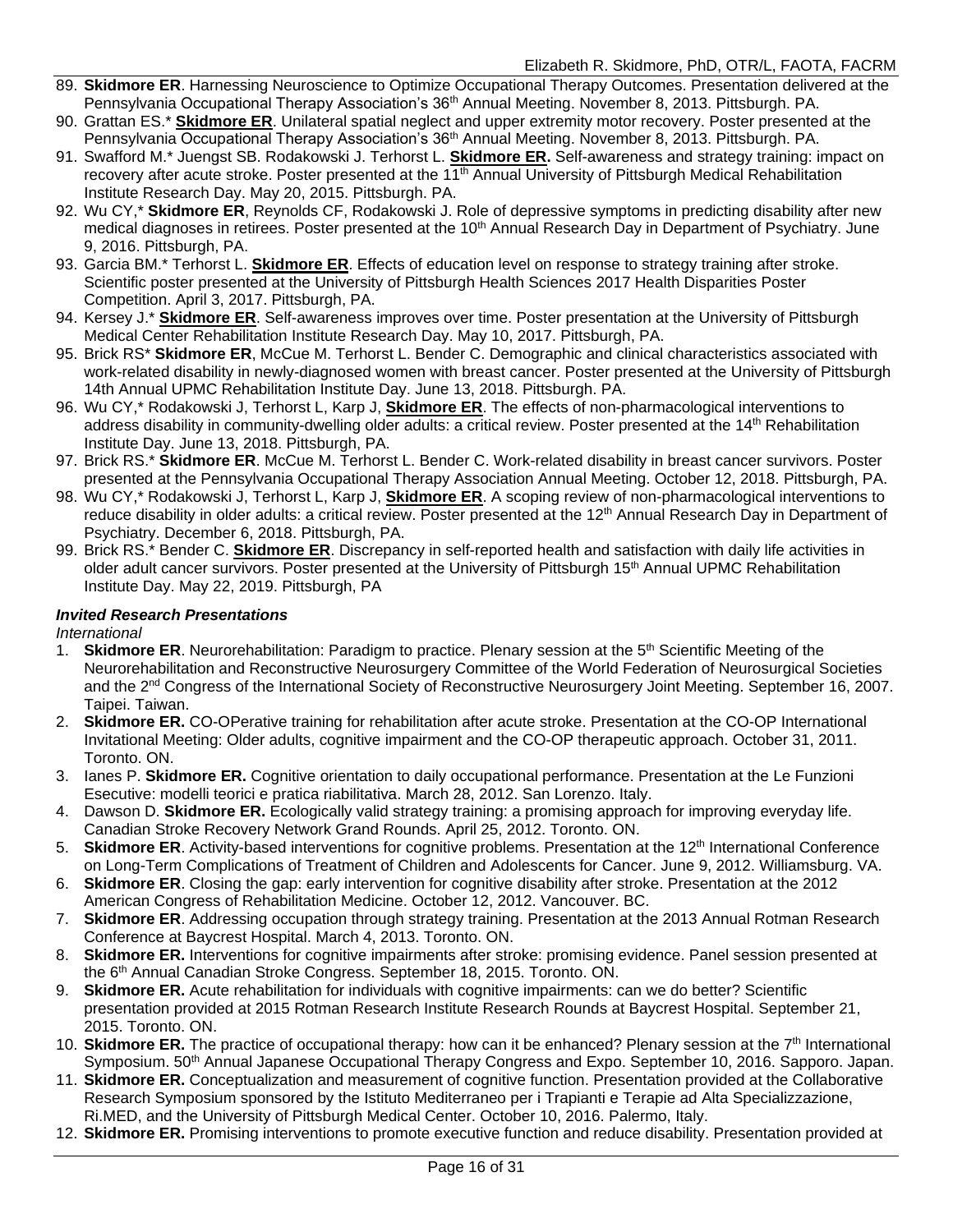the Collaborative Research Symposium sponsored by the Istituto Mediterraneo per i Trapianti e Terapie ad Alta Specializzazione, Ri.MED, and the University of Pittsburgh Medical Center. October 10, 2016. Palermo, Italy.

- 13. **Skidmore ER**. The potency of activity for promoting brain health. Presentation to the Fundacion ACE. June 15, 2017. Barcelona, Spain.
- 14. **Skidmore ER.** Optimizing TBI rehabilitation to promote regeneration and recovery. Presentation at the 6<sup>th</sup> Annual International Symposium on Regenerative Rehabilitation. November 1, 2017. Pittsburgh, PA.
- 15. **Skidmore ER.** Community participation: occupational therapy's role in community health and well-being. Invited Keynote Address at the 10<sup>th</sup> Annual National Occupational Therapy Conference. November 2, 2019. Paya Lebar, Singapore.

*National*

- 16. Deitz J. Dunn W. Mann W. **Skidmore ER.** Ottenbacher K. Linking science. education and practice: an ongoing series to foster scholarly work in occupational therapy. American Occupational Therapy Association 86<sup>th</sup> Annual Conference. April 28, 2006. Charlotte. NC.
- 17. Baum C. Rogers JC. Mann W. Murphy S. Schmid A. Bendixen R. **Skidmore ER**. Lin S. Winkler S. Kramer JM. Latest OT research: innovative research and the career pathways of scientists. American Occupational Therapy Association 89th Annual Conference. April 25, 2009. Houston. TX.
- 18. **Skidmore ER**. Individual and combined influences of cognitive and affective impairments after stroke. Early Career Scientists Forum. American Occupational Therapy Association 90<sup>th</sup> Annual Conference. April 29, 2010. Orlando. FL.
- 19. **Skidmore ER.** Examining cognitive impairment after stroke: understanding and addressing the discrepancies in rehabilitation outcomes. Presentation to the Division of Occupational Science and Occupational Therapy at the University of Southern California. February 18, 2011. Los Angeles. CA.
- 20. **Skidmore ER.** Stroke rehabilitation research. Occupational Extravaganza sponsored by the Pi Theta Chapter. Division of Occupational Science and Occupational Therapy at the University of Southern California. February 19, 2011. Los Angeles. CA.
- 21. **Skidmore ER.** Early interventions for cognitive impairments after stroke. Sixth Annual Stroke Conference sponsored by the New England Rehabilitation Hospital of Portland and the Maine Medical Center Neuroscience Institute. May 22, 2013. Portland. ME.
- 22. **Skidmore ER.** Sharon Sanderson Lecture. Occupational therapy intervention for cognitive impairments after acute stroke. University of Oklahoma Health Sciences Center Department of Rehabilitation Sciences. College of Allied Health. April 18, 2014. Oklahoma City. OK.
- 23. **Skidmore ER**. Research career development narratives: associate professor perspective. Presentation at the Occupational Therapy Research Summit. Thomas Jefferson University. May 10, 2014. Philadelphia. PA.
- 24. **Skidmore ER.** Return on investment in rehabilitation research. Congressional Briefing to the United States Congress. June 2, 2014. Washington. DC.
- 25. **Skidmore ER.** Caroline Thompson Lecture. Acute cognitive impairments: new approaches to intervention. University of Wisconsin-Madison Department of Occupational Therapy. October 2, 2014. Madison. WI.
- 26. **Skidmore ER**. Rehabilitation research: how can we make our mark? Presentation at the National Traumatic Brain Injury Model System Leadership Forum. April 16, 2015. Pittsburgh. PA.
- 27. **Skidmore ER.** Rehabilitation training approaches: implications for individuals with cognitive impairments. Presentation provided at Washington University School of Medicine Neurorehabilitation Grand Rounds. December 11, 2015. St. Louis. MO.
- 28. **Skidmore ER.** Cognitive impairments and disability after acute brain injury: is there anything we can do? Presentation at the Neurorehabilitation Summit. Mayo Clinic. April 11, 2016. Rochester. MN.
- 29. **Skidmore ER.** Rehabilitation research: what can you do to move it forward? Presentation at the Neurorehabilitation Summit. Mayo Clinic. April 12, 2016. Rochester. MN.
- 30. **Skidmore ER.** Personal narrative: building a research career. Invited presentation at the Summer Institute for Future Scientists. American Occupational Therapy Association and American Occupational Therapy Foundation. May 20, 2016. Pittsburgh. PA
- 31. **Skidmore ER.** Building an intervention research program. Presentation at the Occupational Therapy Research Summit. University of Pittsburgh. May 21, 2016. Pittsburgh. PA.
- 32. **Skidmore ER.** Addressing cognitive impairments after stroke: promising novel approaches for inpatient rehabilitation. Presentation to Rehabilitation Services. National Rehabilitation Hospital. May 6, 2016. Washington. DC.
- 33. **Skidmore ER.** Disability attributed to cognitive impairments: fixed or flexible? Keynote address, Pi Theta Epsilon Chapter, University of Toledo. October 3, 2016. Toledo, OH.
- 34. **Skidmore ER.** Adapting daily activities through strategy training. Outstanding Alumna Lecture, Department of Occupational Therapy, College of Health and Human Services, Western Michigan University. October 7, 2016. Kalamazoo, MI.
- 35. **Skidmore ER**. Interprofessional practice and patient outcome: the changing health care landscape. Panel presentation, College of Health and Human Services, Western Michigan University. October 7, 2016. Kalamazoo, MI.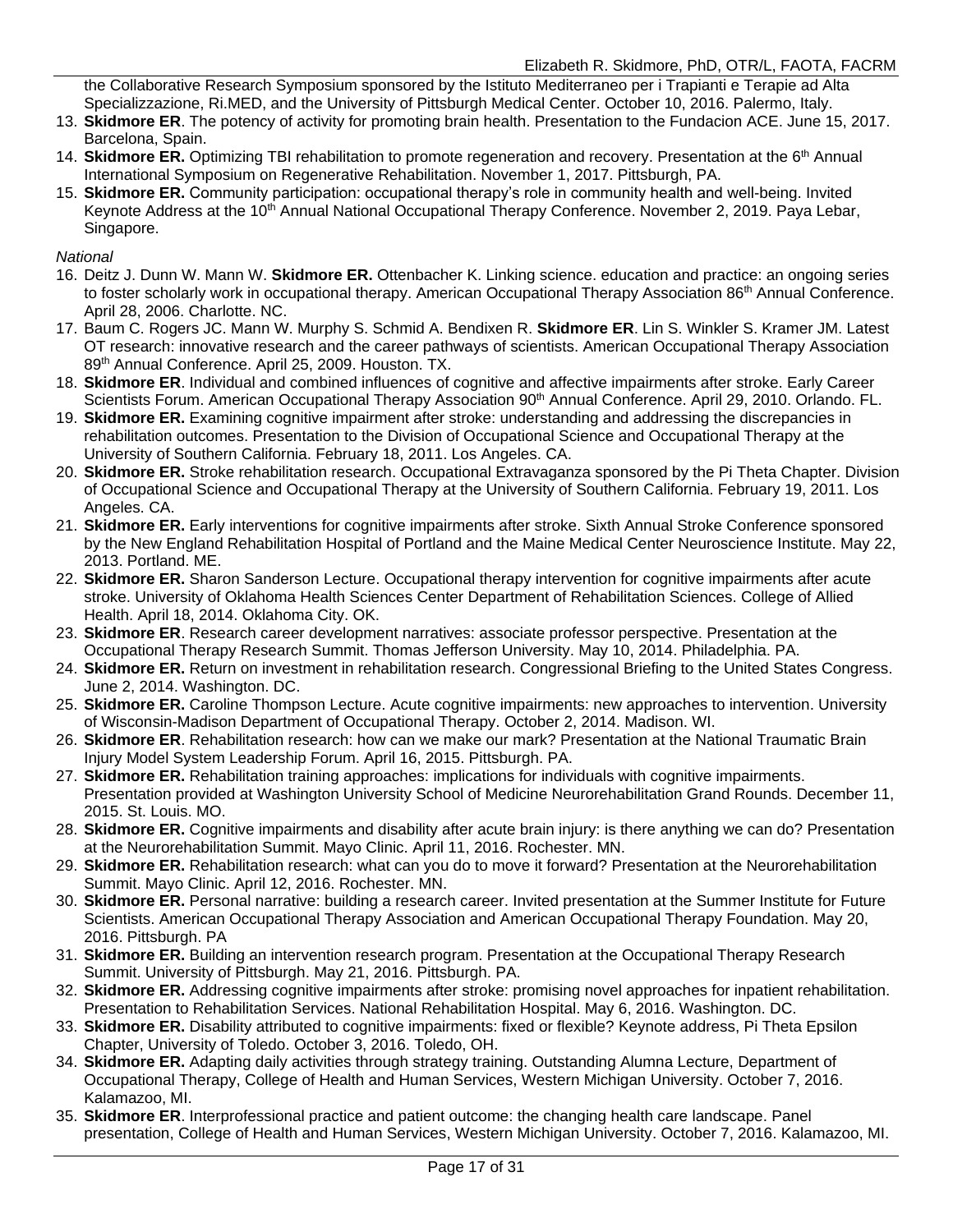- 36. **Skidmore, ER.** Interventions for executive functions to increase participation in the home and the community. Presentation, Master of Science in Occupational Therapy Program, Washington University. October 26, 2016. St. Louis, MO.
- 37. McEwen S. **Skidmore ER.** Using cognitive strategies to improve performance after stroke. Presentation at the American Congress of Rehabilitation Medicine Annual Conference. November 2, 2016. Chicago, IL.
- 38. **Skidmore ER**. Disability attributed to cognitive impairments: permanent or pliable? Keynote address, Sandra Edwards Colloquium, University of Florida. February 18, 2017. Gainesville, FL.
- 39. **Skidmore ER.** Specifying and optimizing intervention elements to reduce disability attributed to stroke-related cognitive impairments. Presentation to the Center of Biomedical Research Excellence (COBRE) in Stroke Recovery at the Medical University of South Carolina. August 28, 2017. Charleston, SC.
- 40. **Skidmore ER.** Rehabilitation for individuals with cognitive impairments: what are the essential elements? Presentation at the Pittsburgh VA Stroke Symposium. September 29, 2017. Pittsburgh, PA.
- 41. **Skidmore ER.** Optimizing rehabilitation through rehabilitation research. Keynote address at the University of Pittsburgh Health Sciences Alumni Regional Event. October 5, 2017. Los Angeles, CA.
- 42. **Skidmore ER**. Promoting independence after brain injury: specific strategies for training individuals with cognitive impairments. Plenary presentation at the Annual Neurorehabilitation Conference (Braintree). November 11, 2017. Cambridge, MA.
- 43. Kringle E.\* **Skidmore ER.** iADAPT: mHealth for stroke intervention. Presentation at the RERC on Information and Communication Technology Access State of the Science Symposium. July 14, 2018. Washington, DC.
- 44. **Skidmore ER.** Intervention research using tele-health. Presentation at the RERC on Information and Communication Technology Access State of the Science Symposium. July 14, 2018. Washington, DC.
- 45. Kletzel S, **Skidmore ER.** Special Research Colloquium: Cognitive impairment and decline in stroke and neurodegenerative disorders. First annual research colloquium sponsored by the Stroke Interdisciplinary Special Interest Group and Neurodegenerative Disorders Networking Group presented at the 2018 American Congress of Rehabilitation Medicine. October 1, 2018. Dallas, TX.
- 46. **Skidmore ER.** Essential elements to promote independence in adults with acquired cognitive impairments. Barbara Rider Lecture. Western Michigan University Department of Occupational Therapy. October 26, 2018. Kalamazoo, MI.
- 47. **Skidmore ER.** Closing the gap: designing interventions for people with cognitive impairments. Presentation to University of Kentucky Doctor of Philosophy in Rehabilitation Sciences program. November 15, 2018. Lexington, KY.
- 48. **Skidmore ER.** Putting occupation back into occupational therapy. Keynote address for the Eastern Kentucky University Occupational Therapy Research Day. November 16, 2018. Richmond, KY.
- 49. **Skidmore ER.** Activity and participation: the keys to healthy outcomes. Presentation for the National Advisory Board for Medical Rehabilitation Research. National Institutes of Health. December 4, 2018. Bethesda, MD.
- 50. **Skidmore ER.** Activity and participation: the keys to healthy outcomes. Presentation to the Program in Occupational Therapy, Washington University School of Medicine. January 8, 2019. St. Louis, MO.
- 51. **Skidmore ER.** Ensuring occupational therapy's distinct value: putting occupation back into occupational therapy. Presentation at the Scholarship of Practice Meeting. University of Illinois at Chicago. March 22, 2019. Chicago, IL.
- 52. **Skidmore ER.** Optimizing rehabilitation for people with cognitive impairments. Presentation to the Department of Occupational Therapy. Georgia State University. April 1, 2019. Atlanta, GA.
- 53. **Skidmore ER.** Redefining intervention science through complex interventions. Comprehensive Opportunities for Rehabilitation Research Training Annual Meeting. University of Colorado. August 6, 2019. Denver, CO.
- 54. **Skidmore ER.** Optimizing rehabilitation outcomes through innovative interventions. Invited keynote address at the Encompass Health United Together with Monumental Strength 2019 Director of Therapy Operations Annual Corporate Meeting, September 24, 2019. Washington, DC.
- 55. **Skidmore ER.** Optimizing rehabilitation for people with acquired cognitive impairments. Glen E. Gresham Visiting Professor Lecture. University of Buffalo Department of Rehabilitation Science, April 21, 2021. Buffalo, NY [Virtual].
- 56. **Skidmore ER.** Building a Rehabilitation Intervention Research Program: Lessons Learned. Invited keynote address at the 2021 University of Colorado Anschutz Medical Campus Rehabilitation Science PhD Research Retreat, May 21, 2021. Denver, CO. [Virtual]

#### *State/Regional*

- 57. **Skidmore ER.** Summarizing the evidence: the effectiveness of forced use with chronic hemiparesis. Pennsylvania Occupational Therapy Association District II Conference. September 6, 2000. Pittsburgh. PA.
- 58. **Skidmore ER.** Cognitive and affective influences on functional mobility after stroke. University of Pittsburgh Division of Geriatric Medicine's Pepper Center Seminar Series. May 4, 2009. Pittsburgh. PA.
- 59. **Skidmore ER.** Neurobehavior predictors of functional recovery after stroke. University of Pittsburgh Department of Physical Medicine & Rehabilitation's Panther Rounds. May 20, 2009. Pittsburgh. PA.
- 60. **Skidmore ER.** Cognitive strategy training for stroke rehabilitation. American Heart Association's Operation Stroke 7th Annual Update. April 16, 2010. Boardman. OH.
- 61. **Skidmore ER.** NeuroRehabilitation: interventions derived from neuroscience*.* 8 th Annual Safar Symposium. June 2,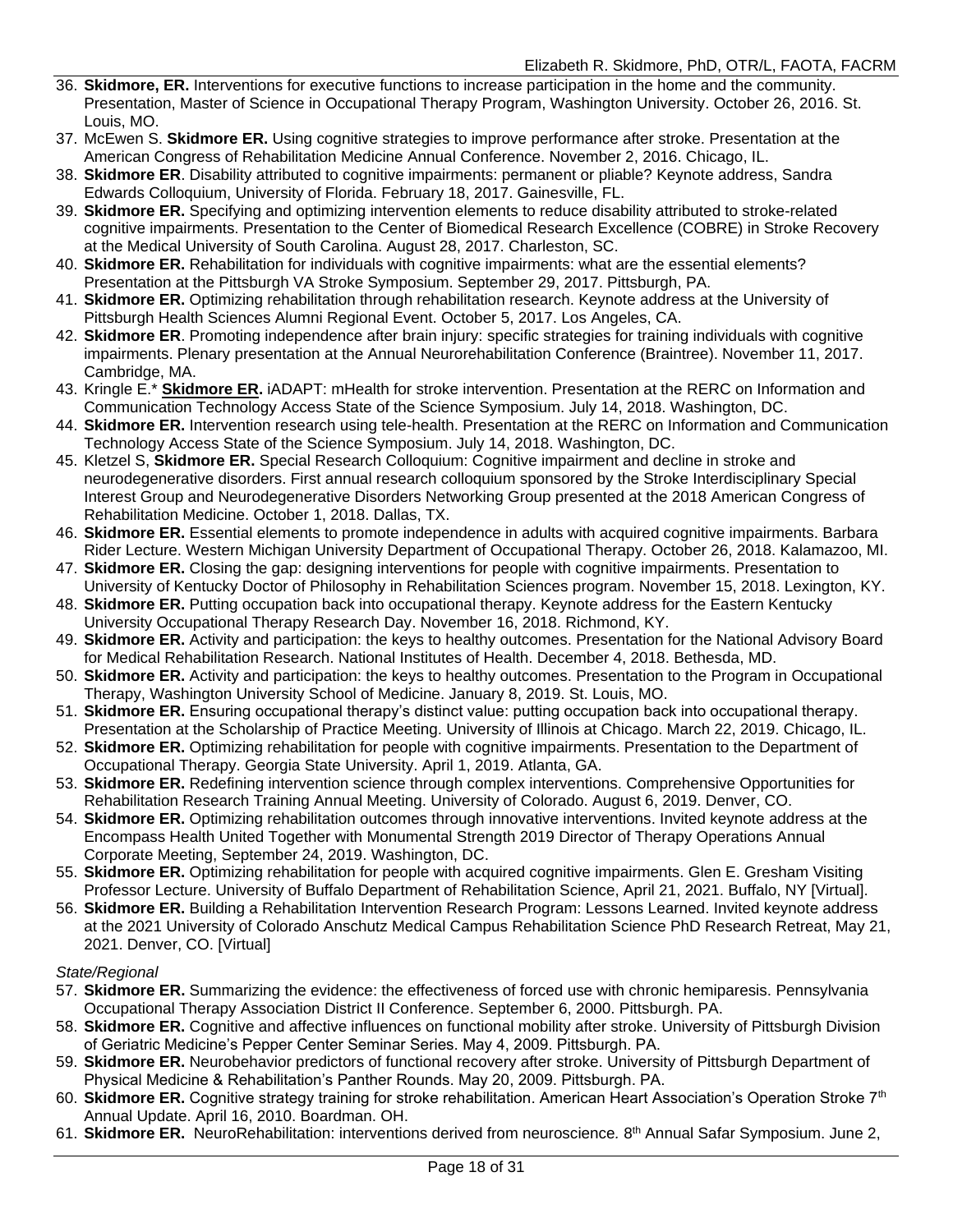2010. Pittsburgh. PA.

- 62. **Skidmore ER.** Addressing cognitive impairment after stroke. Western Pennsylvania Chapter. Association for Rehabilitation Nurses. April 19. 2011. Pittsburgh. PA.
- 63. **Skidmore ER.** Strategy training in acute stroke rehabilitation. University of Pittsburgh School of Medicine Physical Medicine & Rehabilitation Resident Research Seminar. Pittsburgh. PA. January 23, 2013
- 64. **Skidmore ER.** Cognitive rehabilitation: strategies for the geriatric medicine physician. University of Pittsburgh School of Medicine Geriatric Medicine Fellowship Program. March 29, 2013. Pittsburgh, PA.
- 65. **Skidmore ER.** Optimizing training principles in rehabilitation. University of Pittsburgh Medical Center Rehabilitation Institute Annual Research Day. June 19, 2013. Pittsburgh. PA.
- 66. **Skidmore ER**. Optimizing interventions for independence after acquired brain injury. Presentation at UPMC Mercy's Current Concepts in Traumatic Brain Injury Rehabilitation Conference. November 1, 2014. Pittsburgh. PA.
- 67. **Skidmore ER**. Opportunities for promoting successful aging. Panelist at the 9<sup>th</sup> Annual UPMC Aging Institute Research Day. March 31, 2015. Pittsburgh. PA.
- 68. **Skidmore ER.** Examining links between cognitive impairments and disability. Presentation, Aging Research Consortium, Duquesne University. July 13, 2016. Pittsburgh, PA.
- 69. Minnier T. **Skidmore ER.** McGowan M. Perspectives on the IMPACT Act. Panel discussion at the Insider's Update: Navigating Post-Acute Reforms Across the Care Continuum, UPMC Aging Institute. November 4, 2016. Pittsburgh, PA.
- 70. **Skidmore ER.** Optimizing efforts to prevent or ameliorate disability in late-life. Pittsburgh Claude D. Pepper Older Americans Independence Center, University of Pittsburgh. November 11, 2016. Pittsburgh, PA.
- 71. **Skidmore ER.** Examining disability in individuals with cognitive impairments. Alzheimer's Disease Research Center, University of Pittsburgh. February 9, 2017. Pittsburgh, PA.
- 72. **Skidmore ER.** Guided problem solving for people with cognitive impairments after stroke. Presentation to the Rehabilitation Department at HealthSouth Sewickley. September 26, 2017. Sewickley, PA.
- 73. **Skidmore ER.** UPMC Post-acute care trajectory analysis. Presentation at UPMC Health System/UPMC Health Plan Leadership. September 29, 2017. Pittsburgh, PA.
- 74. **Skidmore ER.** Examining disability in individuals with cognitive impairments. Presentation to the Veteran's Affairs Pittsburgh Health Care System Geriatric Research, Education, and Clinical Core. January 19, 2018. Pittsburgh, PA.
- 75. **Skidmore ER.** Non-pharmacological interventions for people at risk for dementia. Presentation to the University of Pittsburgh Alzheimer's Disease Research Center Advisory Board. April 6, 2018. Pittsburgh, PA.
- 76. **Skidmore ER.** Post-acute care data analyses. Opportunities for improvement. Presentation to the UPMC Pinnacle Division. June 28, 2018. Pittsburgh, PA.
- 77. Kersey J.\* Kringle E,\* **Skidmore ER**. Occupational therapy in telehealth: iADAPTS. Presentation to State Representative Mustio at the University of Pittsburgh. August 2, 2018. Pittsburgh, PA.
- 78. **Skidmore ER.** Ensuring our distinct value: putting occupation back into occupational therapy. Plenary Address. Pennsylvania Occupational Therapy Association Annual Conference. October 13, 2018. Pittsburgh, PA.
- 79. Brick RS.\* **Skidmore ER.** Activating the new normal: strategies for everyday life and health after cancer. Presentation at the Annual Cancer Survivorship Conference for Healthcare Providers. UPMC Cancer Institute. March 1, 2019. Pittsburgh, PA.
- 80. Brick RS.\* **Skidmore ER.** Implications of cancer-related cognitive impairment on daily life. Presentation at the Annual Cancer Rehabilitation Symposium. May 18, 2019. Pittsburgh, PA.
- 81. **Skidmore ER.** Optimizing rehabilitation for people with acquired cognitive impairments. Presentation at Jefferson Rehabilitation Medicine Grand Rounds. Thomas Jefferson University. December 11, 2010. Philadelphia, PA.
- 82. **Skidmore ER.** Occupation and participation: our profession's role in community health and well-being. Keynote presentation at the Annual Pitt OT Colloquium. University of Pittsburgh. April 21, 2020. Pittsburgh, PA. [Virtual]

#### **OTHER RESEARCH RELATED ACTIVITIES**

#### *Editorships*

- 1. Editorial Board, *OTJR: Occupation, Participation and Health*, 2008 to 2015
- 2. Associate Editor, *OTJR: Occupation, Participation and Health*, 2015 to 2018
- 3. Triage Editor, *American Journal of Geriatric Psychiatry*, 2016 to 2022
- 4. Section Editor, *Archives of Physical Medicine and Rehabilitation*, 2021 to 2024

#### *Journal Refereeing*

- 1. Reviewer, *Stroke*, 2004 to present
- 2. Reviewer, *Archives of Physical Medicine and Rehabilitation*, 2005 to present
- 3. Reviewer, *Clinical Rehabilitation*, 2005 to present
- 4. Reviewer, *Disability and Rehabilitation,* 2005 to present
- 5. Reviewer, *Neuropsychology*, 2005 to present
- 6. Reviewer, *Topics in Stroke Rehabilitation*, 2008 to present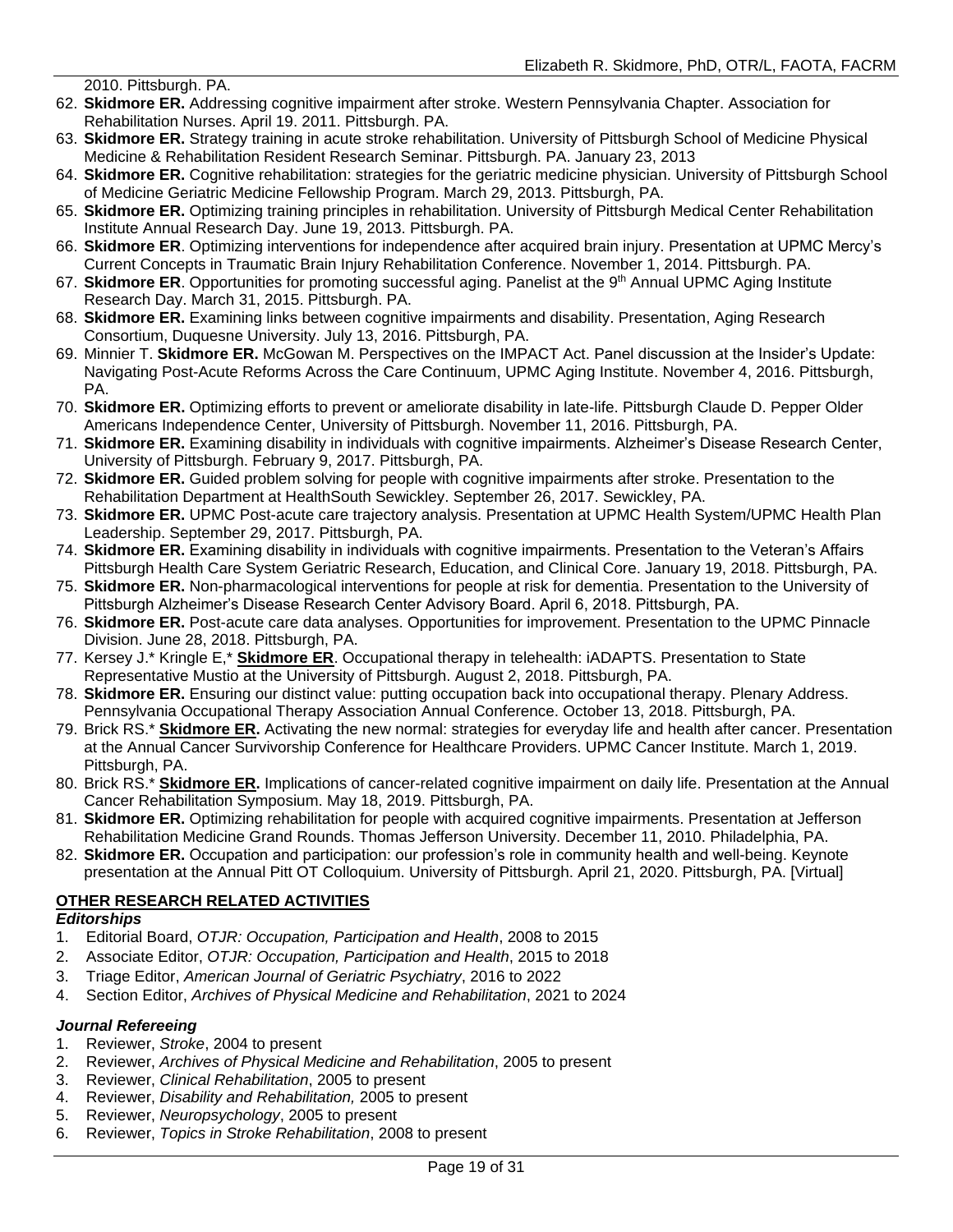- 7. Reviewer, *American Journal of Physical Medicine & Rehabilitation*, 2009 to present
- 8. Reviewer, *BMC Neurology*, 2010 to present
- 9. Reviewer, *Physiotherapy Canada,* 2011 to present
- 10. Reviewer, *Neurorehabilitation and Neural Repair*, 2013 to present

#### *Guideline Review*

1. External Reviewer, Mood and Cognition Chapter, *Canadian Best Practice Guidelines for Stroke*, 2013

#### *Extramural Grant Reviewing*

- 1. Reviewer, National Science Foundation Singapore, December 2008
- 2. Reviewer, National Institute of Disability and Rehabilitation Research, May 2011
- 3. Reviewer, Congressionally-Mandated Defense Research Program, May 2012
- 4. Reviewer, United States Army Medical Research and Material Command, December 2014
- 5. Reviewer, United Kingdom Stroke Association, January 2015
- 6. Reviewer, American Occupational Therapy Foundation, December 2016
- 7. Reviewer, Netherlands Organization for Health and Research Development, January 2021

#### **TEACHING**

### **RESEARCH SUPERVISION AND MENTORING: THESES AND DISSERTATIONS**

#### *Completed Undergraduate Honors Thesis*

1. Free K. Traumatic brain injury and gender: implications for rehabilitation. Bachelor of Philosophy, Rehabilitation Science, School of Health and Rehabilitation Sciences, University of Pittsburgh. April 7, 2015. Committee Co-Chairs: Kline AK, **Skidmore ER**. Committee Members: Dawson D. Dixon E.

#### *Current Undergraduate Honors Thesis*

2. Antoan J. Experiences and quality of post-stroke care among racial and ethnic minority populations. Bachelor of Philosophy, Rehabilitation Science, School of Health and Rehabilitation Sciences, University of Pittsburgh. Anticipated graduation April 2022. Committee Chair: **Skidmore ER**. Committee Members: Hammel J, Leland NE.

#### *Completed Master's Theses*

- 3. Juengst SB. Personal factors contributing to deficits in self-awareness of cognitive impairment. Master of Science, Program in Rehabilitation Counseling, School of Health and Rehabilitation Sciences, University of Pittsburgh. March 28, 2007. Committee Chair: McCue M. Committee Members: Pramuka M, **Skidmore ER**, Becker JT.
- 4. Quamar A. Assessing the mechanisms underlying socio-behavioral deficits in individuals with traumatic brain injury and implications for rehabilitation. Master of Science, Program in Rehabilitation Counseling, School of Health and Rehabilitation Sciences, University of Pittsburgh. January 22, 2013. Committee Chair: McCue M. Committee Members: Lewis A, **Skidmore ER**, Sporner M.

#### *Completed Doctoral Capstone Projects*

- 5. Leslie J. Examining inpatient rehabilitation after stroke to inform post-acute care bundling. Doctor of Clinical Science in Occupational Therapy, School of Health and Rehabilitation Sciences, University of Pittsburgh. July 6, 2016. Committee Chair: **Skidmore ER**. Members: Baker N, Huber L.
- 6. White J. Occupational therapy in a free primary care clinic. Doctor of Clinical Science in Occupational Therapy, School of Health and Rehabilitation Sciences, University of Pittsburgh. April 3, 2018. Committee Chair: Baker N. Members: **Skidmore ER**, Toto PE.
- 7. Isenberg A. Concordance of self-report and performance-based assessment of daily living skills. Doctor of Clinical Science in Occupational Therapy, School of Health and Rehabilitation Sciences, University of Pittsburgh. July 14, 2020. Committee Co-Chairs: White J. **Skidmore ER**. Members: Scheunemann L, Shoemaker M.

#### *Completed Doctoral Dissertations*

- 8. Shih MM. Multiple perspectives of the functional status of stroke survivors at 3 months post-stroke. Doctor of Philosophy, Department of Occupational Therapy, School of Health and Rehabilitation Sciences, University of Pittsburgh. April 3, 2008. Committee Chair: Holm MB. Committee Members: Rogers JC, **Skidmore ER**, Irrgang J.
- 9. Abu-Dahab S. Sensorimotor and executive functioning differences between individuals with high-functioning autism and typically-developing individuals. Doctor of Philosophy, Department of Occupational Therapy, School of Health and Rehabilitation Sciences, University of Pittsburgh. April 25, 2008. Committee Chair: Holm MB. Committee Members: Minshew N, Rogers JC, **Skidmore ER**.
- 10. Hamed R. Task performance of older women with major depression. Doctor of Philosophy, Department of Occupational Therapy, School of Health and Rehabilitation Sciences, University of Pittsburgh. May 22, 2008. Committee Chair: Holm MB. Committee Members: Morcyz R, Rogers JC, **Skidmore ER**, Chisholm D.
- 11. Leibold M. Activities and adaptive strategies in late-life depression: a qualitative study. Doctor of Philosophy, Department of Occupational Therapy, School of Health and Rehabilitation Sciences, University of Pittsburgh. March 30, 2010. Committee Chair: Rogers JC. Committee Members: Reynolds CF, Holm MB, **Skidmore ER**, Raina KD.
- 12. Juengst SB. Self-awareness and community integration after traumatic brain injury. Doctor of Philosophy, Department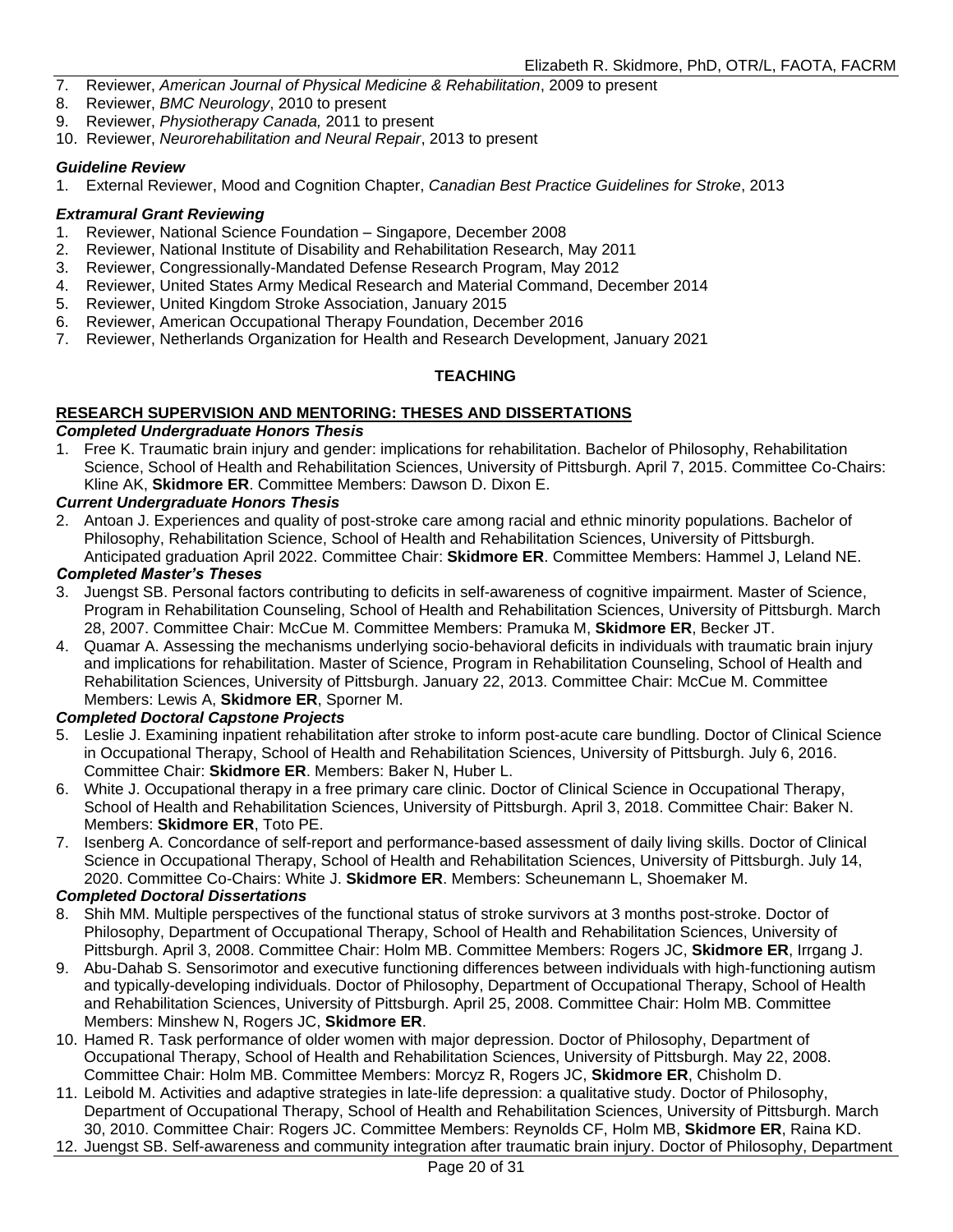of Occupational Therapy, School of Health and Rehabilitation Sciences, University of Pittsburgh. September 20, 2012. Committee Chair: **Skidmore ER**. Committee Members: Arenth P, McCue M, Niyonkuru C, Raina KD.

- 13. Campbell GB. Post-stroke cognition as a fall predictor during inpatient rehabilitation after stroke. Doctor of Philosophy, School of Nursing, University of Pittsburgh. March 22, 2013. Committee Chair: Matthews, JT. Committee Members: **Skidmore ER**, Studenski S, Whyte EM.
- 14. Novalis SD. Intensity of rehabilitation interventions as a predictor of outcomes in skilled nursing facility residents. Doctor of Philosophy, Department of Occupational Therapy, School of Health and Rehabilitation Sciences, University of Pittsburgh. April 4, 2013. Committee Chair: Holm MB. Committee Members: Rogers JC. Rosen J. Rubenstein E. **Skidmore ER**. Gravos JK.
- 15. Bleakley S. Effects of the MYOMO orthosis on reach after stroke. Doctor of Philosophy, Department of Occupational Therapy, School of Health and Rehabilitation Sciences, University of Pittsburgh. April 19, 2013. Committee Chair: **Skidmore ER**. Committee Members: Baker NA, Holm MB, Weber DJ.
- 16. Grattan ES. Repetitive task practice training to treat unilateral spatial neglect after stroke. Doctor of Philosophy, Department of Occupational Therapy, School of Health and Rehabilitation Sciences, University of Pittsburgh. March 25, 2014. Committee Chair: **Skidmore ER**. Committee Members: Holm MB. Lang C. Van Swearingen J.
- 17. Livengood HM. Exploring participation in individuals with glaucoma to understand changes in everyday living. Doctor of Philosophy, Department of Occupational Therapy, School of Health and Rehabilitation Sciences, University of Pittsburgh. February 4, 2015. Committee Chair: Baker NA. Committee Members: Conner I. McCue M. Schuman J. **Skidmore ER**.
- 18. McKeon A. Physiological monitoring of behavior after traumatic brain injury. Doctor of Philosophy, Department of Rehabilitation Counseling, School of Health and Rehabilitation Sciences, University of Pittsburgh. May 31, 2016. Committee Chair: McCue M. Committee Members: Cooper R. Dang D. **Skidmore ER**.
- 19. Graham K. Ecological momentary assessment of mood symptoms after traumatic brain injury. Doctor of Philosophy, Department of Rehabilitation Counseling, School of Health and Rehabilitation Sciences, University of Pittsburgh. August 30, 2016. Committee Chair: McCue M. Committee Members: Shadel W. **Skidmore ER**. Terhorst L.
- 20. Caldwell A. Multi-modal family intervention for children with behavioral feeding disorders. Doctor of Philosophy, Department of Occupational Therapy, School of Health and Rehabilitation Sciences, University of Pittsburgh. November 17, 2016. Committee Co-Chairs: Bendixen R. **Skidmore ER**. Committee Members: Danford C. Terhorst L.
- 21. Beck K. Using mindfulness-based stress reduction to improve quality of life for individuals with autism spectrum disorder: a randomized controlled trial. Doctor of Philosophy, Department of Rehabilitation Counseling, School of Health and Rehabilitation Sciences, University of Pittsburgh. June 6, 2017. Committee Chair: McCue M. Committee Members: Greco C. Kulzer J. **Skidmore ER**. Terhorst L.
- 22. Abdulaziz S. Effects of instrumental activities of daily living and depression on discharge destination after stroke rehabilitation. Doctor of Philosophy, Department of Physical Therapy, School of Health and Rehabilitation Sciences, University of Pittsburgh. August 14, 2017. Committee Chair: Whitney S. Committee Members: Landgraf N. Marchetti G. **Skidmore ER**. Sparto P.
- 23. Knutson E. Ecologically valid assessment of executive function in vocational rehabilitation. Doctor of Philosophy, Department of Rehabilitation Counseling, School of Health and Rehabilitation Sciences, University of Pittsburgh. March 6, 2019. Committee Chair: McCue M. Committee Members: Arenth P. **Skidmore ER**. Terhorst L.
- 24. Wu CY. Emergence of disability in late-life. Doctor of Philosophy, Department of Occupational Therapy, School of Health and Rehabilitation Sciences, University of Pittsburgh. February 27, 2019. Committee Co-Chairs: Rodakowski J. **Skidmore ER**. Committee Members: Karp JF, Terhorst L.
- 25. Kringle EA. Activating behavior for lifelong engagement after stroke. Doctor of Philosophy, Department of Occupational Therapy, School of Health and Rehabilitation Sciences, University of Pittsburgh. March 27, 2019. Committee Chair: **Skidmore ER**. Committee Members: Campbell G. McCue M. Terhorst L.
- 26. Khalaf, A. A hybrid brain-computer interface based on electroencephalography and functional transcranial doppler ultrasound. Doctor of Philosophy, Department of Electrical and Chemical Engineering, Swanson School of Engineering, University of Pittsburgh. May 30, 2019. Committee Chair. Akcakaya M. Committee Members: El-Jaroudi A. Mao ZH. Sejdic E, **Skidmore ER**.
- 27. Kersey, J. Enfranchisement: pathway to community participation among traumatic brain injury survivors. Doctor of Philosophy, Department of Occupational Therapy, School of Health and Rehabilitation Sciences, University of Pittsburgh. March 11, 2021. Committee Chair: **Skidmore ER**. Committee Members: Baum C. Hammel J. McCue M. Terhorst L.
- 28. Brick, RS. Activating the new normal: reducing disability among older adult cancer survivors. Doctor of Philosophy, Department of Occupational Therapy, School of Health and Rehabilitation Sciences, University of Pittsburgh. April 12, 2021. Committee Chair: **Skidmore ER**. Committee Members: Bender C. Terhorst L. Toto P.

#### *Current Doctoral Dissertation Committees*

29. Harper A. Implementing best practices in spinal cord injury rehabilitation. Doctor of Philosophy, Department of Occupational Therapy, School of Health and Rehabilitation Sciences, University of Pittsburgh. Anticipated Defense December 2021. Committee Chair: **Skidmore ER**. Committee Members: Deutsch A. Harrington A. Leland NE.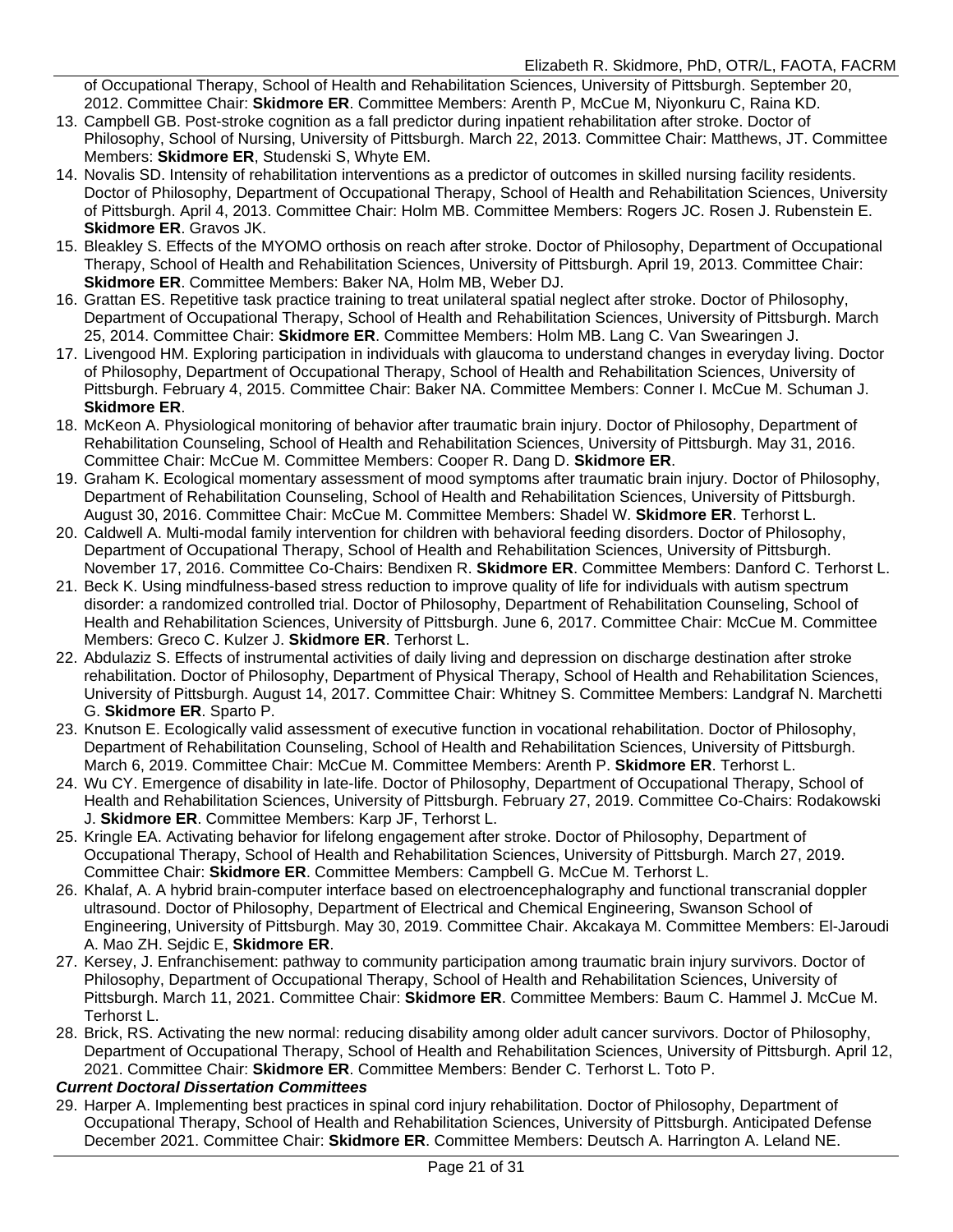Terhorst L.

- 30. Dorris J. Music as a means to promote cognitive resilience in older adults. Doctor of Philosophy, Department of Occupational Therapy, School of Health and Rehabilitation Sciences, University of Pittsburgh. Anticipated Defense April 2022. Committee Chair: Rodakowski J. Committee Members: Raina KD. **Skidmore ER**. Terhorst.
- 31. Rouch S. Defining and measuring functional cognition. Doctor of Philosophy, Department of Occupational Therapy, School of Health and Rehabilitation Sciences, University of Pittsburgh. Anticipated Defense April 2022. Committee Chair: Leland NE. Committee Members: Rodakowski J. **Skidmore ER**. Terhorst.

#### *Completed Postdoctoral Committees*

- 1. Chang CL. Post-doctoral Scholar, Rehabilitation Medicine, School of Medicine, University of Pittsburgh. Completion April 2009. Primary Mentor: Weber D. Secondary Mentors: Munin MC. **Skidmore ER**.
- 2. Rodakowski JI. Post-doctoral Scholar, Rehabilitation Medicine, School of Medicine, University of Pittsburgh. Completion July 2012. Primary Mentor: **Skidmore ER**. Secondary Mentors: Rogers JC, Schulz R.
- 3. Rodakowski JI. Post-doctoral Fellow, Geriatric Psychiatry, School of Medicine, University of Pittsburgh. Completion August 2014. Primary Mentor: **Skidmore ER**. Secondary Mentors: Butters MA, Dew MA, Reynolds CF, Rogers JC, Schulz R.
- 4. Campbell GB. Post-doctoral Scholar, Oncology Nursing, School of Nursing, University of Pittsburgh. Completion June 2015. Primary Mentors: Donovan H, Sherwood P. Secondary Mentors: **Skidmore ER**.

#### *Current Postdoctoral Committee*

5. Demeter, N. Post-doctoral Scholar, Rehabilitation Science, School of Health and Rehabilitation Sciences, University of Pittsburgh. Anticipated completion December 2022. Primary Mentor: **Skidmore ER**.

#### **UNIVERSITY OF PITTSBURGH COURSE INSTRUCTION**

*Doctor of Philosophy in Rehabilitation Science Program – Primary Instructor*

#### 1. *Course Title: Directed Readings (HRS 2504)*

*Description*: Provides students an opportunity to explore in depth an area of particular interest to them. It is the student's responsibility to find a faculty member willing to undertake such a tutorial.

*Contact Hours, Number of Lectures*: 3 hours per week, 0 lectures (16 week term)

*Year(s), Number of Students:* Spring 2018, 2 Doctor of Philosophy students. Summer 2020, 1 Doctor of Philosophy student.

#### 2. *Course Title: Specialized Preceptorship, Education (HRS 2591)*

*Description*:Course provides experiential learning in the teaching-learning process applied to entry-level professional education, distance education, client/patient education, consumer education, or knowledge application to clinical settings.

*Contact Hours, Number of Lectures*: 3 hours per week, 0 lectures (16 week term)

*Year(s), Number of Students:* Fall 2006, 1 Doctor of Philosophy student. Spring 2019, 1 Doctor of Philosophy student. Fall 2019, 1 Doctor of Philosophy student.

#### 3. *Course Title: Specialized Preceptorship, Research (HRS 2594)*

*Description*:Course provides experiential learning in coordinating occupational therapy research, including obtaining IRB approval, getting informed consent, participating in data collection, and managing data quality. *Contact Hours, Number of Lectures*: 3 hours per week, 0 lectures (16 week term)

*Year(s), Number of Students:* Fall 2004, 1 Master of Science student. Summer 2010, 1 Doctor of Philosophy student. Summer 2011, 1 Doctor of Philosophy student. Spring 2016, 2 Doctor of Philosophy students. Fall 2018, 2 Doctor of Philosophy students. Summer 2020, 1 Doctor of Philosophy student.

#### 4. *Course Title: Independent Study (HRS 2999, 3999)*

*Description*: Provides students an opportunity to explore in depth an area of particular interest to them. It is the student's responsibility to find a faculty member willing to undertake such a tutorial.

*Contact Hours, Number of Lectures*: 3 hours per week, 0 lectures (16 week term)

*Year(s), Number of Students:* Fall 2004, 1 Doctor of Philosophy student. Fall 2005, 1 Doctor of Philosophy student. Fall 2010, 1 Doctor of Philosophy student. Spring 2011, 1 Doctor of Philosophy student. Summer 2016, 2 Doctor of Philosophy students. Fall 2017, 2 Doctor of Philosophy students. Fall 2018, 2 Doctor of Philosophy students. Spring 2019, 2 Doctor of Philosophy students.

#### 5. *Course Title: Doctoral Seminar (HRS 3000)*

*Description*: Faculty and students in the rehabilitation doctoral program participate in this seminar series. Research is presented and critiqued by faculty and students. Topics related to grantsmanship, ethics in research, and issues related to survival in an academic/research environment are also addressed in this seminar series. Doctoral students must present their research for critique by faculty prior to their dissertation defense.

#### *Contact Hours, Number of Lectures*: 1 hour per week, 0 lectures (16 week term)

*Year(s), Number of Students:* Spring 2011, 2 Doctor of Philosophy students. Fall 2011, 2 Doctor of Philosophy students. Spring 2012, 3 Doctor of Philosophy students. Fall 2012, 3 Doctor of Philosophy students. Spring 2013, 2 Doctor of Philosophy students. Fall 2013, 6 Doctor of Philosophy students. Spring 2014, 6 Doctor of Philosophy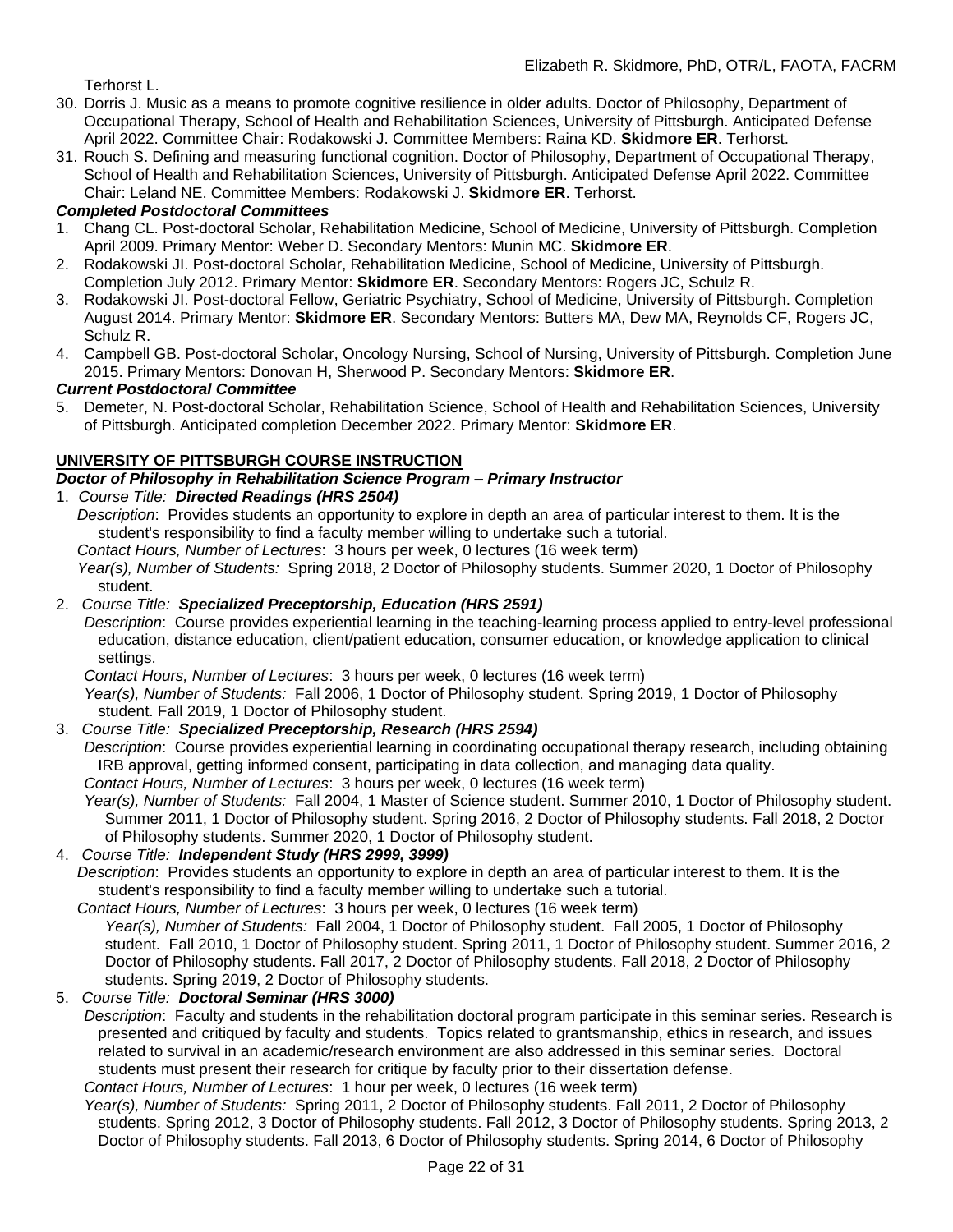students. Fall 2015, 2 Doctor of Clinical Science students, 5 Doctor of Philosophy students. Spring 2016, 3 Doctor of Clinical Science students, 4 Doctor of Philosophy students. Fall 2016, 3 Doctor of Clinical Science students, 4 Doctor of Philosophy students. Spring 2017, 3 Doctor of Clinical Science students, 4 Doctor of Philosophy students. Fall 2017, 3 Doctor of Clinical Science students, 5 Doctor of Philosophy students, 1 Postdoctoral Fellow. Spring 2018, 3 Doctor of Clinical Science students, 7 Doctor of Philosophy students, 1 Postdoctoral Fellow.

#### 6. *Course Title: Dissertation Research (HRS 3001)*

*Description*: A topic of interest to the student is examined in-depth under the guidance of a faculty mentor. It is the student's responsibility to contract with a faculty member for this tutorial.

*Contact Hours, Number of Lectures*: 1-3 hours per week, 0 lectures (16 week term)

*Year(s), Number of Students:* Fall 2007, 1 Doctor of Philosophy student. Spring 2008, 1 Doctor of Philosophy student. Summer 2008, 1 Doctor of Philosophy student. Fall 2008, 1 Doctor of Philosophy student. Spring 2011, 1 Doctor of Philosophy student. Summer 2011, 1 Doctor of Philosophy student. Fall 2011, 1 Doctor of Philosophy student. Spring 2012, 1 Doctor of Philosophy student. Summer 2012, 1 Doctor of Philosophy student. Fall 2012, 1 Doctor of Philosophy student. Spring 2013, 1 Doctor of Philosophy student. Summer 2015, 1 Doctor of Philosophy student. Fall 2017, 1 Doctor of Philosophy student. Spring 2018, 1 Doctor of Philosophy student. Summer 2018, 1 Doctor of Philosophy student. Spring 2019, 1 Doctor of Philosophy student. Fall 2019, 2 Doctor of Philosophy students. Spring 2020, 2 Doctor of Philosophy students. Summer 2020, 1 Doctor of Philosophy student.

#### 7. *Course Title: Core Concepts in Disability and Rehabilitation Science I (HRS 3003)*

*Description*: This is the first of two courses examining core knowledge in disability and rehabilitation sciences. In this first course, we will review models of disability and rehabilitation. We will focus on aspects of concepts of functioning and disability, including body structures, body functions, activities and participation. We will examine how these concepts are applied in ongoing research within field of rehabilitation sciences. Students will learn through faculty presentations (from among the various research programs throughout the School of Health and Rehabilitation Sciences), facilitated discussion, assigned readings, short written papers, short oral presentations, and peer-review of written products.

*Contact Hours, Number of Lectures*: 1 hour per week, 8 lectures (16 week term)

*Year(s), Number of Students:* Fall 2012, 11 Doctor of Philosophy students. Fall 2013, 10 Doctor of Philosophy students. Fall 2014, 14 Doctor of Philosophy students. Fall 2015, 5 Doctor of Philosophy students.

8. *Course Title: Core Concepts in Disability and Rehabilitation Science II (HRS 3005)*

*Description*: This course is the second course in a two-course sequence examining core knowledge in disability and rehabilitation sciences. In this second course, we will focus on individual and contextual factors that influence disability and rehabilitation, and implications for research. We will examine how these concepts are applied in ongoing research within field of rehabilitation sciences. We will also synthesize concepts and principles and discuss their application in individual student research programs. Students will learn through faculty presentations (from among the various research programs throughout the School of Health and Rehabilitation Sciences), facilitated discussion, assigned readings, short written papers, short oral presentations, and peer-review of written products. *Contact Hours, Number of Lectures*: 1 hour per week, 8 lectures (16 week term)

*Year(s), Number of Students:* Spring 2013, 10 Doctor of Philosophy students. Spring 2014, 9 Doctor of Philosophy students. Spring 2015, 14 Doctor of Philosophy students. Spring 2016, 5 Doctor of Philosophy students.

#### *Doctor of Clinical Science in Occupational Therapy Program – Primary Instructor*

9. *Course Title:* **Data Based Decision Making: Clinical Rotation (OT 3301)**

*Description:* This seminar focuses on data management and analysis to inform clinical decision making at the program or system level in the chosen area clinical expertise.

*Contact Hours*, *Number of Lectures*: 3 hours per week, 16 lectures (16 week term)

*Year(s), Number of Students*: Spring 2016, 1 Doctor of Clinical Science in Occupational Therapy student.

#### 10.*Course Title:* **Master Practitioner Cognate Seminar I (OT 3400)**

*Description:* This seminar focuses on classic, current, and emerging theories relevant to chosen areas of clinical expertise.

*Contact Hours*, *Number of Lectures*: 3 hours per week, 16 lectures (16 week term)

*Year(s), Number of Students*: Fall 2016, 2 Doctor of Clinical Science in Occupational Therapy students.

#### 11. *Course Title:* **Master Practitioner Cognate Seminar II (OT 3500)**

*Description:* This seminar focuses on analysis and synthesis of research evidence relevant to chosen areas of clinical expertise.

*Contact Hours*, *Number of Lectures*: 3 hours per week, 16 lectures (16 week term)

*Year(s), Number of Students*: Fall 2016, 1 Doctor of Clinical Science in Occupational Therapy student.

#### *Doctor of Occupational Therapy Program – Primary Instructor*

12.*Course Title: Advanced Concepts in Clinical Reasoning (OT 3203)*

*Description:* Uses case-based methods, evidence synthesis, and critical thinking to derive evidence-based and sustainable solutions to real-world complex clinical challenges in evaluation and intervention.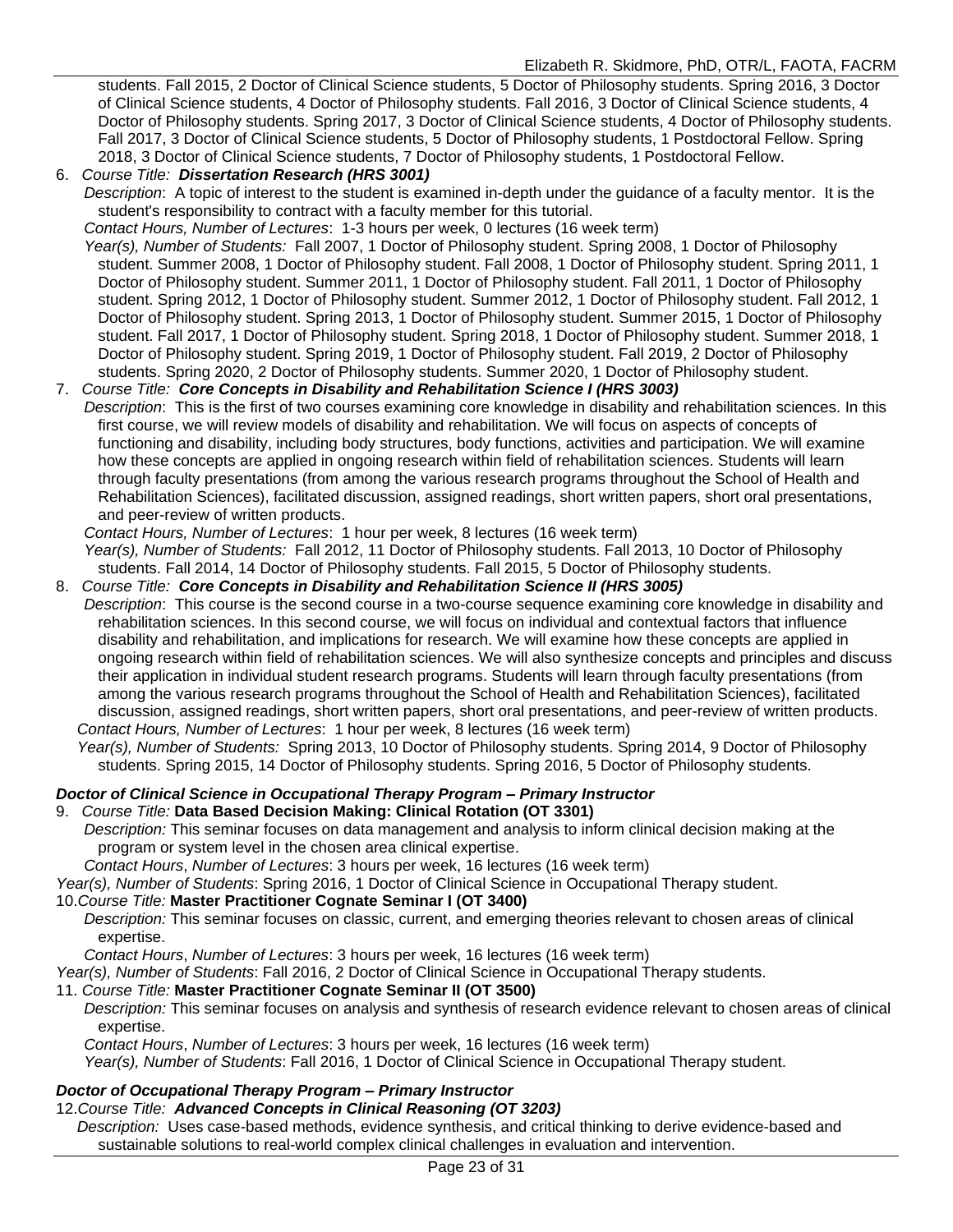*Contact Hours, Number of Lectures*: 3 hours per week, 16 lectures (16 week term) *Year(s), Number of Students:* Fall 2019, 44 Doctor of Occupational Therapy students. Fall 2020, 55 Doctor of Occupational Therapy students.

#### *Doctor of Audiology Program – Primary Instructor*

#### 13.*Course Title: Neurobehavioral Science (CSD 2109)*

*Description:* Concepts of normal sensorimotor integration, including the influence of neural centers on postural control and functional movement are considered and the clinical manifestations of dysfunction of major neural elements are discussed.

*Contact Hours, Number of Lectures*: 6 hours per week, 32 lectures (16 week term)

*Year(s), Number of Students:* Spring 2005, 6 Doctor of Audiology students. Spring 2006, 12 Doctor of Audiology students. Spring 2007, 7 Doctor of Audiology students. Spring 2008, 4 Doctor of Audiology students.

#### *Master of Occupational Therapy Program – Primary Instructor*  14.*Course Title: Neurobehavioral Science (OT 2109)*

*Description:* Concepts of normal sensorimotor integration, including the influence of neural centers on postural control and functional movement are considered and the clinical manifestations of dysfunction of major neural elements are discussed.

*Contact Hours, Number of Lectures*: 6 hours per week, 32 lectures (16 week term)

*Year(s), Number of Students:* Spring 2004, 22 Master of Occupational Therapy students, 13 Doctor of Audiology students, 2 Doctor of Philosophy students. Spring 2005, 30 Master of Occupational Therapy students, 2 Doctor of Philosophy students. Spring 2006, 41 Master of Occupational Therapy students, 1 Doctor of Philosophy student. Spring 2007, 41 Master of Occupational Therapy students. Spring 2008, 33 Master of Occupational Therapy students, 1 Master of Science student. Spring 2010, 46 Master of Occupational Therapy students, 1 Master of Science student. Spring 2011, 47 Master of Occupational Therapy students. Spring 2012, 48 Master of Occupational Therapy students, 1 Doctor of Philosophy student. Spring 2013, 50 Master of Occupational Therapy students, 1 Master of Science student, 1 Doctor of Philosophy student. Spring 2014, 48 Master of Occupational Therapy students

#### 15.*Course Title: Neurorehabilitation Theory and Practice (OT 2112)*

*Description*: Occupational therapy interventions that influence performance of activities and routines of daily living and societal participation by altering the structure and function of the human nervous system are addressed. Theories, principles, and assessments that address restoration of neurobehavioral function are emphasized. Lectures are supplemented with experiential laboratory experiences.

*Contact Hours, Number of Lectures*: 12 hours per week, 24 lectures (8 week concentrated term) *Year(s), Number of Students:* Summer 2004, 22 Master of Occupational Therapy students, 1 Doctor of Philosophy student. Summer 2005, 31 Master of Occupational Therapy students. Summer 2006, 39 Master of Occupational Therapy students. Summer 2007, 33 Master of Occupational Therapy students.

#### 16.Course Title: *Integrated Capstone (OT 2116)*

*Description*: Course addresses the role of the OT as a contributor to the profession. Problem-focused and solutionoriented students pose, and subsequently solve questions related to clinical issues. Solutions are evidenced in quantitative or qualitative learning products.

*Contact Hours, Number of Lectures*: 2 hours per week, 16 lectures (16 week term)

*Year(s), Number of Students:* Fall 2016, 52 Master of Occupational Therapy students. Fall 2017, 51 Master of Occupational Therapy students. Fall 2018, 5 Master of Occupational Therapy Students. Fall 2019, 2 Master of Occupational Therapy Students. Fall 2020, 5 Master of Occupational Therapy Students.

#### 17.*Course Title: Independent Study (OT 2199)*

*Description*: A topic of interest to the student is examined in-depth under the guidance of a faculty mentor. It is the student's responsibility to contract with a faculty member for this tutorial.

*Contact Hours, Number of Lectures*: 1-3 hours per week, 0 lectures (16 week term)

*Year(s), Number of Students:* Spring 2008, 1 Master of Occupational Therapy student. Summer 2010, 1 Master of Occupational Therapy student.

#### *Master of Occupational Therapy Program – Course Liaison*

#### 1. *Course Title: Clinical Medicine (OT 2105)*

*Description*: General medical diagnoses that are leading causes of disability in children, adolescents, adults, and older adults are defined and described. Etiology, signs and symptoms, clinical course, medical management, morbidity, and prognosis are reviewed. Influence of medical pathology on activities of daily living and routines, and societal participation is examined..

*Contact Hours, Number of Lectures*: 3 hours per week, 16 weeks (course coordination only)

*Year(s), Number of Students:* Fall 2004, 30 Master of Occupational Therapy students. Fall 2005, 33 Master of Occupational Therapy students. Fall 2006, 35 Master of Occupational Therapy students. Fall 2007, 31 Master of Occupational Therapy students. Fall 2008, 33 Master of Occupational Therapy students. Fall 2009, 42 Master of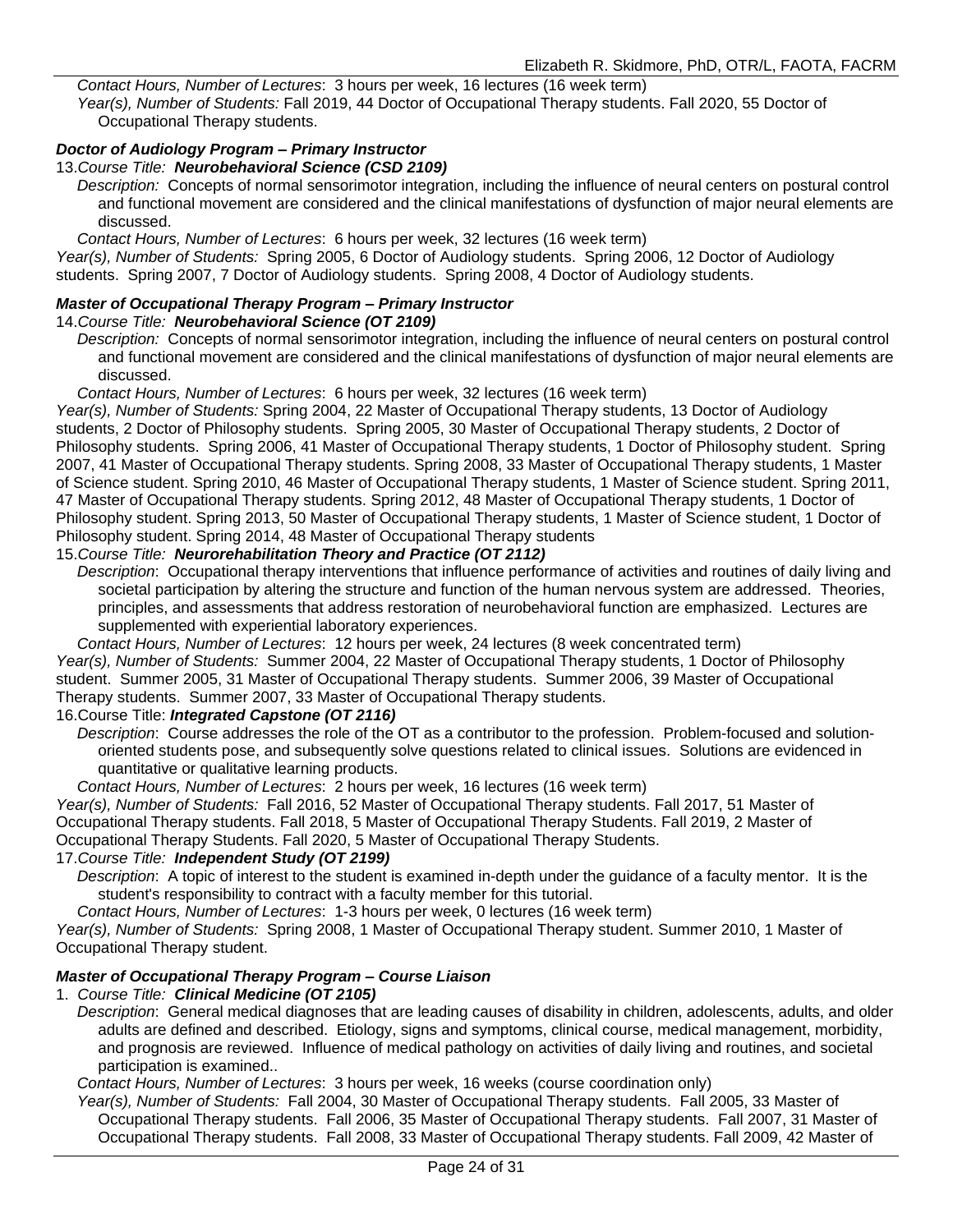Occupational Therapy students. Fall 2010, 45 Master of Occupational Therapy students. Fall 2011, 49 Master of Occupational Therapy students. Fall 2012, 52 Master of Occupational Therapy students. Fall 2013, 47 Master of Occupational Therapy students. Fall 2014, 53 Master of Occupational Therapy students

#### 2. *Course Title: Neurobehavioral Science (OT 2109)*

*Description*: Concepts of normal sensorimotor integration, including the influence of neural centers on postural control and functional movement are considered and the clinical manifestations of dysfunction of major neural elements are discussed.

*Contact Hours, Number of Lectures*: 6 hours per week, 32 lectures (16 week course) – (course coordination only) *Year(s), Number of Students:* Spring 2009, 39 Master of Occupational Therapy students, 1 Master of Science student, 1 Doctor of Philosophy student.

#### 3. *Course Title: Neurorehabilitation Theory & Practice (OT 2112)*

*Description*: Occupational therapy interventions that influence performance of activities and routines of daily living and societal participation by altering the structure and function of the human nervous system are addressed. Theories, principles, and assessments that address restoration of neurobehavioral function are emphasized. Lectures are supplemented with experiential laboratory experiences.

*Contact Hours, Number of Lectures*: 12 hours per week, 24 lectures (8 week concentrated course) – (course coordination only)

*Year(s), Number of Students:* Summer 2008, 32 Master of Occupational Therapy students. Summer 2009, 38 Master of Occupational Therapy students. 46 Master of Occupational Therapy students. Summer 2010, 48 Master of Occupational Therapy students. Summer 2011, 47 Master of Occupational Therapy students. Summer 2012, 49 Master of Occupational Therapy students.

#### *Miscellaneous Courses – Invited Lecturer*

#### 1. *Course Title: Clinical Neurology and Orthopedics (OT 2108)*

#### *Role:* Guest Lecturer

*Name, Location of Institution:* School of Health and Rehabilitation Sciences, University of Pittsburgh, Pittsburgh, PA *Description*: Neurologic and orthopedic diagnoses that are leading causes of disability in children, adolescents, adults, and older adults are defined and described. Etiology, signs and symptoms, clinical course, medical management, morbidity and prognosis are reviewed. This course provides the background for understanding the influence of neurologic and orthopedic pathology on activities and routines of daily living and participation in society. *Contact Hours, Number of Lectures*: 1.5 hours, 1 lecture

*Year(s), Number of Students:* Spring 2005, 30 Master of Occupational Therapy students. Spring 2006, 39 Master of Occupational Therapy students. Spring 2007, 40 Master of Occupational Therapy students. Spring 2008, 33 Master of Occupational Therapy students.

#### 2. *Course Title: Rehabilitation Theory and Practice (OT 2113)*

#### *Role:* Guest Lecturer

*Name, Location of Institution:* School of Health and Rehabilitation Sciences, University of Pittsburgh, Pittsburgh, PA *Description*: Course examines the interface between functional impairment, activity, and societal participation. Emphasis is on person-task environment analysis and adaptation to compensate for dysfunction during self-care, home management, school/ work, and play/leisure occupations.

#### *Contact Hours, Number of Lectures*: 10 hours, 4 lectures

*Year(s), Number of Students:* Fall 2003, 22 Master of Occupational Therapy students, 1 Doctor of Philosophy student. Fall 2004, 30 Master of Occupational Therapy students. Fall 2005, 39 Master of Occupational Therapy students. Fall 2006, 40 Master of Occupational Therapy students. Fall 2007, 33 Master of Occupational Therapy students.

#### 3. *Course Title: Biomechanical Theory and Practice II (OT 2114)*

*Role:* Guest Lecturer

*Name, Location of Institution:* School of Health and Rehabilitation Sciences, University of Pittsburgh, Pittsburgh, PA *Description*: Occupational therapy process for clients with physical dysfunctions involving biomechanical impairments is studied in-depth. Theories, principles, assessments and interventions focus on performance of activities and routines of daily living and participation in society. Clinical reasoning skills for making diagnostic judgments and planning interventions are emphasized. Experiential learning is provided in a laboratory setting and in fieldwork. *Contact Hours, Number of Lectures*: 4.5 hours, 1 lecture

*Year(s), Number of Students:* Fall 2003, 22 Master of Occupational Therapy students.

#### 4. *Course Title: Medical Speech Pathology (CSD 2500)*

#### *Role:* Guest Lecturer

*Name, Location of Institution:* School of Health and Rehabilitation Sciences, University of Pittsburgh, Pittsburgh, PA *Description*: The course is designed to enhance the skill and knowledge base of medical speech language pathology. Topics include, but are not limited to, pathophysiology of neurogenic communication and swallowing disorders, tracheostomy management, neurological assessment and advanced applied neuroscience, pediatric feeding assessment and management, structure and function of respiratory and digestive systems, and medical ethics.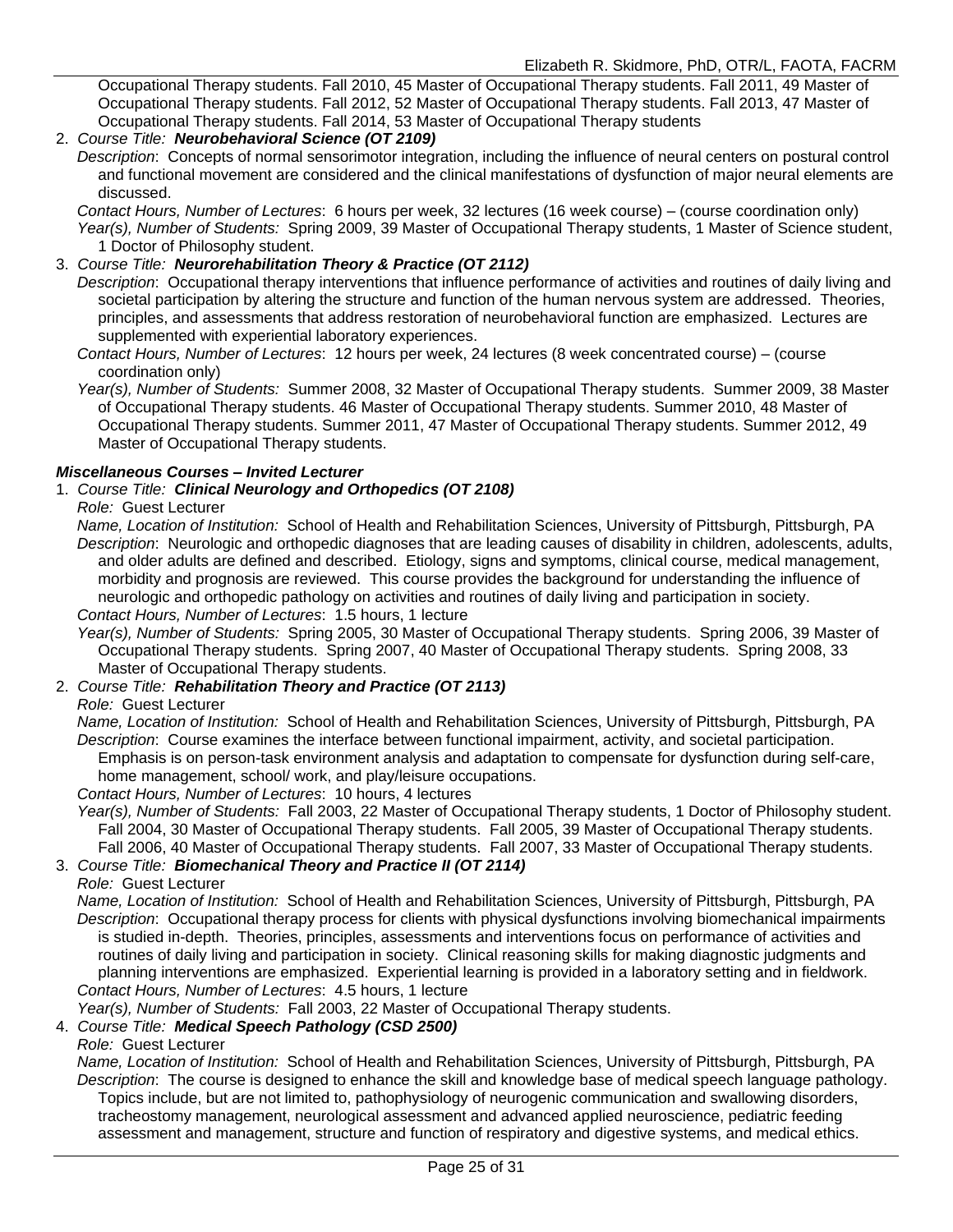Active participant learning is essential and performance is judged based on regular participation. *Contact Hours, Number of Lectures*: 1 hour, 1 lecture

*Year(s), Number of Students:* Spring 2004, 4 Doctor of Science, Medical Speech Pathology students. Spring 2005, 6 Doctor of Science, Medical Speech Pathology students.

#### 5. *Course Title: Survey of Health Professions (REHSCI 1018)*

#### *Role:* Guest Lecturer

*Name, Location of Institution:* School of Health and Rehabilitation Sciences, University of Pittsburgh, Pittsburgh, PA *Description*: Course will employ an interdisciplinary faculty team to introduce students to health science professions in physical therapy, athletic training, occupational therapy, speech language pathology and audiology, rehabilitation counseling, health information management, rehabilitation technology, emergency medicine and disability studies. *Contact Hours, Number of Lectures*: 4 hours, 1 lecture

*Year(s), Number of Students:* Spring 2005, 40 Bachelor of Rehabilitation Science students. Spring 2006, 40 Bachelor of Rehabilitation Science students.

#### 6. *Course Title: Basic Science of Care (MED 5260)*

#### *Role:* Group Facilitator

*Name, Location of Institution:* School of Health and Rehabilitation Sciences, University of Pittsburgh, Pittsburgh, PA *Description*: This course is a first exposure to issues surrounding health care delivery at the personal, hospital, and system levels. The goals of the course are for students to 1) integrate theories, principles, and techniques from the physical, behavioral, and social sciences into an interdisciplinary approach to excellent health care delivery. 2) identify and describe why safe, effective, evidence-based care is often not delivered in the current health-care environment and develop viable solutions to the resulting problems. 3) identify the structural and economic constraints that inhibit the delivery of excellent and efficient care. 4) recognize the role of information systems in improving the delivery of cost-effective, error-free care. 5) understand, develop, and implement the skills necessary to practice collaboratively with health care professionals from other disciplines.

*Contact Hours, Number of Lectures*: 3 hours, 16 lectures

*Year(s), Number of Students:* Spring 2006, 11 Doctor of Medicine students.

#### 7. *Course Title: Human Anatomy (HRS 2022)*

#### *Role:* Guest Lecturer

*Name, Location of Institution:* School of Health and Rehabilitation Sciences, University of Pittsburgh, Pittsburgh, PA *Description*: The musculoskeletal and peripheral nervous systems are studied in-depth. attention is also given to the cardiopulmonary and the central nervous systems. Learning is facilitated through lectures and directed laboratory experience using prosected cadavers, skeletal materials and models.

#### *Contact Hours, Number of Lectures*: 10 hours, 4 lectures, 2 labs

*Year(s), Number of Students:* Summer 2009, 48 Master of Occupational Therapy students. Summer 2010, 50 Master of Occupational Therapy students. Summer 2011, 51 Master of Occupational Therapy students. Summer 2012, 51 Master of Occupational Therapy students

#### 8. *Course Title: Geriatrics (PT 2059)*

#### *Role:* Guest Lecturer

*Name, Location of Institution:* School of Health and Rehabilitation Sciences, University of Pittsburgh, Pittsburgh, PA *Description*: The content of the course provides information and sources of information to enable the student to appreciate changes in physical function (including physical, cognitive and social aspects) of the older adult and consider the potential impact the changes may have on health status and assessment and treatment in physical therapy. An overview of systemic, behavioral, and cognitive changes that typically occur with advanced age and the impact of the changes on physical function are also discussed. Through lectures, discussions with guest presenters, systematic review of selected peer-reviewed journal articles, and site visits, students are better prepared to: 1) recognize signs of depression, 2) understand decisions and discussions revolving around advanced directives for care, 3) define strategies for communicating and for educating the older adult, the older adult with dementia, and their caregiver. Skill and experience in using the peer-reviewed literature in respected journals in the fields of gerontology and geriatrics, knowledge and identified sources of knowledge about physical performance and assessment of older adults are used to design an exercise program for an older adult.

*Contact Hours, Number of Lectures*: 2 hours, 1 lecture

*Year(s), Number of Students:* Spring 2010, 55 Doctor of Physical Therapy students. Spring 2011, 56 Doctor of Physical Therapy students. Spring 2012, 54 Doctor of Physical Therapy students. Spring 2013, 57 Doctor of Physical Therapy students. Spring 2014, 58 Doctor of Physical Therapy students

#### 9. *Course Title: Neuromuscular PT 1 (PT 2061)*

#### *Role:* Guest Lecturer

*Name, Location of Institution:* School of Health and Rehabilitation Sciences, University of Pittsburgh, Pittsburgh, PA *Description*: This is the first of a three part series of courses which introduce the student to basic neurological rehabilitation principles. This course is intended to provide the student with the knowledge and understanding of human movement and function throughout the neuromuscular system. Students will be introduced to a neuromotor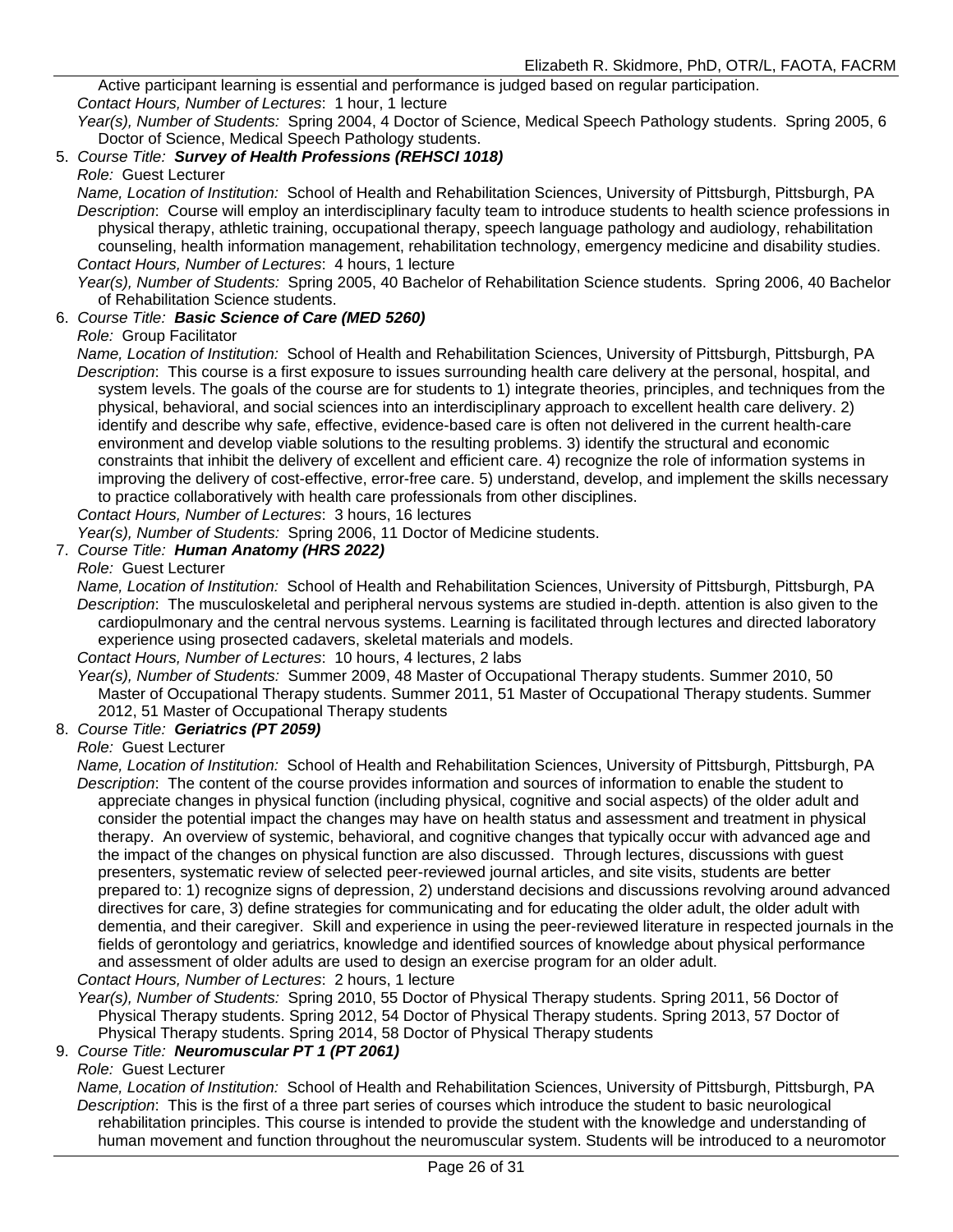evaluation scheme for patients with neurologic impairments. Information will be presented regarding motor behavior and motor control as it relates to normal and abnormal movement and function. Case studies and a problem solving format will be used throughout this course

*Contact Hours, Number of Lectures*: 3 hours, 1 lecture

*Year(s), Number of Students:* Summer 2012, 55 Doctor of Physical Therapy students. Summer 2013, 60 Doctor of Physical Therapy students. Summer 2014, 60 Doctor of Physical Therapy students. Summer 2015, 60 Doctor of Physical Therapy students. Summer 2016, Doctor of Physical Therapy students.

#### 10. *Course Title: Neuromuscular PT 2 (PT 2062)*

#### *Role:* Guest Lecturer

*Name, Location of Institution:* School of Health and Rehabilitation Sciences, University of Pittsburgh, Pittsburgh, PA *Description*: This course is a continuation of PT 2061 and is an overview of adult neurological diseases. The symptoms/prognosis, typical functional limitations, reasons for referral to another practitioner, and treatment will be discussed including balance and coordination training and testing.

*Contact Hours, Number of Lectures*: 3 hours, 2 lectures

*Year(s), Number of Students:* Fall 2011, 55 Doctor of Physical Therapy students. Fall 2012, 55 Doctor of Physical Therapy students. Fall 2013, 60 Doctor of Physical Therapy students. Fall 2014, 60 Doctor of Physical Therapy students. Fall 2015, 60 Doctor of Physical Therapy students. Fall 2016, 60 Doctor of Physical Therapy students. Fall 2018, , 60 Doctor of Physical Therapy students.

#### 11. *Course Title: Introduction to Rehabilitation Sciences (REHSCI 1225)*

*Role:* Guest Lecturer

*Name, Location of Institution:* School of Health and Rehabilitation Sciences, University of Pittsburgh, Pittsburgh, PA *Description*: This course will focus on models of disablement beginning with Nagi and ending with the World Health Organization and the Institute of Medicine. Faculty from SHRS will discuss their research in the context of enabling and disablement models, focusing on physical and psycho social factors and their influence on disability. *Contact Hours, Number of Lectures*: 1 hour, 1 lecture

*Year(s), Number of Students:* Fall 2011, 60 Bachelor of Rehabilitation Science students. Fall 2012, 81 Bachelor of Rehabilitation Science students. Fall 2013, 74 Bachelor of Rehabilitation Science students. Fall 2014, 75 Bachelor of Rehabilitation Science students.

#### 12. *Course Title: Neurotechnology: Concepts, Patients and Devices (BIOENG 2800) Role:* Guest Lecturer

*Name, Location of Institution:* School Engineering, University of Pittsburgh, Pittsburgh, PA

*Description*: This survey course, also open to juniors and seniors, will introduce students to biomedical devices that interface with the nervous system. Lectures within the course will fall under three primary categories: Science & Technology, Patients, and Devices. In the Science & Technology section, Pitt and CMU neuroengineers will lecture on fundamental topics in the design of neurostimulation and recording devices. During the Patients classes, clinicians will discuss the pathology, epidemiology, and current treatments for patients within their respective fields and will lead a discussion on how neurotechnology may provide benefits. In the Devices section, currently available and future neurotechnology devices will be reviewed by local clinicians and bioengineers. Speakers will provide several relevant journal articles prior to class, which students will be expected to read to facilitate classroom discussion. Student teams will also research and give presentations on neural devices in development outside of Pittsburgh. At the completion of this class, students will be familiar with key concepts involved in designing devices, with the types of patients that receive neural devices, and with the research and development of current and future neurotechnologies. Students must have a basic understanding of physiology and biomedical instrumentation *Contact Hours, Number of Lectures*: 1 hour, 1 lecture

*Year(s), Number of Students:* Spring 2012, 12 Master of Science and Doctor of Philosophy students

#### **INVITED AND PEER-REVIEWED EDUCATIONAL WORKSHOPS AND LECTURES**

#### *International*

- 1. **Skidmore ER.** Rehabilitation issues post-stroke. Health Care Issues of Older Adults in the United States Seminar. University of Pittsburgh School of Nursing International Symposium. July 9, 2003. Pittsburgh, PA. (1 hour).
- 2. **Skidmore ER**. Cognitive impairments after stroke: why do we care and what can we do about them? Northwest Ontario Regional Stroke Network Rehabilitation Symposium. March 6, 2015. Thunder Bay, ON. (7 hours).
- 3. **Skidmore ER.** McEwen S. Using cognitive strategies to improve functional performance after stroke. Workshop presented at the 6<sup>th</sup> Annual Canadian Stroke Congress. September 19, 2015. Toronto, ON. (3 hours).
- 4. **Skidmore ER.** Optimizing interventions: promoting community participation in practice. National Occupational Therapy Conference. November 1, 2019. Paya Lebar, Singapore. (6.0 hours).
- 5. **Skidmore ER.** Approaches that promote community participation in practices. Tan Tok Seng Hospital. August 20, 2020. Novena, Singapore. (1.0 hour). [Virtual]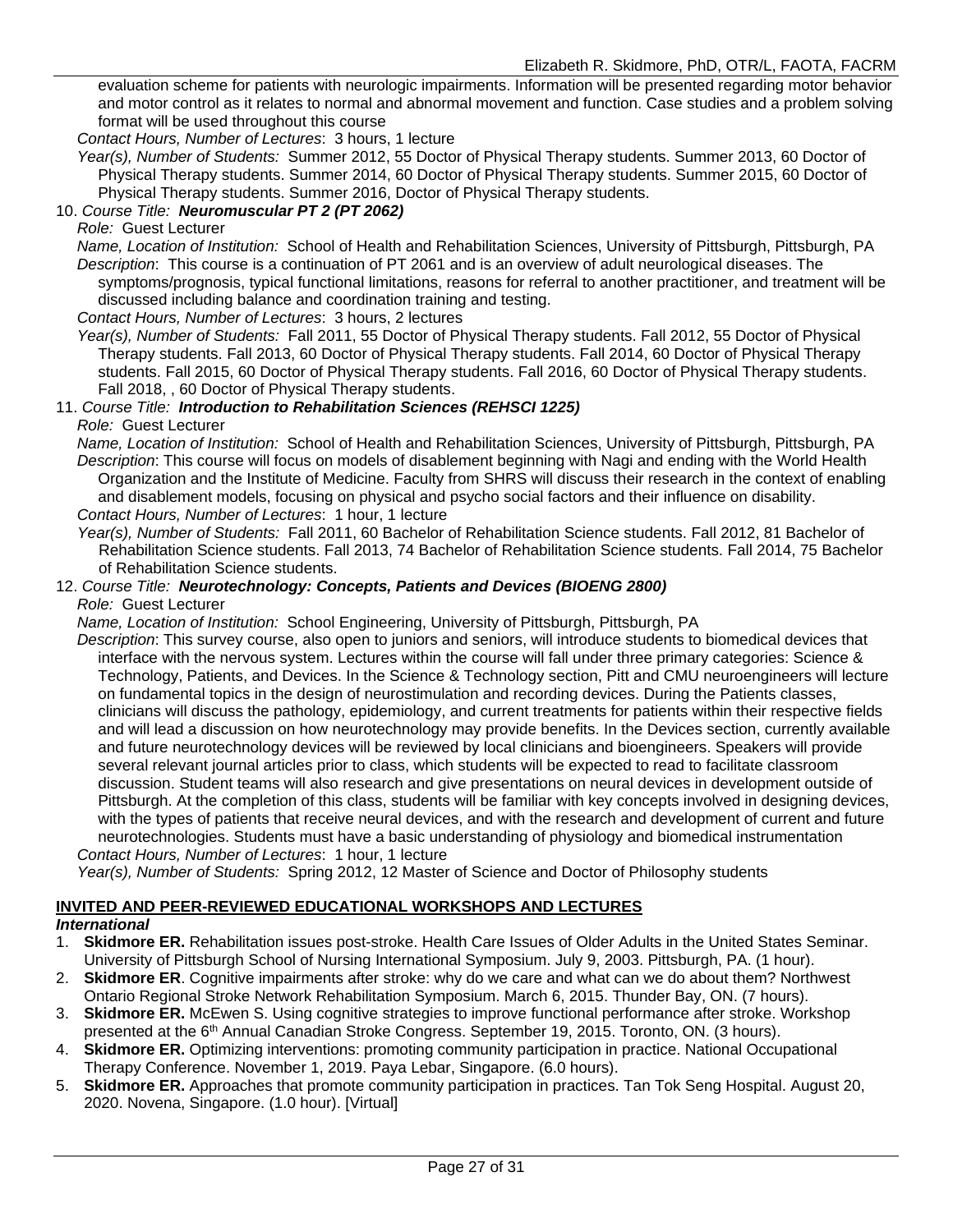#### *National*

- 6. Holm MB, Coniglio L, Mills T, **Skidmore ER.** Evidence-based practice: how do you know what you do really works? Chesapeake Bay Fieldwork Council. November 9, 2001. Washington, DC. (4 hours).
- 7. Holm MB, Coniglio L, Mills T, **Skidmore ER.** Evidence-based practice workshop. Occupational Therapy Program, University of New Mexico. March 8-9, 2002. Albuquerque, NM. (16 hours).
- 8. **Skidmore ER**, Eckel EJ. Innovations in motor recovery: an interdisciplinary approach to constraint induced movement therapy and motor learning. Lakeview Seminars, Inc. May 10-11, 2002. Boardman, OH. (12 hours).
- 9. Battaglia CM, Lane AK, Hewitt SF, **Skidmore ER.** Why do I need ICF in my practice? American Occupational Therapy Association 84<sup>th</sup> Annual Conference. May 21, 2004. Minneapolis, MN. (1.5 hours).
- 10. **Skidmore ER.** Developing clinical practice guidelines for occupational therapy practice. American Occupational Therapy Association 86<sup>th</sup> Annual Conference. April 28, 2006. Charlotte, NC. (1.5 hours).
- 11. Sandhu S, Metzler C, Drozd E, **Skidmore ER**, Richman N, Robinson M, Adams E. Developing alternatives to the Medicare outpatient therapy cap: an overview of two CMS studies. American Occupational Therapy Association 89<sup>th</sup> Annual Conference. April 25, 2009. Houston, TX. (1.5 hours).
- 12. **Skidmore ER**. Addressing cognitive impairments after stroke: occupational therapy's unique contribution. American Occupational Therapy Association Specialty Conference: Adults with Stroke. December 7, 2013. Las Vegas, NV. (1 hour).
- 13. **Skidmore ER.** Intervention for cognitive impairments after acquired brain injury: clinical applications of scientific principles. Invited Presentation: Oklahoma Occupational Therapy Association Conference. April 19, 2014. Oklahoma City, OK. (3.5 hours).
- 14. **Skidmore ER**. Addressing cognitive impairments after stroke: occupational therapy's unique contribution. American Occupational Therapy Association Specialty Conference: Adults with Stroke. January 10, 2015. New Orleans, LA. (1 hour).
- 15. **Skidmore ER.** Interventions for executive impairments. Presentation to the Department of Occupational Therapy, Washington University. October 7, 2015. St. Louis, MO. (1 hour)
- 16. **Skidmore ER.** Promising interventions for cognitive impairments after acute stroke. Presentation to Rehabilitation Services, Alina Health. April 13, 2016. Minneapolis, MN. (4 hours).
- 17. **Skidmore ER.** Cognitive function. IMPACT Act of 2014. Alpha 2 Training. Training course presented to Alpha 2 Field Testers, RAND Corporation. March 21-23, 2017. Santa Monica, CA. (8 hours).
- 18. **Skidmore ER**. Defining and specifying complex interventions. Invited clinical practice session at 38th Annual Neurorehabilitation Conference (Braintree). November 11, 2017. Cambridge, MA. (1.5 hours)
- 19. **Skidmore ER.** Integrating guided discovery and strategy training to improve patient outcomes. Invited clinical workshop at the Occupational Therapy Academy at Shirley Ryan Ability Lab. July 12, 2018. Chicago, IL. (2.5 hours).
- 20. **Skidmore ER.** Executive function and return to independence after stroke: essential elements of intervention. Invited presentation at the 24<sup>th</sup> Annual Interdisciplinary Stroke Course: Foundations for Stroke Recovery (Shirley Ryan Ability Lab). July 13, 2018. Chicago, IL. (2.0 hours).
- 21. **Skidmore ER.** Using strategy training to improve patient outcomes. Invited webinar series at the Rehabilitation Institute of Michigan. October 24, 2019, November 14, 2019, January 30, 2020. Detroit, MI. (3.0 hours).
- 22. **Skidmore ER.** Rehabilitation for people with cognitive impairments. Rehabilitation Institute of Michigan Academy. December 7-8, 2019 (14.0 hours).

#### *State, Regional*

- 23. Joseph B, **Skidmore ER**. Interdisciplinary rehabilitation of multiple trauma patients. Paper presented at the Trauma Conference Symposium. August 7, 1998. Zanesville, OH. (1 hour).
- 24. **Skidmore ER**. Evidence-based practice for occupational therapy. Department of Occupational Therapy, University of Pittsburgh Medical Center-Presbyterian. March 20, 2000. Pittsburgh, PA. (1 hour).
- 25. Battaglia C, **Skidmore ER.** Preparing yourself emotionally for students. Pennsylvania Occupational Therapy Association District II Fieldwork Council. May 13, 2000. Pittsburgh, PA. (1.5 hours).
- 26. **Skidmore ER.** Summarizing the evidence: the effectiveness of forced use with chronic hemiparesis. Pennsylvania Occupational Therapy Association District II Conference. September 6, 2000. Pittsburgh, PA. (2 hours).
- 27. Holm MB, Coniglio L, Mills T, **Skidmore ER.** Evidence-based practice: nuts & bolts. Northeast/Central Pennsylvania Occupational Therapy Educators Annual Meeting. November 10, 2000. Dallas, PA. (4 hours).
- 28. **Skidmore ER.** Evidence-based practice for rehabilitation professionals. Department of Clinical Services, University of Pittsburgh Medical Center Rehabilitation Hospital. April 4, 2001. Pittsburgh, PA. (1 hour).
- 29. **Skidmore ER.** Overview of constraint-induced therapy. Department of Occupational Therapy, University of Pittsburgh. May 12, 2001. Pittsburgh, PA. (2.5 hours).
- 30. **Skidmore ER.** Constraint-induced movement therapy: clinical applications. Forum Healthcare. August 13, 2002. Warren, OH. (3 hours).
- 31. **Skidmore ER.** Constraint-induced movement therapy for consumers. Peterson Rehabilitation Hospital and Geriatric Center Stroke Club. July 10, 2002. Wheeling, WV. (2 hours).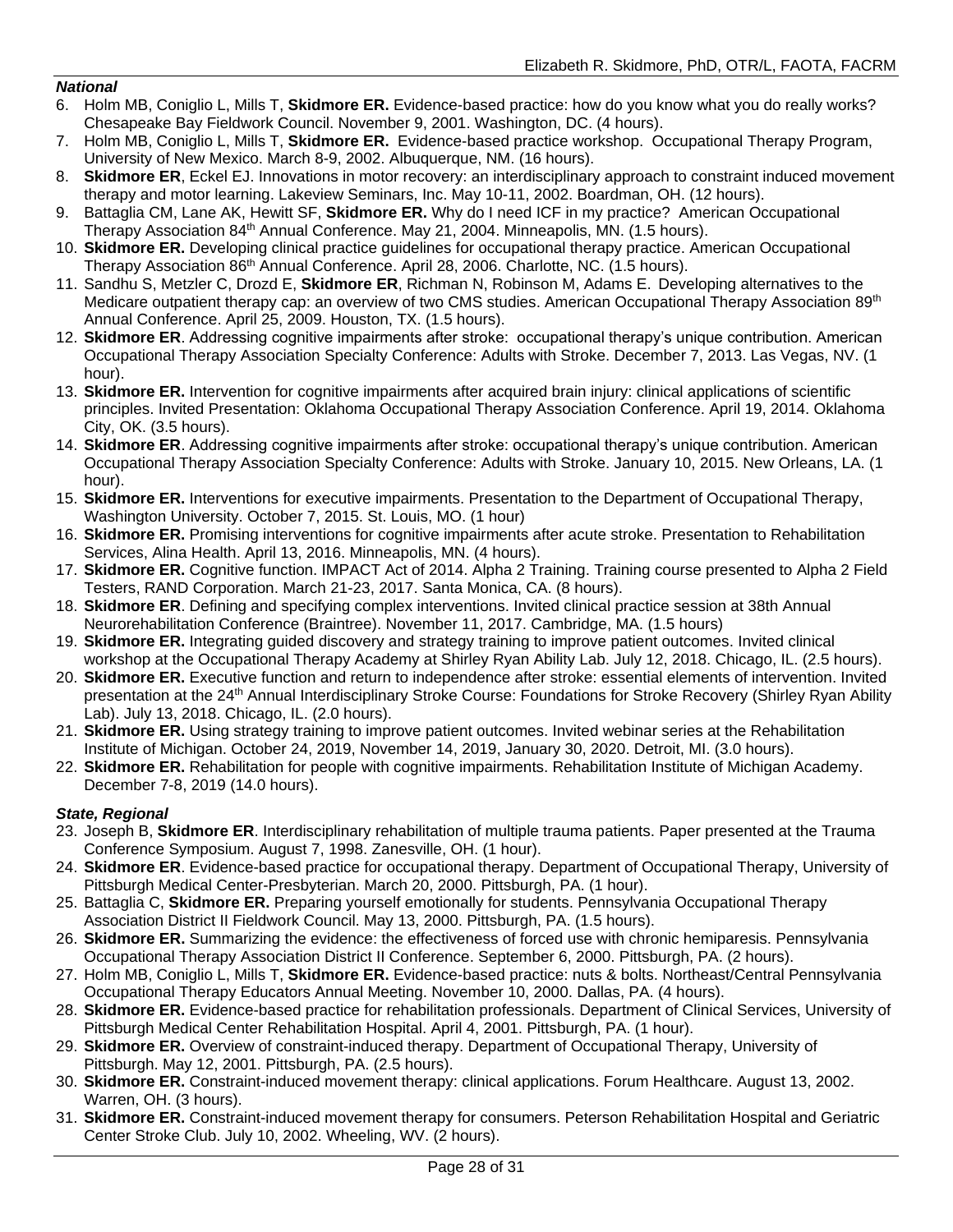- 32. **Skidmore ER.** Constraint-induced movement therapy: paradigm to practice. American Heart Association's Operation Stroke 3<sup>rd</sup> Annual Update. April 16, 2002. Boardman, OH. (2 hours).
- 33. Battaglia CM, Lane AK, Hewitt SF, **Skidmore ER.** Why do I need ICF in my practice? Pennsylvania Occupational Therapy Association 26<sup>th</sup> Annual Conference. October 4, 2003. Pittsburgh, PA. (1.5 hours)
- 34. **Skidmore ER.** Promoting limb function. Symposium on Promoting Mobility and Function. UPMC Rehabilitation Network. October 29, 2004. Pittsburgh, PA. (1 hour).
- 35. **Skidmore ER.** Neurorehabilitation: applying research to clinical practice. Centers for Rehab Services. June 28, 2006. Pittsburgh, PA. (2.0 hours).
- 36. **Skidmore ER.** Clinical diagnosis and decision making in neurorehabilitation. Pennsylvania Occupational Therapy Association 29th Annual Conference. October 6, 2006. Pittsburgh, PA. (1.5 hours)
- 37. **Skidmore ER.** Upper extremity neurorehabilitation: what does the evidence say? University of Pittsburgh Medical Center Institute for Rehabilitation and Research. April 11, 2007. Pittsburgh, PA. (2.5 hours).
- 38. **Skidmore ER**. Neurorehabilitation update: lessons learned from constraint-induced movement therapy. Rehabilitation Services, Veteran's Affairs Hospital, April 17, 2008. Pittsburgh, PA. (2.0 hours).
- 39. **Skidmore ER.** Developing clinical practice guidelines for rehabilitation, Pennsylvania Association of Rehabilitation Facilities 2008 Annual Conference. September 26, 2008. State College, PA. (1.5 hours)
- 40. **Skidmore ER.** Cognitive and affective influences on stroke recovery: lessons learned. University of Pittsburgh Medical Center Institute for Rehabilitation and Research. November 12, 2008. Pittsburgh, PA. (2.5 hours).
- 41. **Skidmore ER.** Life after stroke: long-term issues for stroke survivors. University of Pittsburgh Medical Center Stroke Institute 4th Annual Acute Stroke Management Symposium. March 20, 2009. Canonsburg, PA. (1.0 hour).
- 42. **Skidmore ER**. Strategies for addressing "real life" challenges after stroke. Health Hope Network's Stroke 3rd Annual Survivor and Caregiver Symposium. May 9, 2009. Coraopolis, PA. (1.5 hours).
- 43. **Skidmore ER.** Real life after stroke: the survivor's perspectives. University of Pittsburgh Medical Center Stroke Institute 5th Annual Acute Stroke Management Symposium. March 26, 2010. Canonsburg, PA. (1.0 hour).
- 44. **Skidmore ER.** What's new in neurorehabilitation? Centers for Rehab Services. September 7, 2010. Pittsburgh, PA. (1.0 hour).
- 45. **Skidmore ER.** Enhancing rehabilitation through cognitive strategy training. University of Pittsburgh Medical Center Rehabilitation Institute. September 8, 2010. Pittsburgh, PA. (2.5 hours).
- 46. **Skidmore ER.** Strategy training for stroke rehabilitation: applications for rehabilitation nurses. Southwestern Chapter of the Association for Rehabilitation Nurses. April 20, 2011. Pittsburgh, PA. (1.5 hours).
- 47. **Skidmore ER.** Living with stroke. Stroke survivors and caregivers share their experiences. University of Pittsburgh Medical Center Stroke Institute 8th Annual Acute Stroke Management Symposium. April 5, 2013. Canonsburg, PA,. (1.0 hour).
- 48. **Skidmore ER.** Setting goals after stroke. Where to start? University of Pittsburgh Medical Center Stroke Survivor Symposium. May 18, 2013. Pittsburgh, PA. (1.0 hour).
- 49. **Skidmore ER.** Optimizing rehabilitation for people with cognitive impairments: assessment and intervention strategies, and future directions. Presentation to the University of Pittsburgh Medical Center Rehabilitation Institute. March 13, 2019. Pittsburgh, PA. (2.0 hours)
- 50. **Skidmore ER.** Using strategy training to improve patient outcomes. Workshop presented at the University of Illinois at Chicago. March 21, 2019. Chicago, IL. (3.0 hours)
- 51. **Skidmore ER.** Becoming an occupational therapy intervention scientist. Seminar presented at Thomas Jefferson University. December 10, 2019. Philadelphia, PA. (1.0 hour).
- 52. **Skidmore ER.** Using strategy training to improve patient outcomes. Invited educational series at Encompass Health Rehabilitation Hospital at Sewickley. January 10, 2020, January 17, 2020, and February 12, 2020. (6.0 hours).
- 53. **Skidmore ER.** Using strategy training to improve patient outcomes. Invited educational series at Centers for Rehab Services Chronic Pain Program. February 14, 2020; February 28, 2020; March 20, 2020; November 13, 2020; December 11, 2020. Pittsburgh, PA. (10.5 hours).
- 54. **Skidmore ER.** Re-envisioning neurorehabilitation to optimize outcomes. Invited educational series at Centers for Rehab Services. September 30, 2020; October 28, 2020; November 21, 2020; December 17, 2020. Pittsburgh, PA. (20.0 hours) [Virtual]

#### **SERVICE**

#### **SERVICE TO PROFESSIONAL AND SCIENTIFIC ORGANIZATIONS** *International Organizations*

| Invited Founding Member, Executive Committee<br>$1_{\cdot}$<br><b>National Organizations</b> | <b>CO-OP International Academy</b> | November 2011-<br>November 2015 |
|----------------------------------------------------------------------------------------------|------------------------------------|---------------------------------|
| Role, Service                                                                                | Organization<br>Dogo 20 of 21      | Dates                           |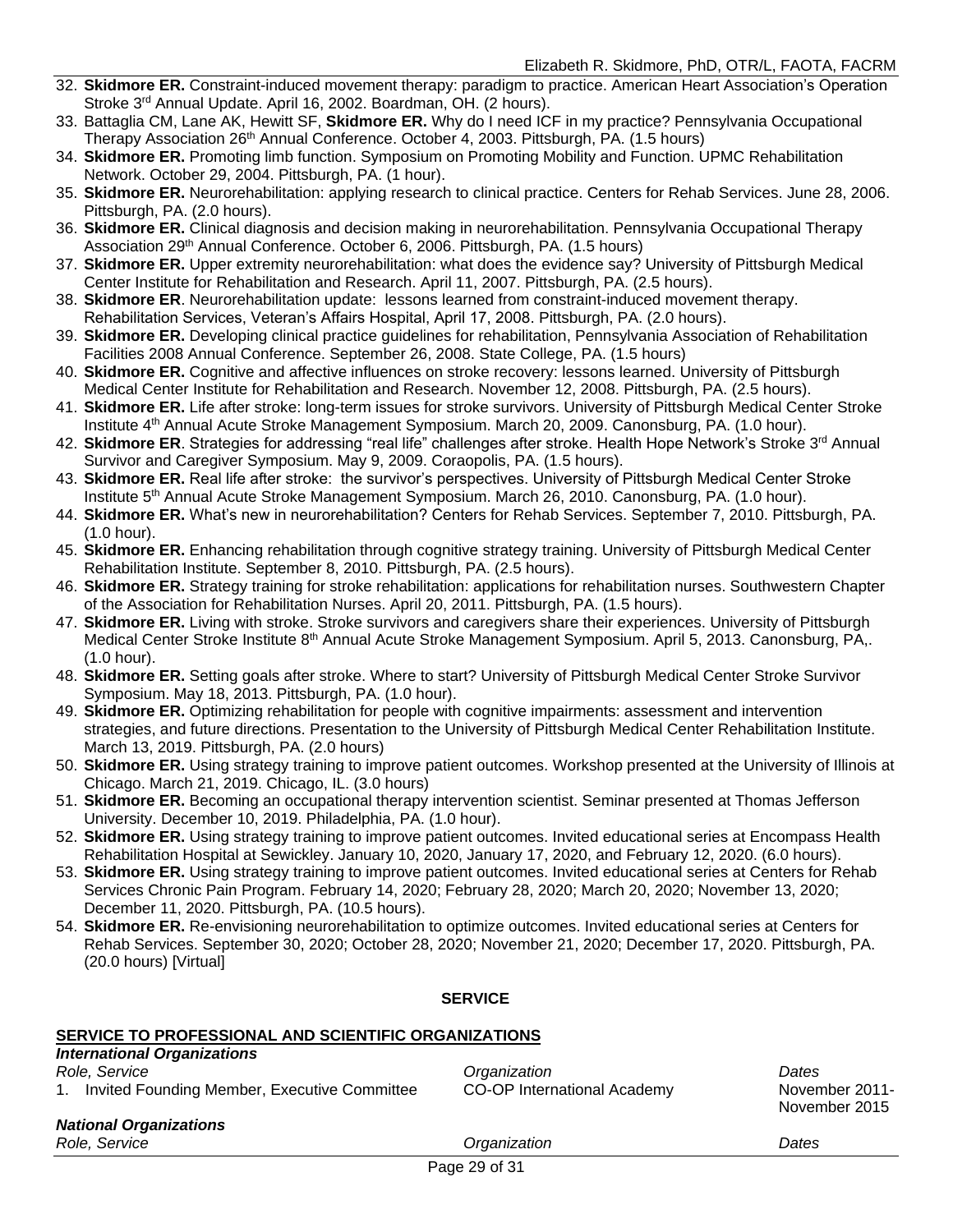#### Elizabeth R. Skidmore, PhD, OTR/L, FAOTA, FACRM

- 2. Appointed Founding Chair, Cognition Task Force, Interdisciplinary Stroke Interest Group
- 3. Appointed Member at Large, Executive Committee, Interdisciplinary Stroke Interest Group
- 4. Appointed Member, Scientific Affairs Group **American Occupational Therapy**
- 5. Invited Expert, Functional Outcomes Guidelines **Project**
- 6. Invited Expert, Panel on Endpoints for Chronic Stroke FDA Clinical Trials
- 7. Appointed Member, Research Advisory Council American Occupational Therapy
- 8. Invited Member, Executive Committee **Comprehensive Opportunities for OT/PT**
- 9. Appointed Member, National Advisory Board on Medical Rehabilitation Research
- 10. Appointed Member, NIH Research Plan on Rehabilitation Subcommittee
- 11. Invited Member, External Advisory Board Center on Health Services Training and
- 12. Invited Member, Didactic Core Committee Learning Health Systems Rehabilitation

#### *State, Regional Organizations*

- 13. Volunteer Consultant, Home Preview and **Modification**
- 14. Appointed Member, Advisory Board, Patient Safety Fellowship
- 15. Invited Consultant, Peer Mentoring Program, True Life after Stroke Support Group
- 16. Appointed Member, Board of Directors University of Pittsburgh Medical Center
- 17. Appointed Member, Board of Directors **University of Pittsburgh Aging Institute** June 2016 to

#### **SERVICE TO FEDERAL POLICY AGENCIES**

- 1. Invited Expert, Technical Expert Panel, Developing Outpatient Therapy Payment Alternatives Initiative
- 2. Appointed Representative (AOTA), Expert Work Group, Developing Outpatient Therapy Payment Alternatives Initiative
- 3. Invited Expert, Medicare Part B Advisory Panel Medicare Payment Advisory Commission
- 4. Invited Expert, Technical Expert Panel, Developing Outpatient Therapy Payment Alternatives Initiative
- 5. Invited Expert, Disability Assessment Project Social Security Administration.
- 6. Invited Expert, Advisory Board, Rehabilitation Quality Metrics Project
- 7. Invited Consultant, Cognition Task Force, IMPACT Act Standardization of Measures Project

#### **SERVICE TO ACADEMIC COMMUNITY**

#### *University of Pittsburgh*

- 1. Appointed Member, Advisory Committee on Instructional Training, University of Pittsburgh October 2004
- 2. Elected Member, University Council on Graduate Studies, Office of the Provost, University of **Pittsburgh**
- 3. Appointed Member, Associate Dean of Research Council, Office of the Senior Vice Chancellor of Research, University of Pittsburgh

American Congress of Rehabilitation **Medicine** American Congress of Rehabilitation Medicine Association Brain Injury Association of America September 2014

Foundation Rehabilitation Research Training Program National Institutes of Health December 2017

National Institutes of Health June 2019 to

Research

Research Network (P2C HD101895)

*Role, Service Organization Dates* Rebuilding Together - Pittsburgh April 2005

Jewish Healthcare Foundation September 2003

Health Hope Network **Internal Control** 10 July 2008 to

Senior Communities

#### *Role, Service Organization Dates*

Centers for Medicare & Medicaid Services. Contractor: Research Triangle Institute Centers for Medicare & Medicaid Services. Contractor: Research Triangle Institute

(MedPAC)

Centers for Medicare & Medicaid Services. Contractor: Research Triangle Institute Contractors: NIH Rehabilitation Medicine, BU Health and Disability Research Institute PCORI. Contractor: Rehabilitation Institute of Chicago

Centers for Medicare & Medicaid Services Contractor: RAND

April 2010 to October 2014 October 2012 to October 2014 January 2014 to December 2018 to present RAND **February 2015** to September 2015 July 2015 to December 2021 July 2015 to August 2022 to May 2021 May 2021 June 2019 to May 2021 July 2020 to June 2021

to August 2005 June 2010 September 2015 to January 2018 June 2019

July 8-9, 2008

September 2008 December 2012

July 2012

January 28-29, 2013 January 2013 to December 2013

January 2013 to December 2016 December 2015 to June 2018

August 2011 to July 2015 August 2019 to present